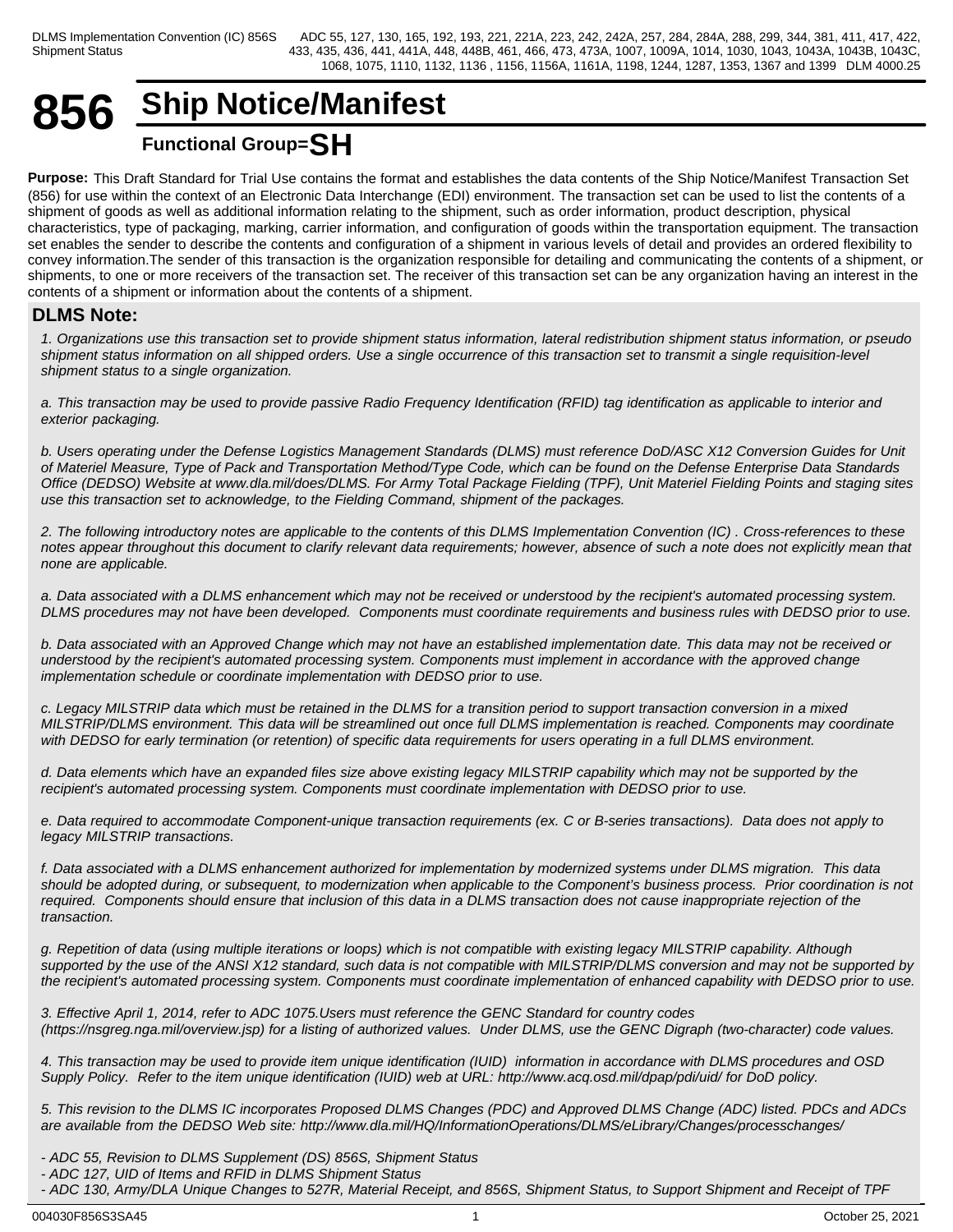*Assets by UMFP*

*- ADC 165, Optional Capability for Sending Information Copy of DLMS Supplements 856, 856S, 861, 867I, 870M, 945A, and 947I to a Component Unique Item Tracking (UIT) Registry (Supply)*

*- ADC 192, Administrative Revision to DS 4030 856S, Shipment Status*

*- ADC 193, Administrative Revision to DLMS Supplements 4030 856S and 4010 870S*

*- ADC 221, Communication of Unit Price and Total Price under DLMS*

*- ADC 221A, Revised Procedures associated with the DLMS Enhancement for Communication of Unit Price*

*- ADC 223, DLMS Shipment Status Enhancements: Secondary Transportation Number, Initial Shipping Activity, Carrier Identification, and Port of Embarkation (POE)*

*- ADC 242, Shipment Status (DS 856S) in Support of MPCs: PD, TP, Project Code, Special Requirements Code*

*- ADC 242A, Approved Addendum to DLMS ADC 242A, Inclusion of Unit Price on DLMS Shipment Status (DS 856S)*

*- ADC 257, DLMS Shipment Status Generated by the CCP*

*- ADC 284, Revisions to DLMS Supplements to Add Shop Service Center (SSC) for BRAC Inventory Management and Stock Positioning (IMSP)*

*- ADC 284A, Revisions to DLMS Supplements to Add Shop Service Center (SSC) for BRAC Inventory Management and Stock Positioning (IMSP)*

*- ADC 288, DSS Local Delivery Manifesting Shipment Status*

*- ADC 299, Clarification of DLMS Shipment Status Supporting MILSTRIP AS6 to Identify Party to Receive Credit*

*- ADC 344, Revised DLMS Shipment Status (856S) in Support of Navy Enterprise Resource Program (ERP) and Commercial Asset Visibility (CAV) II. The CAV Shipment Status enables the Navy Proof of Shipment (POS) process by supporting Navy CAV-unique data and process requirements via the DLMS 856S on an interim basis pending full DLMS compliance. Refer to ADC 344 for details*

*- ADC 381, Procedures and Additional Data Content supporting Requisitions, Requisition Alerts, and Unit of Use Requirements under Navy BRAC SS&D/IMSP*

*- ADC 411, Update Functionality for DS 856S Shipment Status and DS 945A Material Release Advice*

*- ADC 417, Shipment Status for Local Delivery Manifested, Outbound MILS Shipments on Behalf of On-Base Customers, Re-Warehousing Actions between Distribution Depots, and non-MILS Shipments to Off-Base Customers, with Passive RFID*

*- ADC 422, Revises DLMS Supplement 856S, Shipment Status, in Support of Reutilization Business Integration (RBI)*

*- ADC 433, Requirements for estimated Shipment Date in the DS 856S Supporting Shipments to DLA Disposition Service Field Offices*

*- ADC 435, DLMS Revisions for SFIS Compliance* 

*- ADC 436, Administrative Revisions to DLMS Supplements to Remove Obsolete Routing Identifier Code (RIC) "Streamline" Notes and Update MILSTRIP/DLMS Documentation Associated with Routing Identifiers*

*- ADC 441, Exception Rules to Accommodate Communication of Ammunition/Ammunition Related Quantities in Excess of Five Digits (Supply/MILSTRIP/MILSTRAP)*

*- ADC 441A (Addendum to ADC 441) Clarification to Exception Rules to Accommodate Communication of Ammunition/Ammunition Related Quantities in Excess of Five Digits (Supply/MILSTRIP/MILSTRAP)*

*- ADC 448, Implementation of International Organization for Standardization (ISO) 3166-1 Codes for the Identification of Countries and their Subdivisions*

*- ADC 448B, Delayed implementation for International Organization for Standardization (ISO) 3166-1 Codes for the Identification of Countries and their Subdivisions*

*- ADC 461, Revision for Commercial Asset Visibility-Organic Repairables Module (CAV-ORM) Estimated Completion Date (ECD) field on the MILSTRAP DAC and DLMS 947I ECD transaction, and Administrative Update to 527D, 527R, 867I , 856S (Supply/MILSTRAP/MILSTRIP) - ADC 466, Revised Procedures to Support Requisitioning and Transaction Exchange associated with DLA Disposition Services under Reutilization Business Integration (RBI)*

*- ADC 473, DLMS Revisions to Add the Associated Purchase Order Number in Support of the DLA Interface with the Exchange - ADC 473A, DLMS Revisions to Add the Associated Purchase Order Number (Supports DLA Interface with the Exchange, Navy Exchange Service Command (NEXCOM), and Marine Corps Exchange (MCX) Non-Appropriated Funds (NAF) Activities and Non-DoD Customers)*

*- ADC 1007, New DLMS 842P, PQDR Data Exchange and Enhanced Exhibit Tracking via Standard Logistics Transactions - ADC 1009A, DLMS Enhancements for Requisitioning to Improve Use of Mark-for Addressing, Expand Authorized Priority Designator Validation, Correct EMALL Purchase/Credit Card Format Rules, and Require Distribution of Status for Requisitions associated with Purchase/Credit Card Payment*

*- ADC 1014, Revised Procedures for Inclusion of Contract Data in Transactions Associated with Government Furnished Property (GFP) and Management Control Activity (MCA) Validation of Contractor Furnished Materiel (CFM) Requisitions*

*- ADC 1030, Implementation of Item Unique Identification (IUID) in the DLMS Shipment Status DoD IUID Supply Policy Procedures and Associated Supply Discrepancy Report Procedures*

*- ADC 1043, DLMS Revisions for Department of Defense (DoD) Standard Line of Accounting (SLOA)/Accounting Classification*

*- ADC 1043A, Revised Procedures for Department of Defense (DOD) Standard Line of Accounting (SLOA)/Accounting Classification to Support Transaction Rejection Requirements*

*- ADC 1043B, Revised Procedures for Department of Defense (DOD) Standard Line of Accounting (SLOA)/Accounting Classification to Modify Business Rules for Beginning Period of Availability*

*- ADC 1043C, Administrative Corrections for SLOA Data in the 810L Logistics Bill and other DLMS ICs*

*- ADC 1068, Enhanced Procedures for Requisitioning via DOD EMALL and GSA Internet Ordering: Component Verification of Funds Availability and Materiel Identification using the Supplier-Assigned Part Number and/or Supplier Commercial and Government Entity (CAGE) Code* **Code Code Code Code Code Code Code Code Code Code Code** 

*- ADC 1075, Implementation of Geopolitical Entities, Names, and Codes (GENC) Standard by DoD Components for the Identification of Countries and their Subdivisions*

*- Organizational Name and Other Non-Substantive (Administrative) Updates Completed on May 29, 2014.*

*- ADC 1110, Administrative Update to Identify Code DPC Delivery Priority Code as an Approved X12 Migration Code and Associated DLMS Documentation; Identifies Additional Data Elements Authorized for Modification in the Requisition Modification Process*

*- ADC 1132, Implementation of Mass/Universal Cancellation Procedures under the DLMS and Administrative Realignment of Procedures in DLM 4000.25, Volume 2 and DLM 4000.25-1*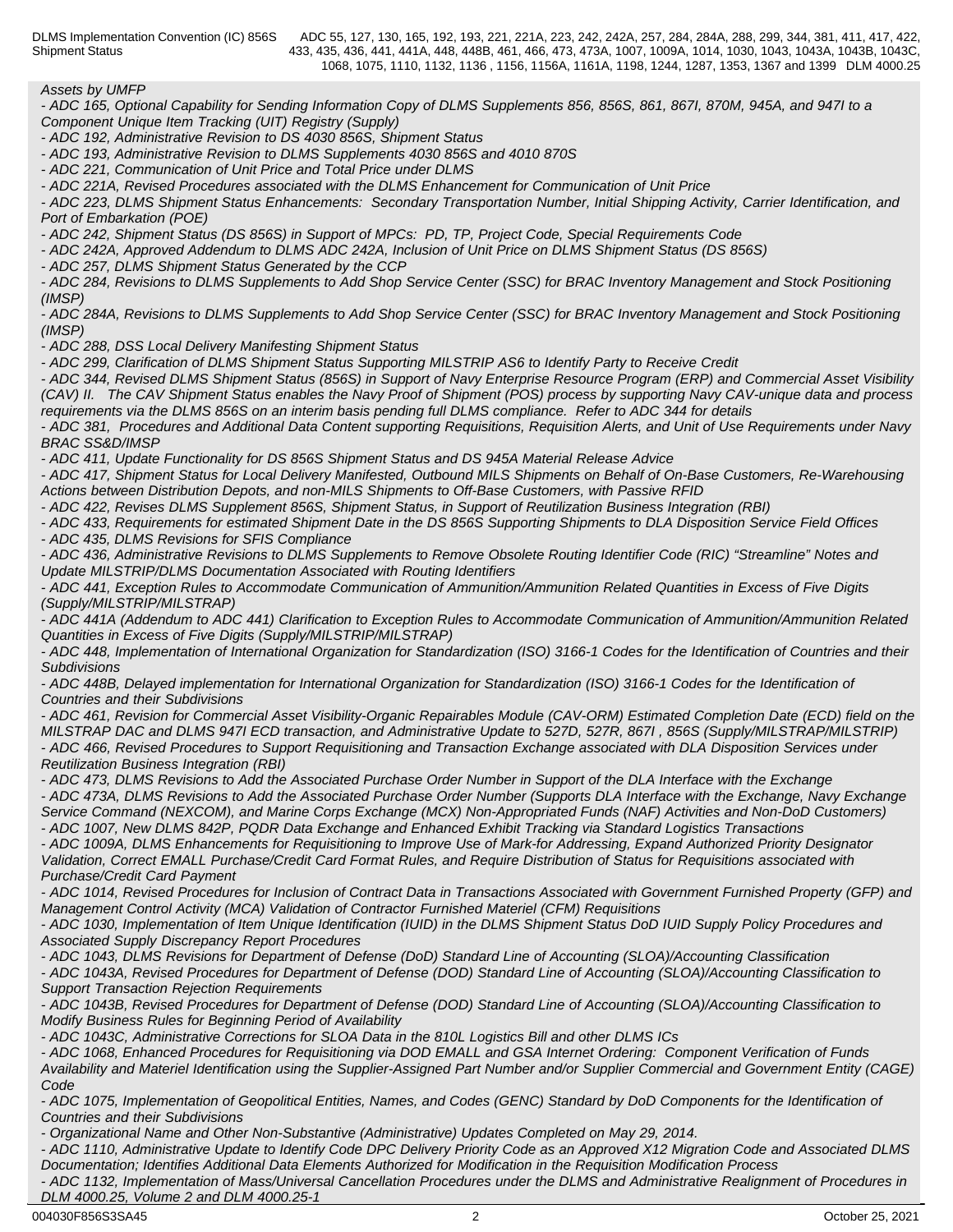*- ADC 1136, Revise Unique Item Tracking (UIT) Procedures to support DODM 4140.01 UIT Policy and Clarify Requirements (Supply) - ADC 1156, DLA Disposition Services Procedures for the Foreign Military Sales (FMS) Case Number and New Indicators for FMS Freeze Information under Distribution Disposition Process Alignment (DDPA) Initiative*

*- ADC 1156A Indicators for Foreign Military Sales (FMS) Information (Supply)*

*- ADC 1161, Update uniform Procurement Instrument Identifier (PIID) numbering system in the Federal/DLMS Implementation Conventions and DLMS Manuals (Supply/Contract Administration)*

*- ADC 1161A, Update Uniform Procurement Instrument Identifier (PIID) Numbering System in the Federal/DLMS Implementation Conventions and DLMS Manuals (Supply/SDR/DoDAAD/Finance/Contract Administration)*

*- ADC 1198, Establishing Visibility of Capital Equipment for Service Owned Assets Stored at DLA Distribution Centers*

*- Administrative Update to Reflect Realignment to Recognize DLMS Program Office Completed on January 17, 2017*

*- ADC 1244, Establishing Visibility of Unique Item Tracking (UIT) Program Items for Service-Owned Assets Stored at DLA Distribution Centers and Corresponding Revisions to Inventory Procedures Related to Capital Equipment*

*- Administrative Update to Reflect Realignment of DLMS Program Office to Enterprise Business Standards Office (EBSO) - Completed on September 13, 2018*

*- ADC 1287 DLMS Implementation Convention (IC) Revisions for Data Element Mapping (Form Stock Number and Manufacturer's Part Number), Removal of Plant Equipment Number, and Administrative Updates*

*- ADC 1353, Transportation Method and Transportation Mode Codes on all DLMS ICs*

*- ADC 1367, Administrative Update to Convert Federal Notes to DLMS Notes within DLMS Implementation Conventions*

*- Administrative Update to Reflect Realignment of Enterprise Business Standards Office (EBSO) to Defense Enterprise Data Standards Office (DEDSO) - Completed on October 28, 2021*

*- ADC 1399, Inclusion of Mandatory Data Elements for DLA Disposition Services*

## **Heading:**

| <u>Pos</u> | <u>ld</u>  | <b>Seament Name</b>               | <u>Req</u> | <b>Max Use</b> | <b>Repeat</b> | <b>Notes</b> | <u>Usage</u> |
|------------|------------|-----------------------------------|------------|----------------|---------------|--------------|--------------|
| 0100       | ST         | Transaction Set Header            | м          |                |               |              | Must use     |
| 0200       | <b>BSN</b> | Beginning Segment for Ship Notice | М          |                |               |              | Must use     |
| $*$ 0400   | DTM        | Date/Time Reference               |            | 10             |               |              | Not Used     |

## **Detail:**

| Pos             | $\underline{\mathsf{Id}}$ | <b>Segment Name</b>                                                    | Req         | <b>Max Use</b> | <b>Repeat</b> | <b>Notes</b> | <b>Usage</b> |
|-----------------|---------------------------|------------------------------------------------------------------------|-------------|----------------|---------------|--------------|--------------|
| LOOP ID - HL    |                           |                                                                        |             |                | 200000        | C2/0100L     |              |
| 0100            | HL.                       | <b>Hierarchical Level</b>                                              | M           |                |               | C2/0100      | Must use     |
| 0200            | <b>LIN</b>                | Item Identification                                                    | O           |                |               |              | Used         |
| 0300            | SN <sub>1</sub>           | Item Detail (Shipment)                                                 | O           |                |               |              | Used         |
| $* 0400$        | <b>SLN</b>                | Subline Item Detail                                                    | O           | 1000           |               |              | Not Used     |
| $* 0500$        | <b>PRF</b>                | Purchase Order Reference                                               | O           |                |               |              | Not Used     |
| $* 0600$        | PO <sub>4</sub>           | Item Physical Details                                                  | O           |                |               |              | Not Used     |
| * 0700          | <b>PID</b>                | Product/Item Description                                               | O           | 200            |               |              | Not Used     |
| $* 0800$        | <b>MEA</b>                | <b>Measurements</b>                                                    | O           | 40             |               |              | Not Used     |
| $* 0900$        | <b>PWK</b>                | Paperwork                                                              | O           | 25             |               |              | Not Used     |
| $*1000$         | <b>PKG</b>                | Marking, Packaging, Loading                                            | O           | 25             |               |              | Not Used     |
| $*1100$         | TD <sub>1</sub>           | Carrier Details (Quantity and<br>Weight)                               | O           | 20             |               |              | Not Used     |
| 1200            | TD <sub>5</sub>           | <b>Carrier Details (Routing</b><br>Sequence/Transit Time)              | $\mathsf O$ | 12             |               |              | Used         |
| 130             | TD <sub>3</sub>           | Carrier Details (Equipment)                                            | O           | 12             |               |              | Not Used     |
| * LOOP ID - TD3 |                           |                                                                        |             |                | 12            |              |              |
| $*1300$         | TD <sub>3</sub>           | Carrier Details (Equipment)                                            | $\circ$     |                |               |              | Not Used     |
| $*1350$         | AT9                       | Trailer or Container Dimension and<br>Weight                           | O           |                |               |              | Not Used     |
| $*1400$         | TD <sub>4</sub>           | Carrier Details (Special Handling,<br>or Hazardous Materials, or Both) | $\circ$     | 5              |               |              | Not Used     |
| $*1450$         | <b>TSD</b>                | <b>Trailer Shipment Details</b>                                        | O           |                |               |              | Not Used     |
| 1500            | <b>REF</b>                | Reference Identification                                               | $\circ$     | >1             |               |              | Used         |
| $*1510$         | <b>PER</b>                | <b>Administrative Communications</b><br>Contact                        | O           | 3              |               |              | Not Used     |
| * LOOP ID - LH1 |                           |                                                                        |             |                | 100           |              |              |
| $*1520$         | LH <sub>1</sub>           | Hazardous Identification<br>Information                                | $\circ$     |                |               |              | Not Used     |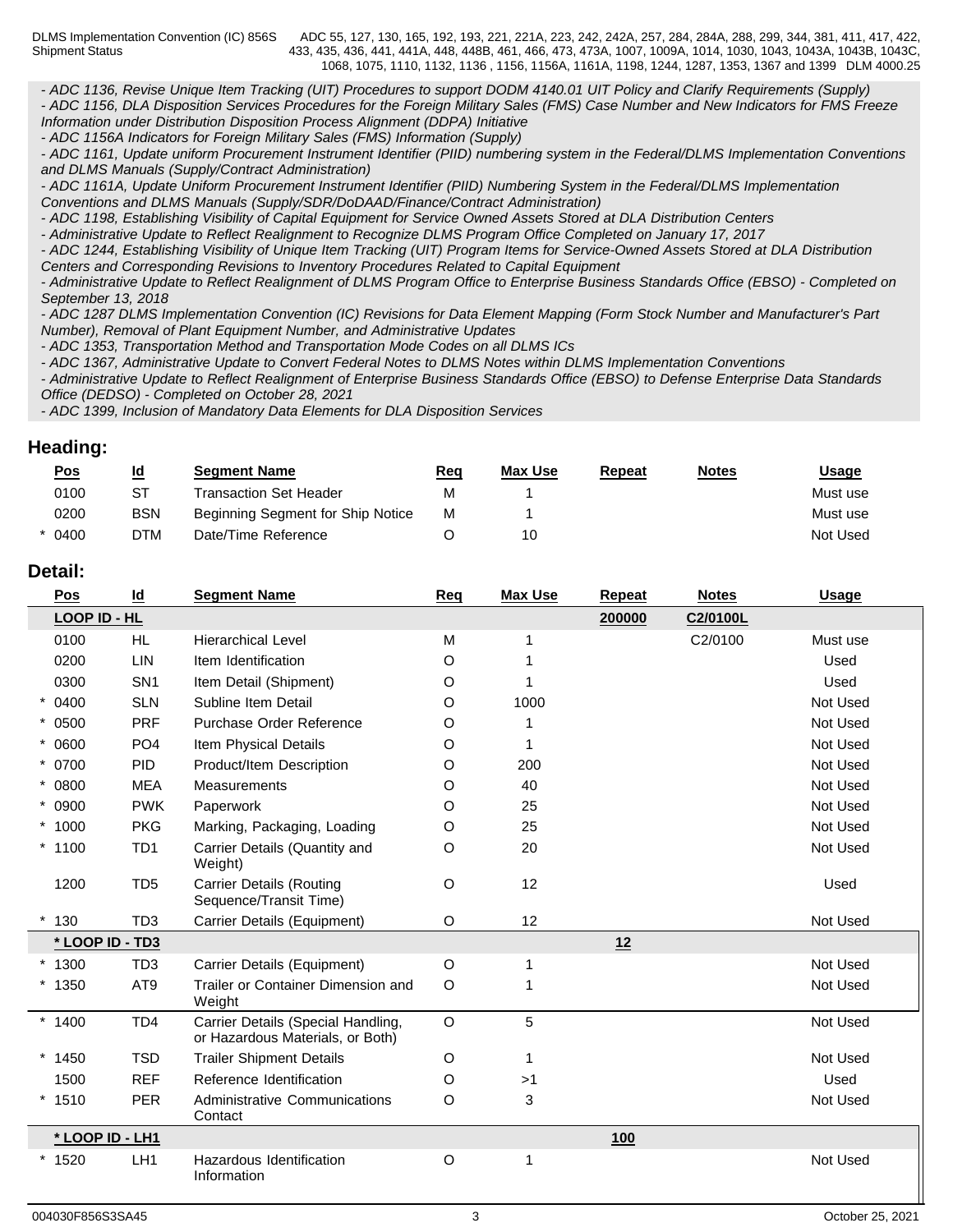| $\underline{\mathsf{Pos}}$ | $\underline{\mathsf{Id}}$ | <b>Segment Name</b>                                        | Req         | <b>Max Use</b> | <b>Repeat</b> | <b>Notes</b> | <b>Usage</b> |
|----------------------------|---------------------------|------------------------------------------------------------|-------------|----------------|---------------|--------------|--------------|
| $*1530$                    | LH <sub>2</sub>           | <b>Hazardous Classification</b><br>Information             | O           | Δ              |               |              | Not Used     |
| $*1540$                    | LH <sub>3</sub>           | Hazardous Material Shipping<br>Name                        | $\circ$     | 12             |               |              | Not Used     |
| $*1550$                    | LFH                       | Freeform Hazardous Material<br>Information                 | $\circ$     | 20             |               |              | Not Used     |
| $*1560$                    | LEP                       | <b>EPA Required Data</b>                                   | O           | >1             |               |              | Not Used     |
| $*1570$                    | LH4                       | Canadian Dangerous<br>Requirements                         | O           | $\mathbf 1$    |               |              | Not Used     |
| $*1580$                    | LHT                       | <b>Transborder Hazardous</b><br>Requirements               | $\circ$     | 3              |               |              | Not Used     |
| $*1590$                    | LHR                       | Hazardous Material Identifying<br><b>Reference Numbers</b> | $\circ$     | 10             |               |              | Not Used     |
| $*1600$                    | <b>PER</b>                | <b>Administrative Communications</b><br>Contact            | $\circ$     | 5              |               |              | Not Used     |
| $*1610$                    | LHE                       | <b>Empty Equipment Hazardous</b><br>Material Information   | $\circ$     | 1              |               |              | Not Used     |
|                            | * LOOP ID - CLD           |                                                            |             |                | 200           |              |              |
| $*1700$                    | <b>CLD</b>                | <b>Load Detail</b>                                         | O           | $\overline{1}$ |               |              | Not Used     |
| $*1800$                    | <b>REF</b>                | Reference Identification                                   | O           | 200            |               |              | Not Used     |
| $*1850$                    | <b>DTP</b>                | Date or Time or Period                                     | O           | $\mathbf{1}$   |               |              | Not Used     |
| $*1900$                    | <b>MAN</b>                | <b>Marks and Numbers</b>                                   | $\mathsf O$ | >1             |               |              | Not Used     |
| 2000                       | <b>DTM</b>                | Date/Time Reference                                        | O           | 10             |               |              | Used         |
| $*2100$                    | <b>FOB</b>                | F.O.B. Related Instructions                                | $\circ$     | 1              |               |              | Not Used     |
| 2150                       | <b>PAL</b>                | Pallet Information                                         | O           | 1              |               |              | Not Used     |
|                            | LOOP ID - N1              |                                                            |             |                | 200           |              |              |
| 2200                       | N <sub>1</sub>            | Name                                                       | O           | $\overline{1}$ |               |              | Used         |
| 2300                       | N <sub>2</sub>            | <b>Additional Name Information</b>                         | O           | 2              |               |              | Used         |
| 2400                       | N3                        | Address Information                                        | O           | $\overline{c}$ |               |              | Used         |
| 2500                       | N <sub>4</sub>            | Geographic Location                                        | $\circ$     | 1              |               |              | Used         |
| 2600                       | <b>REF</b>                | Reference Identification                                   | O           | 12             |               |              | Not Used     |
| $* 2700$                   | <b>PER</b>                | Administrative Communications<br>Contact                   | O           | $\mathbf{3}$   |               |              | Not Used     |
| $*2800$                    | <b>FOB</b>                | F.O.B. Related Instructions                                | O           | 1              |               |              | Not Used     |
| 2900                       | SDQ                       | <b>Destination Quantity</b>                                | O           | 50             |               |              | Not Used     |
| $*3000$                    | <b>ETD</b>                | <b>Excess Transportation Detail</b>                        | O           |                |               |              | Not Used     |
| 3100                       | <b>CUR</b>                | Currency                                                   | O           | 1              |               |              | Not Used     |
|                            | * LOOP ID - SAC           |                                                            |             |                | $\geq 1$      |              |              |
| $*3200$                    | <b>SAC</b>                | Service, Promotion, Allowance, or<br>Charge Information    | $\circ$     | 1              |               |              | Not Used     |
| 3250                       | <b>CUR</b>                | Currency                                                   | O           | -1             |               |              | Not Used     |
| 3300                       | GF                        | Furnished Goods and Services                               | $\mathsf O$ | $\mathbf{1}$   |               |              | Used         |
| 3350                       | <b>YNQ</b>                | Yes/No Question                                            | $\mathsf O$ | 10             |               |              | Not Used     |
|                            | <b>LOOP ID - LM</b>       |                                                            |             |                | 10            |              |              |
| 3400                       | LM                        | Code Source Information                                    | $\circ$     | $\overline{1}$ |               |              | Used         |
| 3500                       | LQ                        | <b>Industry Code</b>                                       | M           | 100            |               |              | Must use     |
|                            | * LOOP ID - V1            |                                                            |             |                | $\geq 1$      |              |              |
| 3600                       | V <sub>1</sub>            | Vessel Identification                                      | $\circ$     | $\mathbf 1$    |               |              | Not Used     |
| * 3700                     | R4                        | Port or Terminal                                           | O           | >1             |               |              | Not Used     |
| 3800                       | <b>DTM</b>                | Date/Time Reference                                        | $\mathsf O$ | $>1$           |               |              | Not Used     |
| Summary:                   |                           |                                                            |             |                |               |              |              |
| Pos                        | $\overline{\mathsf{Id}}$  | <b>Segment Name</b>                                        | Req         | <b>Max Use</b> | Repeat        | <b>Notes</b> | <b>Usage</b> |

\* 0100 CTT Transaction Totals O 1 N3/0100 Not Used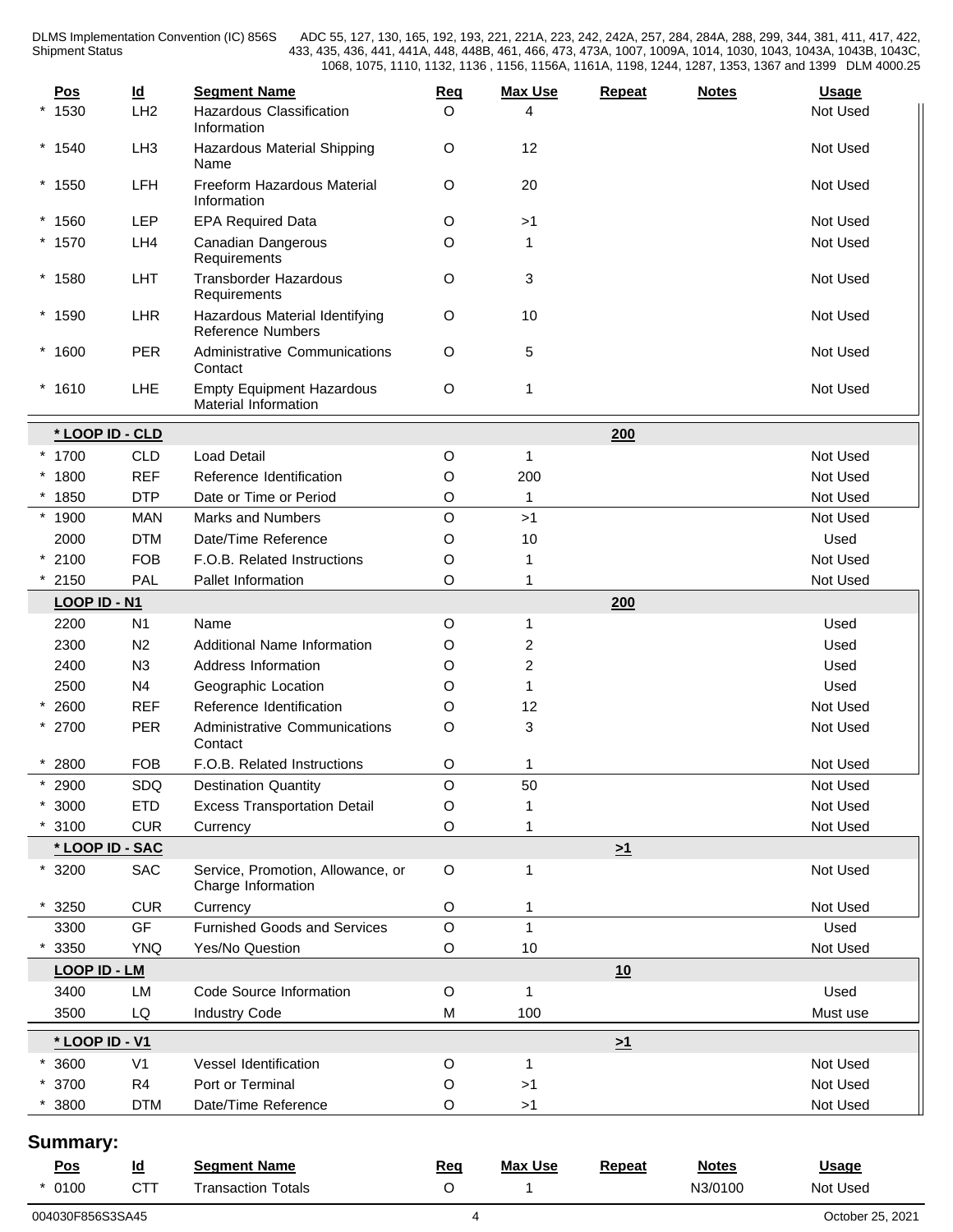| <u>Pos</u><br>the control of the control of the | Id<br>$\sim$ | <b>Seament Name</b>       | Reg<br>the contract of the contract of the contract of | <b>Max Use</b> | Repeat | Notes | Usaqe    |
|-------------------------------------------------|--------------|---------------------------|--------------------------------------------------------|----------------|--------|-------|----------|
| 0200                                            | $\sim$<br>⊃⊏ | ⊦Set Traile<br>ransaction | <b>IVI</b>                                             |                |        |       | Must use |

## **Notes:**

3/0100 Number of line items (CTT01) is the accumulation of the number of HL segments. If used, hash total (CTT02) is the sum of the value of units shipped (SN102) for each SN1 segment.

## **Comments:**

- 2/0100L The HL segment is the only mandatory segment within the HL loop, and by itself, the HL segment has no meaning.
- 2/0100 The HL segment is the only mandatory segment within the HL loop, and by itself, the HL segment has no meaning.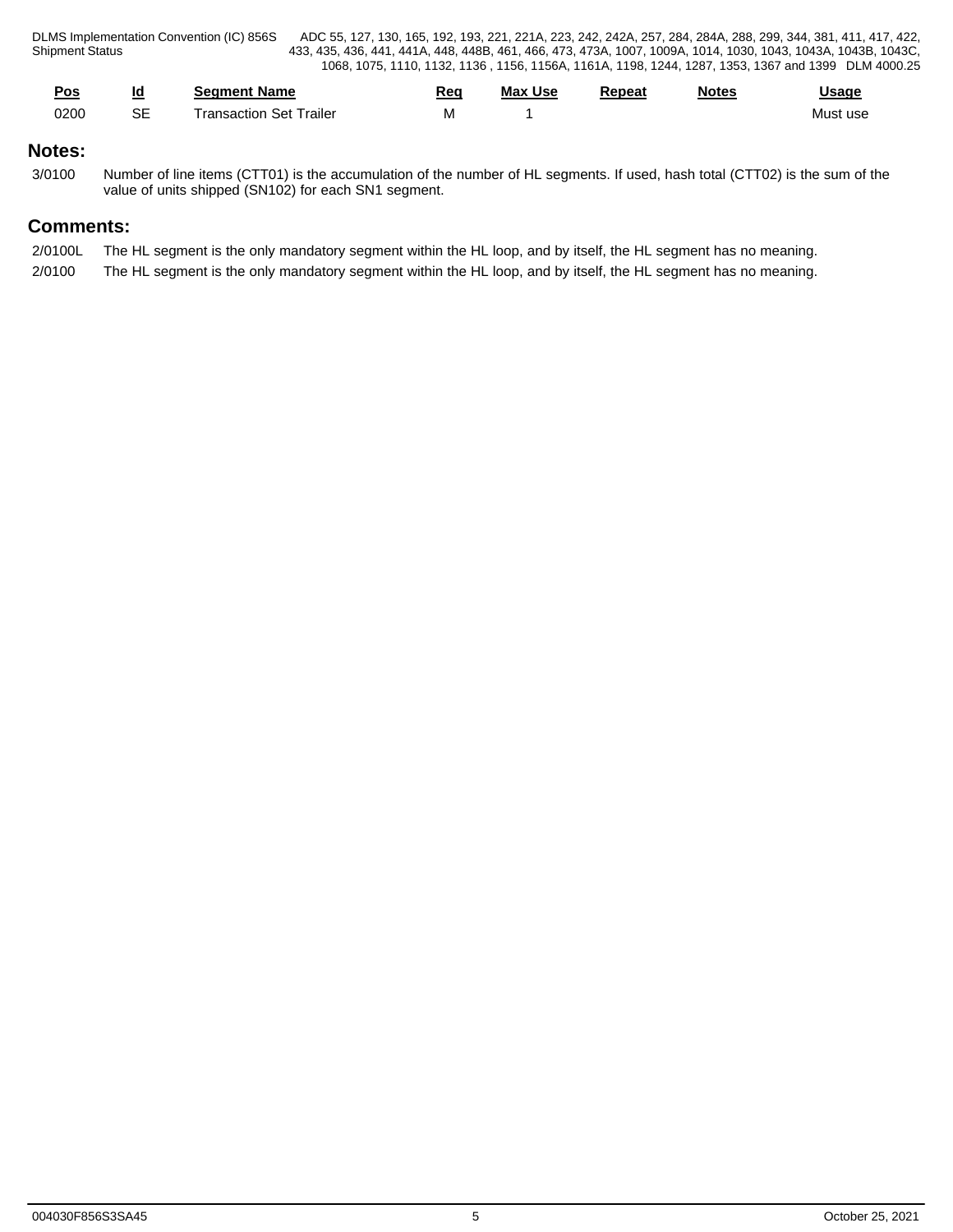Shipment Status

DLMS Implementation Convention (IC) 856S ADC 55, 127, 130, 165, 192, 193, 221, 221A, 223, 242, 242A, 257, 284, 284A, 288, 299, 344, 381, 411, 417, 422, 433, 435, 436, 441, 441A, 448, 448B, 461, 466, 473, 473A, 1007, 1009A, 1014, 1030, 1043, 1043A, 1043B, 1043C, 1068, 1075, 1110, 1132, 1136 , 1156, 1156A, 1161A, 1198, 1244, 1287, 1353, 1367 and 1399 DLM 4000.25

## **ST Transaction Set Header**

| <b>IPos: 0100</b> | Max: 1                     |
|-------------------|----------------------------|
|                   | <b>Heading - Mandatory</b> |
| Loop: N/A         | Elements: 3                |

## **User Option (Usage):** Must use

**Purpose:** To indicate the start of a transaction set and to assign a control number

## **Semantics:**

1. The transaction set identifier (ST01) used by the translation routines of the interchange partners to select the appropriate transaction set definition (e.g., 810 selects the Invoice Transaction Set).

|  | Ref              | <u>ld</u> | <b>Element Name</b>                                                                                                                                                   | Req | <u>Type</u> | Min/Max | Usage    |
|--|------------------|-----------|-----------------------------------------------------------------------------------------------------------------------------------------------------------------------|-----|-------------|---------|----------|
|  | ST <sub>01</sub> | 143       | <b>Transaction Set Identifier Code</b>                                                                                                                                | М   | ID          | 3/3     | Must use |
|  |                  |           | <b>Description:</b> Code uniquely identifying a<br><b>Transaction Set</b>                                                                                             |     |             |         |          |
|  |                  |           | Code Name<br>856<br><b>Ship Notice/Manifest</b>                                                                                                                       |     |             |         |          |
|  | ST <sub>02</sub> | 329       | <b>Transaction Set Control Number</b>                                                                                                                                 | м   | AN          | 4/9     | Must use |
|  |                  |           | <b>Description:</b> Identifying control number that must<br>be unique within the transaction set functional group<br>assigned by the originator for a transaction set |     |             |         |          |
|  |                  |           | <b>DLMS Note:</b> A unique number assigned by the<br>originator of the transaction set, or the originator's<br>application program.                                   |     |             |         |          |
|  | ST <sub>03</sub> | 1705      | <b>Implementation Convention Reference</b>                                                                                                                            | O   | AN          | 1/35    | Used     |
|  |                  |           | Description: Reference assigned to identify<br>Implementation Convention                                                                                              |     |             |         |          |
|  |                  |           | <b>DLMS Note:</b> Use to indicate this transmission uses<br>the 856S DLMS Implementation Convention (IC).<br>Enter the DLMS IC: 004030F856S0SA00.                     |     |             |         |          |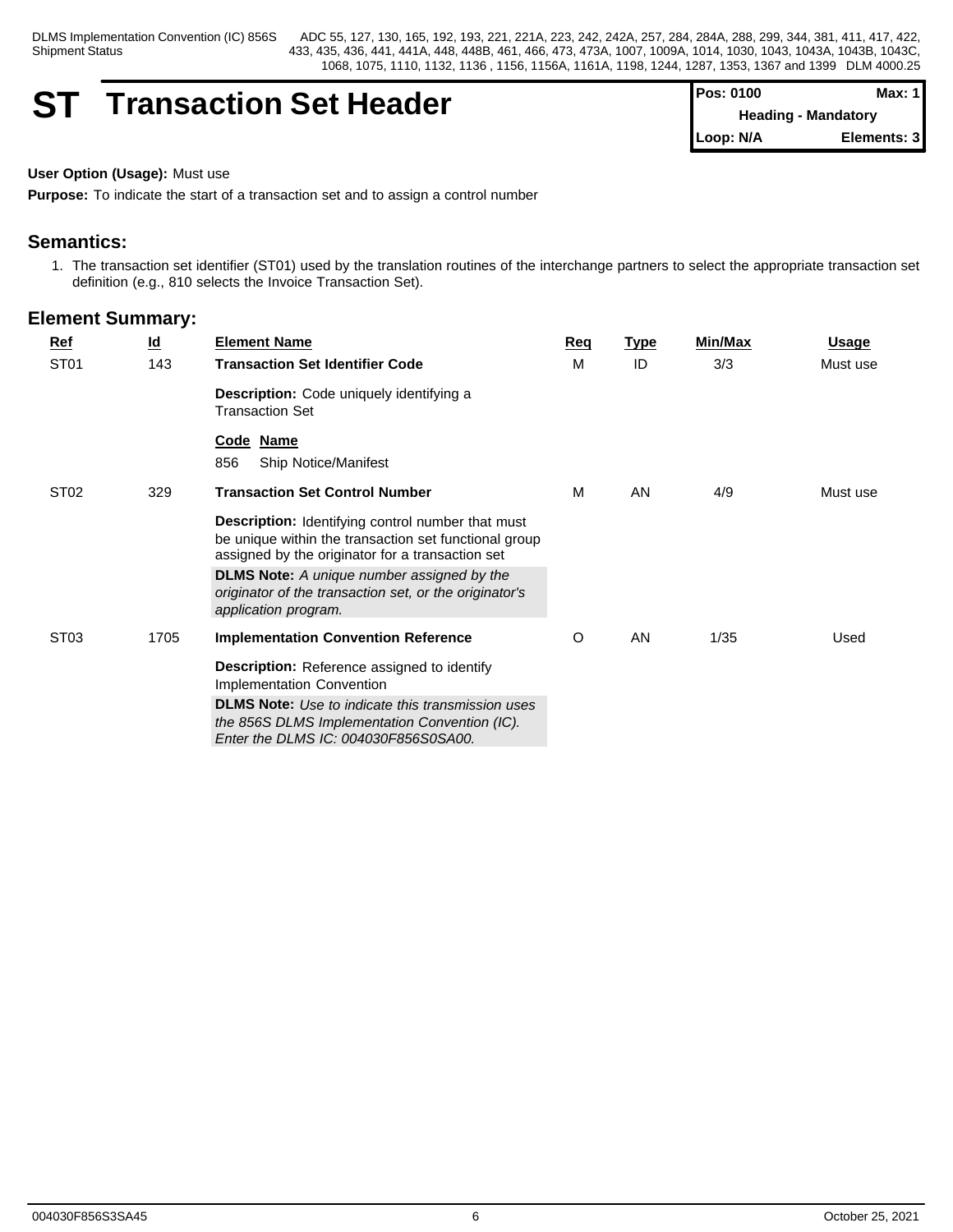## **BSN** Beginning Segment for Ship Notice

| l Pos: 0200                | Max: 1       |  |
|----------------------------|--------------|--|
| <b>Heading - Mandatory</b> |              |  |
| Loop: N/A                  | Elements: 61 |  |

**User Option (Usage):** Must use

**Purpose:** To transmit identifying numbers, dates, and other basic data relating to the transaction set

## **Syntax Rules:**

1. C0706 - If BSN07 is present, then BSN06 is required.

## **Semantics:**

- 1. BSN03 is the date the shipment transaction set is created.
- 2. BSN04 is the time the shipment transaction set is created.
- 3. BSN06 is limited to shipment related codes.

## **Comments:**

1. BSN06 and BSN07 differentiate the functionality of use for the transaction set.

| <b>Ref</b>        | $\underline{\mathsf{Id}}$ | <b>Element Name</b>                                                                                                                                                                                                                                                                                                                                                    | Req | <b>Type</b> | <b>Min/Max</b> | <b>Usage</b> |
|-------------------|---------------------------|------------------------------------------------------------------------------------------------------------------------------------------------------------------------------------------------------------------------------------------------------------------------------------------------------------------------------------------------------------------------|-----|-------------|----------------|--------------|
| BSN01             | 353                       | <b>Transaction Set Purpose Code</b>                                                                                                                                                                                                                                                                                                                                    |     | ID          | 2/2            | Must use     |
|                   |                           | Description: Code identifying purpose of<br>transaction set                                                                                                                                                                                                                                                                                                            |     |             |                |              |
|                   |                           | Code Name                                                                                                                                                                                                                                                                                                                                                              |     |             |                |              |
|                   |                           | $00\,$<br>Original                                                                                                                                                                                                                                                                                                                                                     |     |             |                |              |
|                   |                           | 77<br><b>Simulation Exercise</b>                                                                                                                                                                                                                                                                                                                                       |     |             |                |              |
|                   |                           | <b>DLMS Note:</b>                                                                                                                                                                                                                                                                                                                                                      |     |             |                |              |
|                   |                           | Use to identify a simulated mobilization exercise transaction set. Activities initiating simulated<br>mobilization exercises must ensure complete coordination with all activities involved. All transaction set<br>recipients must use extreme caution to ensure that individual transactions do not process as action<br>documents which affect accountable records. |     |             |                |              |
|                   |                           | ZZ<br>Mutually Defined                                                                                                                                                                                                                                                                                                                                                 |     |             |                |              |
|                   |                           | <b>DLMS Note:</b>                                                                                                                                                                                                                                                                                                                                                      |     |             |                |              |
|                   |                           | 1. Use to identify the Unit of Use Indicator. When included, the quantity and unit of measure values<br>associated with this transaction are applicable to the unit of use. This applies when the materiel<br>identification is by Local Stock Number assigned for unit of use.                                                                                        |     |             |                |              |
| BSN02             | 396                       | 2. Authorized DLMS enhancement under DLA industrial activity support agreement. Refer to ADC 381.<br><b>Shipment Identification</b>                                                                                                                                                                                                                                    | M   | AN          | 2/30           | Must use     |
|                   |                           |                                                                                                                                                                                                                                                                                                                                                                        |     |             |                |              |
|                   |                           | Description: A unique control number assigned by<br>the original shipper to identify a specific shipment                                                                                                                                                                                                                                                               |     |             |                |              |
|                   |                           | DLMS Note: 1. Use code "ZZ" or "RR" for this data                                                                                                                                                                                                                                                                                                                      |     |             |                |              |
|                   |                           | element to satisfy X12 syntax requirements.                                                                                                                                                                                                                                                                                                                            |     |             |                |              |
|                   |                           | 2. The ZZ filler differentiates this Shipment Status<br>format from the Advanced Shipment Notice format<br>associated with Wide Area Workflow, as both use<br><b>BSN06 Qualifier AS, Shipment Advice.</b>                                                                                                                                                              |     |             |                |              |
|                   |                           | 3. Use Code "RR" to indicate this is a replacement<br>transaction to a previously submitted 856S. Refer to<br>ADC 411.                                                                                                                                                                                                                                                 |     |             |                |              |
|                   |                           | 4. DLMS enhancement; see introductory DLMS Note<br>$2f$ .                                                                                                                                                                                                                                                                                                              |     |             |                |              |
| BSN <sub>03</sub> | 373                       | <b>Date</b>                                                                                                                                                                                                                                                                                                                                                            | M   | DT          | 8/8            | Must use     |
|                   |                           | <b>Description:</b> Date expressed as CCYYMMDD                                                                                                                                                                                                                                                                                                                         |     |             |                |              |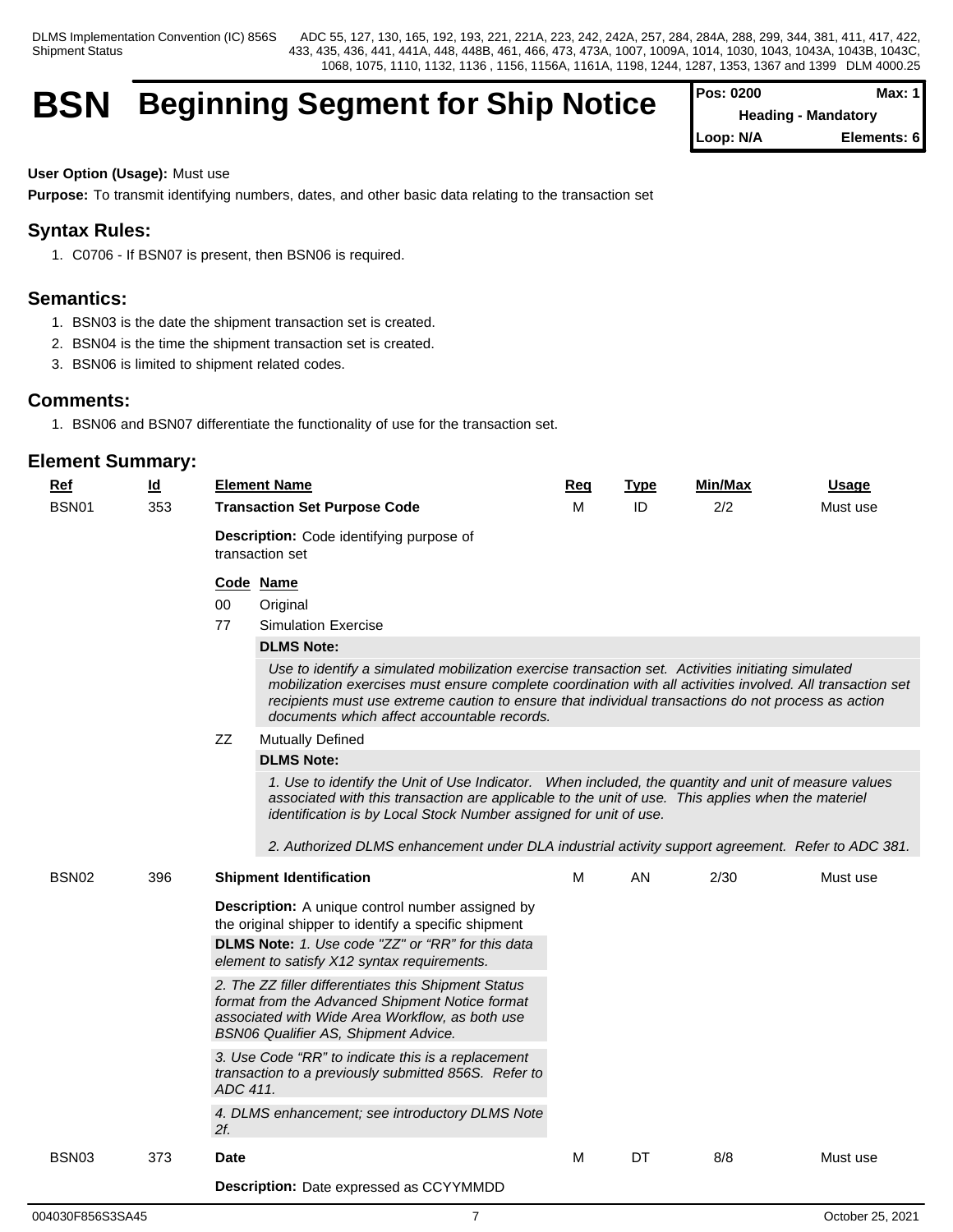DLMS Implementation Convention (IC) 856S<br>Shipment Status

DLMS Implementation Convention (IC) 856S ADC 55, 127, 130, 165, 192, 193, 221, 221A, 223, 242, 242A, 257, 284, 284A, 288, 299, 344, 381, 411, 417, 422, 433, 435, 436, 441, 441A, 448, 448B, 461, 466, 473, 473A, 1007, 1009A, 1014, 1030, 1043, 1043A, 1043B, 1043C, 1068, 1075, 1110, 1132, 1136 , 1156, 1156A, 1161A, 1198, 1244, 1287, 1353, 1367 and 1399 DLM 4000.25

| $Ref$ | $\underline{\mathsf{Id}}$ |             | <b>Element Name</b><br><b>DLMS Note:</b> This date corresponds to the Universal<br>Time Coordinate (UTC).                                                                                                                                                                                                                                                                                                                                                                                                                                                                                                              | Req | <b>Type</b> | Min/Max | <b>Usage</b> |  |  |  |
|-------|---------------------------|-------------|------------------------------------------------------------------------------------------------------------------------------------------------------------------------------------------------------------------------------------------------------------------------------------------------------------------------------------------------------------------------------------------------------------------------------------------------------------------------------------------------------------------------------------------------------------------------------------------------------------------------|-----|-------------|---------|--------------|--|--|--|
| BSN04 | 337                       | Time        |                                                                                                                                                                                                                                                                                                                                                                                                                                                                                                                                                                                                                        | М   | <b>TM</b>   | 4/8     | Must use     |  |  |  |
|       |                           | $(00-99)$   | Description: Time expressed in 24-hour clock time<br>as follows: HHMM, or HHMMSS, or HHMMSSD, or<br>HHMMSSDD, where $H =$ hours (00-23), $M =$ minutes<br>(00-59), $S =$ integer seconds (00-59) and $DD =$<br>decimal seconds; decimal seconds are expressed<br>as follows: $D = \text{tenths}$ (0-9) and $DD = \text{hundredths}$<br><b>DLMS Note:</b> 1. Express the originating activity's<br>time in UTC.<br>2. Express time in a four-position (HHMM) format.                                                                                                                                                    |     |             |         |              |  |  |  |
| BSN06 | 640                       |             | <b>Transaction Type Code</b>                                                                                                                                                                                                                                                                                                                                                                                                                                                                                                                                                                                           | Χ   | ID          | 2/2     | Used         |  |  |  |
|       |                           | transaction | <b>Description:</b> Code specifying the type of<br>Code Name                                                                                                                                                                                                                                                                                                                                                                                                                                                                                                                                                           |     |             |         |              |  |  |  |
|       |                           | AS          | <b>Shipment Advice</b>                                                                                                                                                                                                                                                                                                                                                                                                                                                                                                                                                                                                 |     |             |         |              |  |  |  |
|       |                           |             | <b>DLMS Note:</b>                                                                                                                                                                                                                                                                                                                                                                                                                                                                                                                                                                                                      |     |             |         |              |  |  |  |
|       |                           |             | 1. Use to indicate this transaction provides shipment status information related to requisitions . Also<br>use with BSN07 to indicate shipment status to the ICP/IMM from the reporting activity for lateral<br>redistribution of retail assets.<br>2. Also applies to Army Total Package Fielding.<br>3. Use with BSN07=WTP to identify CAV Shipment Status.<br>4. Use with BSN07=014 for outbound non-MILS shipments (e.g., a DD1149). Refer to ADC 417                                                                                                                                                              |     |             |         |              |  |  |  |
|       |                           | <b>NC</b>   | Material Release Order Forced Closure                                                                                                                                                                                                                                                                                                                                                                                                                                                                                                                                                                                  |     |             |         |              |  |  |  |
|       |                           |             | <b>DLMS Note:</b>                                                                                                                                                                                                                                                                                                                                                                                                                                                                                                                                                                                                      |     |             |         |              |  |  |  |
|       |                           |             | Use to indicate this transaction set provides pseudo shipment status information.                                                                                                                                                                                                                                                                                                                                                                                                                                                                                                                                      |     |             |         |              |  |  |  |
| BSN07 | 641                       |             | <b>Status Reason Code</b>                                                                                                                                                                                                                                                                                                                                                                                                                                                                                                                                                                                              | O   | ID          | 3/3     | Used         |  |  |  |
|       |                           |             | <b>Description:</b> Code indicating the status reason                                                                                                                                                                                                                                                                                                                                                                                                                                                                                                                                                                  |     |             |         |              |  |  |  |
|       |                           |             | Code Name                                                                                                                                                                                                                                                                                                                                                                                                                                                                                                                                                                                                              |     |             |         |              |  |  |  |
|       |                           | 014         | <b>Military Service</b>                                                                                                                                                                                                                                                                                                                                                                                                                                                                                                                                                                                                |     |             |         |              |  |  |  |
|       |                           |             | <b>DLMS Note:</b>                                                                                                                                                                                                                                                                                                                                                                                                                                                                                                                                                                                                      |     |             |         |              |  |  |  |
|       |                           |             | Use to identify that the shipment status is provided in response to a non-MILS shipment (e.g., DD1149)<br>in support of passive RFID data exchange. The status may reflect multiple levels of pack associated<br>with the shipment unit Transportation Control Number (TCN) and may provide the secondary<br>transportation data (e.g., bill of lading, tracking number, carrier identification). Refer to ADC 417.                                                                                                                                                                                                    |     |             |         |              |  |  |  |
|       |                           | 048         | <b>Location Changed</b>                                                                                                                                                                                                                                                                                                                                                                                                                                                                                                                                                                                                |     |             |         |              |  |  |  |
|       |                           |             | <b>DLMS Note:</b>                                                                                                                                                                                                                                                                                                                                                                                                                                                                                                                                                                                                      |     |             |         |              |  |  |  |
|       |                           |             | Industrial Activity Re-Warehousing/Trans-ship Shipment Status. Use to identify that the shipment<br>status is provided in response to re-warehousing/transshipments between Home and Forward Industrial<br>Activities in support of IMSP. Since no Material Receipt Acknowledgement (MRA) is required for these<br>types of shipments, the shipment status will not trigger the MRA Reports.                                                                                                                                                                                                                           |     |             |         |              |  |  |  |
|       |                           | 061         | Consolidation, Extension, Modification (CEM)                                                                                                                                                                                                                                                                                                                                                                                                                                                                                                                                                                           |     |             |         |              |  |  |  |
|       |                           |             | <b>DLMS Note:</b>                                                                                                                                                                                                                                                                                                                                                                                                                                                                                                                                                                                                      |     |             |         |              |  |  |  |
|       |                           |             | Use to identify that shipment status is provided by the Consolidation and Containerization Point (CCP)<br>subsequent to original shipment in support of passive RFID data exchange. The CCP Shipment Status<br>may reflect multiple levels of pack associated with the lead Transportation Control Number (TCN). It<br>may update the shipment date or mode of shipment while providing visibility of additional or<br>replacement passive RFID tag values associated with the original shipment as a result of CCP<br>processing/ reconfiguration. The CCP Shipment Status should not be used to overlay the original |     |             |         |              |  |  |  |

*shipment status in the receiving application, as this may result in some loss of data content.*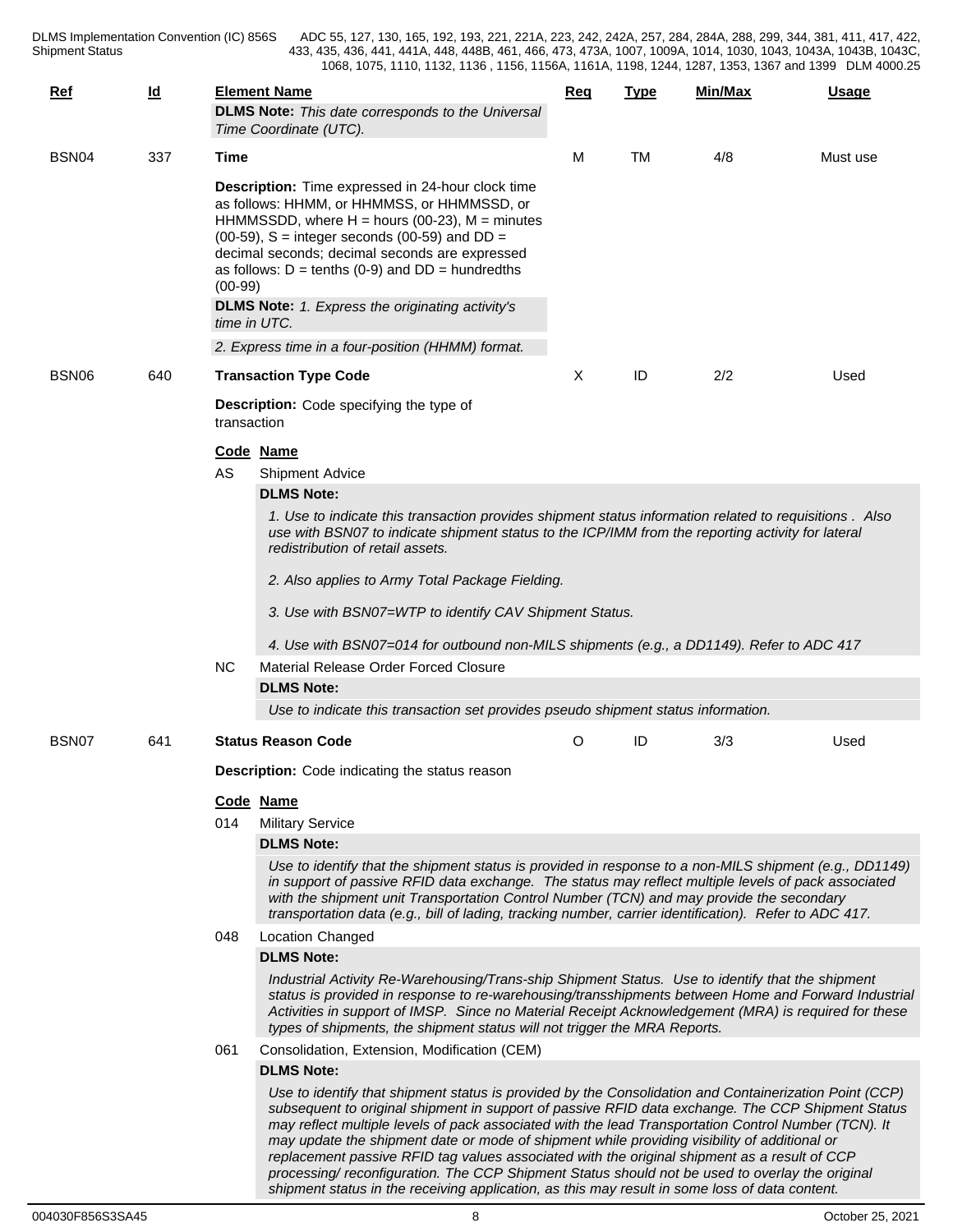## **Code Name**

#### 091 Reprocessed

## **DLMS Note:**

*Trans-ship/Cross-dock Shipment Status (non-CCP). Use to identify that shipment status is provided by a location performing consolidation subsequent to original shipment (e.g., local delivery manifesting, deliveries to MPC) in support of passive RFID data exchange. The status may reflect multiple levels of pack associated with the lead Transportation Control Number (TCN). It may update the shipment date or mode of shipment while providing visibility of additional or replacement passive RFID tag values associated with the original shipment as a result of processing/ reconfiguration. The Shipment Status should not be used to overlay the original shipment status in the receiving application, as this may result in some loss of data content. Refer to ADC 417.*

## A40 Shipper Related

## **DLMS Note:**

*1. Required in conjunction with BSN02 = "RR" to indicate the updated shipment status transaction corrects erroneous content data (e.g., transportation data, pRFID data). Refer to ADC 411.*

- *2. DLMS enhancement; see introductory DLMS Note 2f.*
- IV2 Material Shipped Between Intermediate Points

## **DLMS Note:**

*Use to indicate transaction set contains a shipment status associated with a lateral redistribution order.*

W<sub>10</sub> Diverted Item

## **DLMS Note:**

*Use when shipment status indicates that action is being taken to divert the shipment in response to request for mass or universal requisition cancellation.*

WTP Waiting for Proof

## **DLMS Note:**

*Use to indicate that Commercial Asset Visibility (CAV) shipment status is provided by a contractor under Navy CAV requirements. Also known as "Proof of Shipment (POS)."*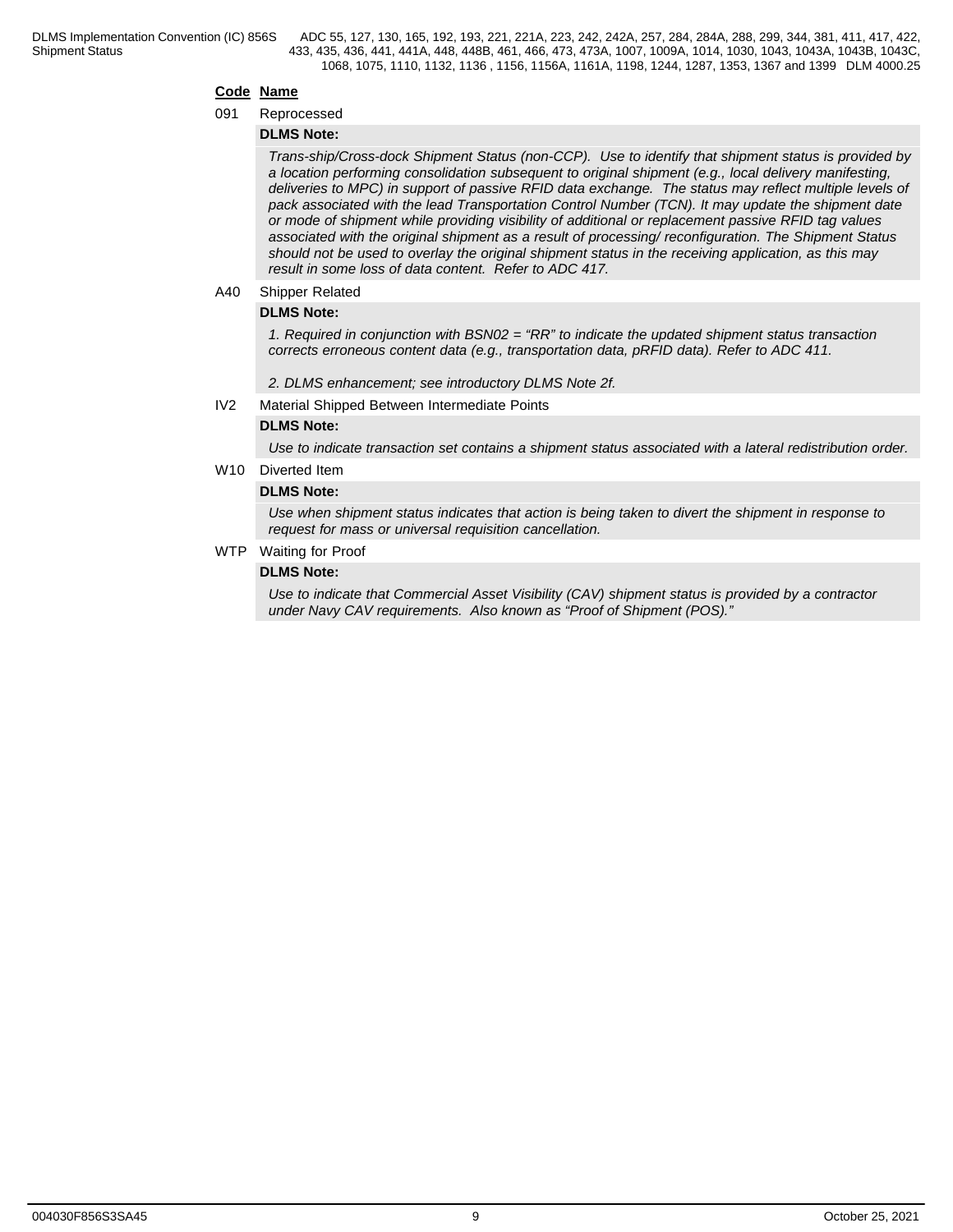## **HL Hierarchical Level Pos: 0100 Max: 1**

| <b>IPos: 0100</b>         | Max: 1 l    |  |
|---------------------------|-------------|--|
| <b>Detail - Mandatory</b> |             |  |
| ∥Loop: HL                 | Elements: 3 |  |

## **User Option (Usage):** Must use

**Purpose:** To identify dependencies among and the content of hierarchically related groups of data segments

## **Comments:**

- 1. The HL segment is used to identify levels of detail information using a hierarchical structure, such as relating line-item data to shipment data, and packaging data to line-item data.
- 2. The HL segment defines a top-down/left-right ordered structure.
- 3. HL01 shall contain a unique alphanumeric number for each occurrence of the HL segment in the transaction set. For example, HL01 could be used to indicate the number of occurrences of the HL segment, in which case the value of HL01 would be "1" for the initial HL segment and would be incremented by one in each subsequent HL segment within the transaction.
- 4. HL02 identifies the hierarchical ID number of the HL segment to which the current HL segment is subordinate.
- 5. HL03 indicates the context of the series of segments following the current HL segment up to the next occurrence of an HL segment in the transaction. For example, HL03 is used to indicate that subsequent segments in the HL loop form a logical grouping of data referring to shipment, order, or item-level information.
- 6. HL04 indicates whether or not there are subordinate (or child) HL segments related to the current HL segment.

## **DLMS Note:**

*1. The transaction set hierarchical data structure is address information, followed by transaction shipment status, followed interior/exterior packaging passive RFID and/or by IUID and/or financial information as applicable.* 

- *2. Use the first 2/HL/0100 loop iteration to provide transaction set originator address information.*
- *3. Use the second 2/HL/0100 loop iteration to identify shipment information.*
- *4. Use additional 2/HL/0100 loop iterations to identify RFID as applicable.*
- *5. Use additional 2/HL/0100 loop iterations to identify IUID information as applicable.*

*6. Use an additional 2/HL/0100 loop iteration to identify financial information in support of SLOA/Accounting Classification information requirements.*

*7. The HL Address loop provides address information relating to the originator of this transaction. All other relevant address information is carried in the Shipment Status loop.*

| <u>Ref</u><br>HL <sub>01</sub> | <u>ld</u><br>628 | <b>Element Name</b><br><b>Hierarchical ID Number</b>                                                                                                                                                                                                                                                          | <u>Req</u><br>M | <u>Type</u><br>AN. | Min/Max<br>1/12 | <u>Usage</u><br>Must use |
|--------------------------------|------------------|---------------------------------------------------------------------------------------------------------------------------------------------------------------------------------------------------------------------------------------------------------------------------------------------------------------|-----------------|--------------------|-----------------|--------------------------|
|                                |                  | <b>Description:</b> A unique number assigned by the<br>sender to identify a particular data segment in a<br>hierarchical structure                                                                                                                                                                            |                 |                    |                 |                          |
|                                |                  | <b>DLMS Note:</b> In the first 2/HL/0100 loop iteration,<br>cite numeric 1. In each subsequent loop iteration,<br>increase incrementally by 1.                                                                                                                                                                |                 |                    |                 |                          |
| HL <sub>02</sub>               | 734              | <b>Hierarchical Parent ID Number</b>                                                                                                                                                                                                                                                                          | O               | AN                 | 1/12            | Used                     |
|                                |                  | <b>Description:</b> Identification number of the next<br>higher hierarchical data segment that the data<br>segment being described is subordinate to<br><b>DLMS Note:</b> 1. Use to provide association<br>(parent/child relationship) between interior and<br>exterior packaging when multiple RFID tags are |                 |                    |                 |                          |
|                                |                  | employed in the shipment. Use in the subordinate<br>(child) loop to identify the HL01 ID Number of the<br>next higher parent loop.                                                                                                                                                                            |                 |                    |                 |                          |
|                                |                  | 2. IUID loops may be associated with a parent RFID<br>loop (e.g. item pack). Not applicable to the IUID                                                                                                                                                                                                       |                 |                    |                 |                          |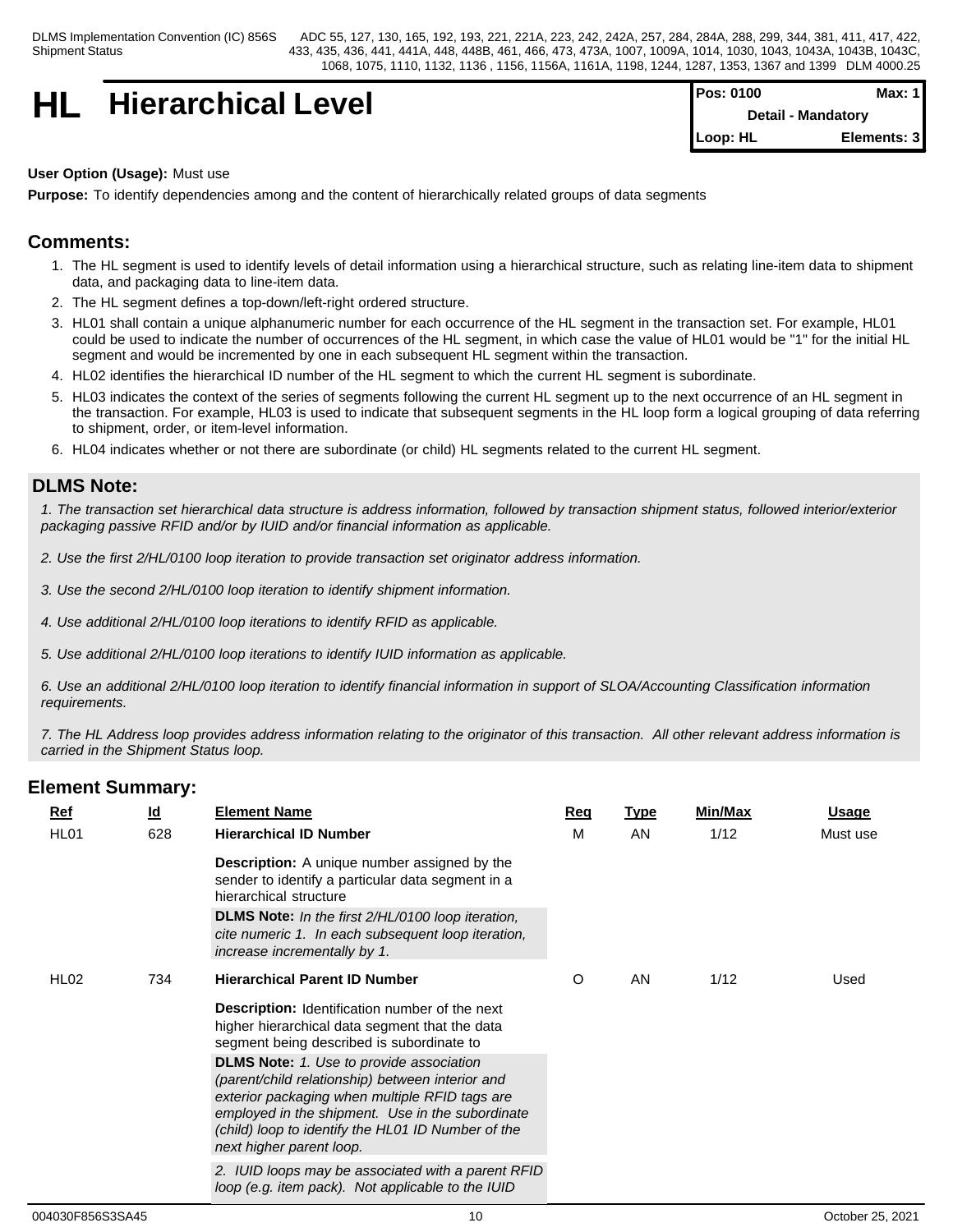Shipment Status

DLMS Implementation Convention (IC) 856S ADC 55, 127, 130, 165, 192, 193, 221, 221A, 223, 242, 242A, 257, 284, 284A, 288, 299, 344, 381, 411, 417, 422, 433, 435, 436, 441, 441A, 448, 448B, 461, 466, 473, 473A, 1007, 1009A, 1014, 1030, 1043, 1043A, 1043B, 1043C, 1068, 1075, 1110, 1132, 1136 , 1156, 1156A, 1161A, 1198, 1244, 1287, 1353, 1367 and 1399 DLM 4000.25

| loop if no specific parent RFID loop is identified.<br>3. Not applicable to address and shipment status<br>loops.<br>ID<br>735<br>1/2<br><b>Hierarchical Level Code</b><br>М<br>Must use<br><b>Description:</b> Code defining the characteristic of a<br>level in a hierarchical structure<br><b>DLMS Note:</b> The following informational loops are<br>applicable to this transaction. When all loops are<br>used, the HL sequence is V (address), W (shipment<br>status), P (RFID), and I (IUID). RFID and IUID loops<br>are optional. Use multiple P loops to depict a<br>nested RFID relationship. | <b>Ref</b>       | $\underline{\mathsf{Id}}$ | <b>Element Name</b> | Req | Type | Min/Max | Usage |
|---------------------------------------------------------------------------------------------------------------------------------------------------------------------------------------------------------------------------------------------------------------------------------------------------------------------------------------------------------------------------------------------------------------------------------------------------------------------------------------------------------------------------------------------------------------------------------------------------------|------------------|---------------------------|---------------------|-----|------|---------|-------|
|                                                                                                                                                                                                                                                                                                                                                                                                                                                                                                                                                                                                         |                  |                           |                     |     |      |         |       |
|                                                                                                                                                                                                                                                                                                                                                                                                                                                                                                                                                                                                         |                  |                           |                     |     |      |         |       |
|                                                                                                                                                                                                                                                                                                                                                                                                                                                                                                                                                                                                         | HL <sub>03</sub> |                           |                     |     |      |         |       |
|                                                                                                                                                                                                                                                                                                                                                                                                                                                                                                                                                                                                         |                  |                           |                     |     |      |         |       |
|                                                                                                                                                                                                                                                                                                                                                                                                                                                                                                                                                                                                         |                  |                           |                     |     |      |         |       |
|                                                                                                                                                                                                                                                                                                                                                                                                                                                                                                                                                                                                         |                  |                           |                     |     |      |         |       |

## **Code Name**

I item the state of the state of the state of the state of the state of the state of the state of the state of the state of the state of the state of the state of the state of the state of the state of the state of the sta

#### **DLMS Note:**

*Use to identify item IUID data consistent with IUID data requirements. The IUID data is carried in the REF and N1 segments; no other segments are used in the IUID loop. Use a separate IUID loop for each item. If an RFID is provided at the item level it will be reflected in this loop. Skip this level when not applicable.*

## P Pack and the Pack of the Pack of the Pack of the Pack of the Pack of the Pack of the Pack of the Pack of the Pack of the Pack of the Pack of the Pack of the Pack of the Pack of the Pack of the Pack of the Pack of the Pac

## **DLMS Note:**

*Use to identify the passive RFID tag identification. The tag identification is carried in the REF segment; no other segments are used in this loop at this time. Use a separate RFID loop for each RFID associated with the shipment using the HL02 parent ID to create a parent/child (nested) relationship. Skip this level when not applicable.*

V Address Information

## **DLMS Note:**

*Use to identify the address loop which specifies the transaction originator. Use only one address loop per transaction.*

W Transaction Reference Number

## **DLMS Note:**

*Use to identify the shipment status loop which identifies the transaction reference number (requisition document number) and associated shipment information. Use only one shipment status loop per transaction.*

FI Financial Information

## **DLMS Note:**

*Use to identify the Finance loop to provide DoD SLOA/Accounting Classification information. The Finance loop includes only the REF/1500 and DTM/2000 segments. This loop is applicable only for shipment status to the ICP from the reporting activity for ICP-directed lateral redistribution order shipments of retail assets (equivalent to MILSTRIP legacy DIC AS6). Refer to ADC 1043.*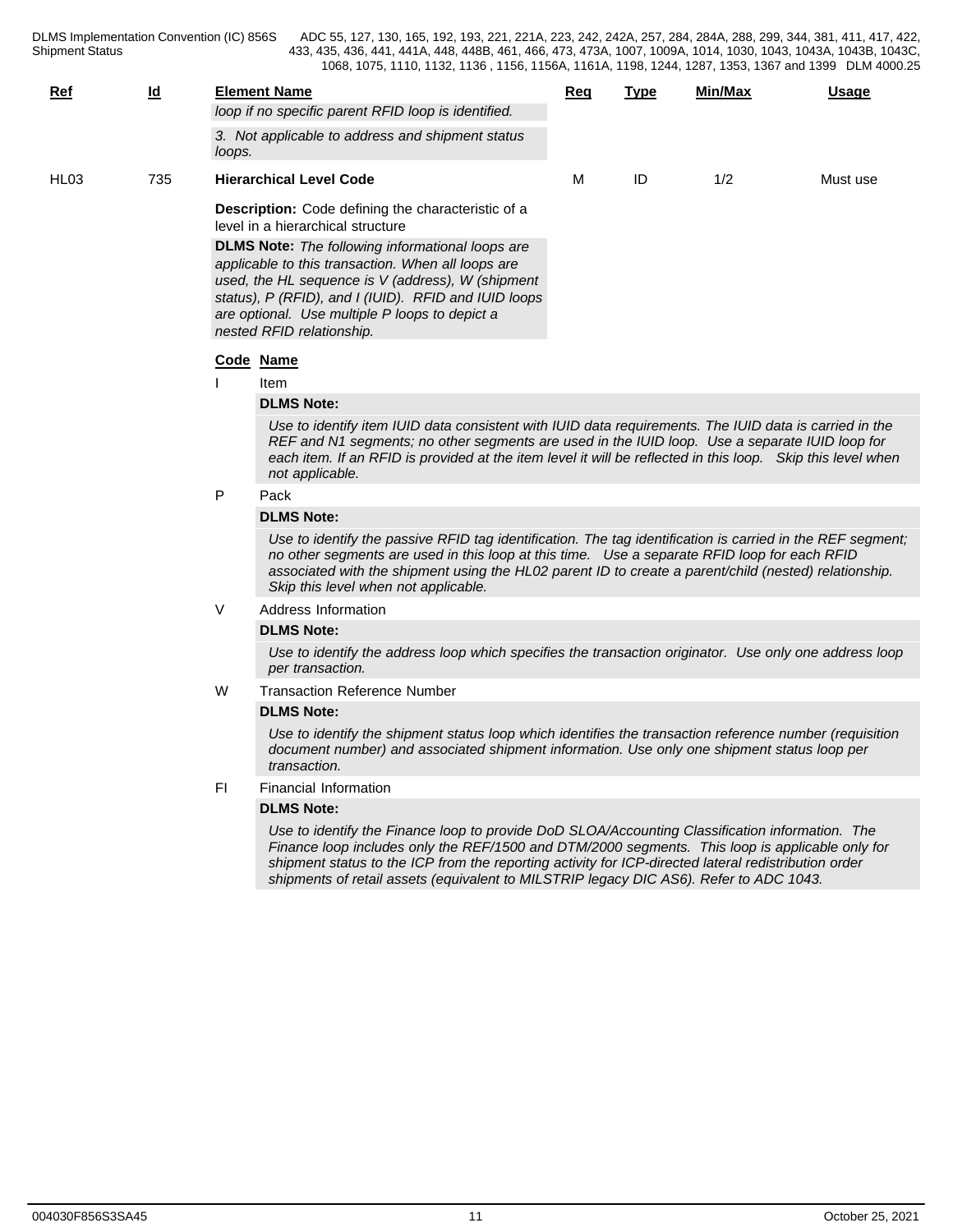> **Detail - Optional Loop: HL Elements: 4**

## **LIN Item Identification Pos: 0200 Max: 1**

**User Option (Usage):** Used

**Purpose:** To specify basic item identification data

## **Syntax Rules:**

- 1. P0405 If either LIN04 or LIN05 is present, then the other is required.
- 2. P0607 If either LIN06 or LIN07 is present, then the other is required.
- 3. P0809 If either LIN08 or LIN09 is present, then the other is required.
- 4. P1011 If either LIN10 or LIN11 is present, then the other is required.
- 5. P1213 If either LIN12 or LIN13 is present, then the other is required.
- 6. P1415 If either LIN14 or LIN15 is present, then the other is required.
- 7. P1617 If either LIN16 or LIN17 is present, then the other is required.
- 8. P1819 If either LIN18 or LIN19 is present, then the other is required.
- 9. P2021 If either LIN20 or LIN21 is present, then the other is required.
- 10. P2223 If either LIN22 or LIN23 is present, then the other is required.
- 11. P2425 If either LIN24 or LIN25 is present, then the other is required.
- 12. P2627 If either LIN26 or LIN27 is present, then the other is required.
- 13. P2829 If either LIN28 or LIN29 is present, then the other is required.
- 14. P3031 If either LIN30 or LIN31 is present, then the other is required.

## **Semantics:**

1. LIN01 is the line item identification

## **Comments:**

- 1. See the Data Dictionary for a complete list of IDs.
- 2. LIN02 through LIN31 provide for fifteen different product/service IDs for each item. For example: Case, Color, Drawing No., U.P.C. No., ISBN No., Model No., or SKU.

## **DLMS Note:**

*Must use only in 2/HL/0100 shipment status loop to identify the materiel shipped.*

| $Ref$             | <u>ld</u> | <b>Element Name</b>                                                                                                                                                                                                                                                                                                                                                                                                                                                                                                                                                                                                                                           | Req | <b>Type</b> | Min/Max | Usage    |  |
|-------------------|-----------|---------------------------------------------------------------------------------------------------------------------------------------------------------------------------------------------------------------------------------------------------------------------------------------------------------------------------------------------------------------------------------------------------------------------------------------------------------------------------------------------------------------------------------------------------------------------------------------------------------------------------------------------------------------|-----|-------------|---------|----------|--|
| LIN <sub>02</sub> | 235       | <b>Product/Service ID Qualifier</b>                                                                                                                                                                                                                                                                                                                                                                                                                                                                                                                                                                                                                           | M   | ID          | 2/2     | Must use |  |
|                   |           | <b>Description:</b> Code identifying the type/source of the<br>descriptive number used in Product/Service ID (234)                                                                                                                                                                                                                                                                                                                                                                                                                                                                                                                                            |     |             |         |          |  |
|                   |           | <b>DLMS Note:</b> 1. Use one of codes A2, A4, FB, FS,<br>FT, MG, NN, SW, YP, ZR, or ZZ to identify the<br>materiel shipped. Must use National Stock Number<br>(NSN) when known, except, when appropriate,<br>brand name subsistence items are identified by the<br>subsistence identification number or when<br>maintenance/industrial activity materiel is identified<br>by Local Stock Number or Materiel Control Tracking<br>(MCT) tag number. An exception is also authorized<br>for CAV Shipment Status where materiel may be<br>identified by the National Item Identification Number<br>(NIIN) when the Federal Supply Code (FSC) is not<br>available. |     |             |         |          |  |
|                   |           | 2. The following codes are authorized.                                                                                                                                                                                                                                                                                                                                                                                                                                                                                                                                                                                                                        |     |             |         |          |  |
|                   |           | Code Name                                                                                                                                                                                                                                                                                                                                                                                                                                                                                                                                                                                                                                                     |     |             |         |          |  |
|                   |           | A2<br>Department of Defense Identification Code (DoDIC)                                                                                                                                                                                                                                                                                                                                                                                                                                                                                                                                                                                                       |     |             |         |          |  |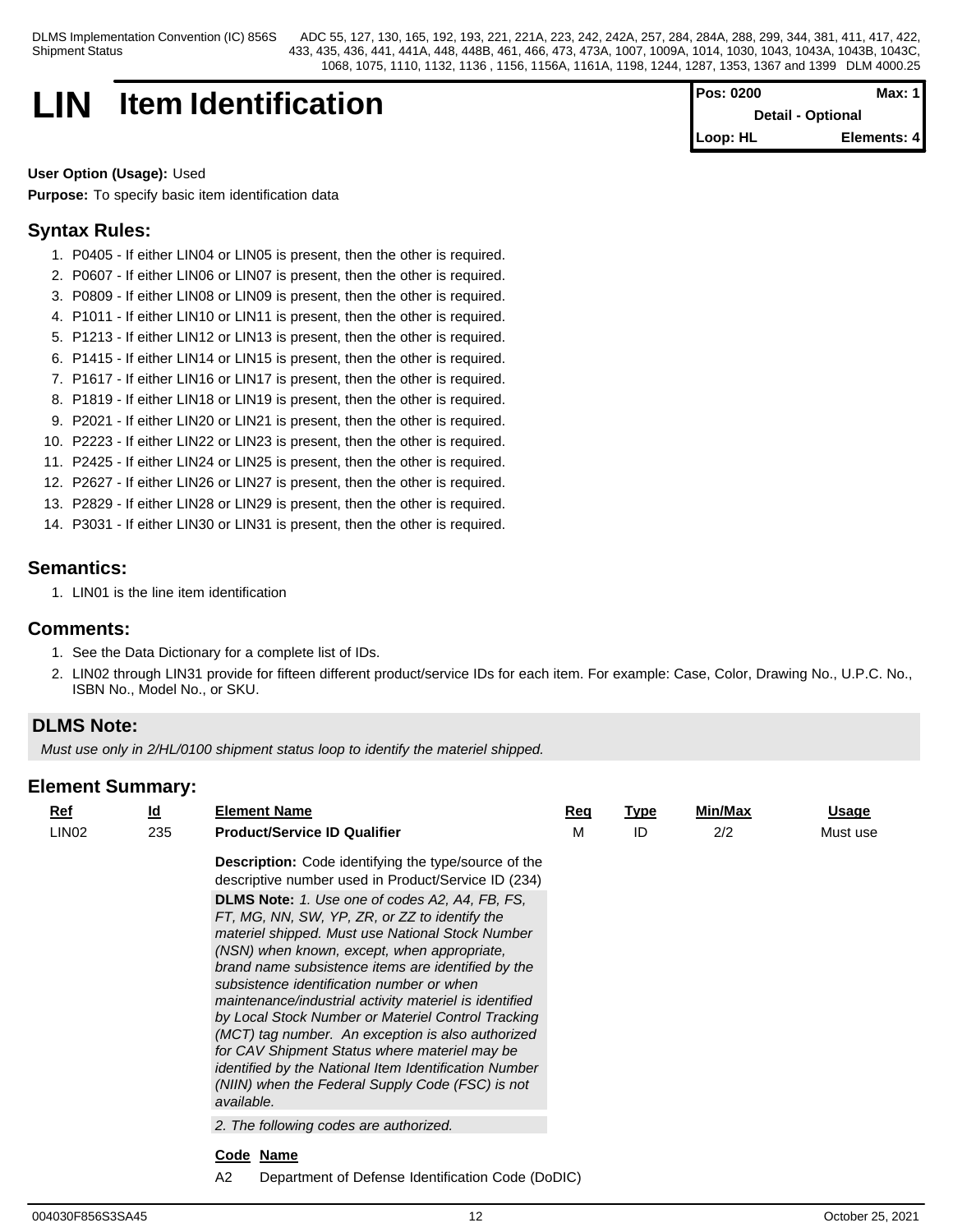## **Code Name**

## **DLMS Note:**

*Use to identify ammunition items.*

A4 Subsistence Identification Number

## **DLMS Note:**

*Use to identify subsistence items.*

FB Form Number

## **DLMS Note:**

*Use to identify the form stock number.*

- FS National Stock Number
- FT Federal Supply Classification

## **DLMS Note:**

*Use to identify the FSC of the nonstandard materiel when a part number is not available and materiel can only be identified by description (e.g., non-NSN lumber products).*

MG Manufacturer's Part Number

## **DLMS Note:**

*1. Use to identify nonstandard materiel.*

*2. May be used to identify the supplier-assigned part number when applicable to a DoD EMALL or GSA Advantage/Global internet order from a vendor catalog. Refer to ADC 1068.*

## NN National Item Identification Number

## **DLMS Note:**

*1. Use only for CAV Shipment Status when the NSN (FSC plus NIIN) is not available.* 

*2. Qualifier NN is a migration code approved for use in X12 version 5020. This is an authorized DLMS enhancement.*

## SW Stock Number

## **DLMS Note:**

*1. Use to identify the local stock number (LSN).* 

*2. When used for a unit of use LSN (with 1/BSN01/0200=ZZ), the applicable NSN will be included for cross-reference (at LIN04-05). May also be used for identification of LSNs assigned for part-numbered item requisitioning.*

*3. Authorized DLMS enhancement under DLA industrial activity support agreement. Refer to ADC 381.*

YP Publication Number

## **DLMS Note:**

*Use to identify the publication stock number.*

ZR Service Control Identification

## **DLMS Note:**

*Use to identify Materiel Control Tracking (MCT) tag number. The MCT tag number is an authorized DLMS enhancement under DLA industrial activity support agreement. Refer to ADC 381.*

ZZ Mutually Defined

## **DLMS Note:**

*1. Use to identify nonstandard materiel when all other authorized codes do not apply or cannot be determined (includes management control numbers and locally assigned control numbers). May be used for legacy MILSTRIP-to-DLMS conversion when the translator cannot determine a more appropriate code.* 

*2. DLMS enhancement.*

| LIN <sub>03</sub> | 234 | <b>Product/Service ID</b>                                          | М | AN | 1/48 | Must use |
|-------------------|-----|--------------------------------------------------------------------|---|----|------|----------|
|                   |     | <b>Description:</b> Identifying number for a product or<br>service |   |    |      |          |
| LIN <sub>04</sub> | 235 | <b>Product/Service ID Qualifier</b>                                | X | ID | 2/2  | Used     |
|                   |     | Description: Code identifying the type/source of the               |   |    |      |          |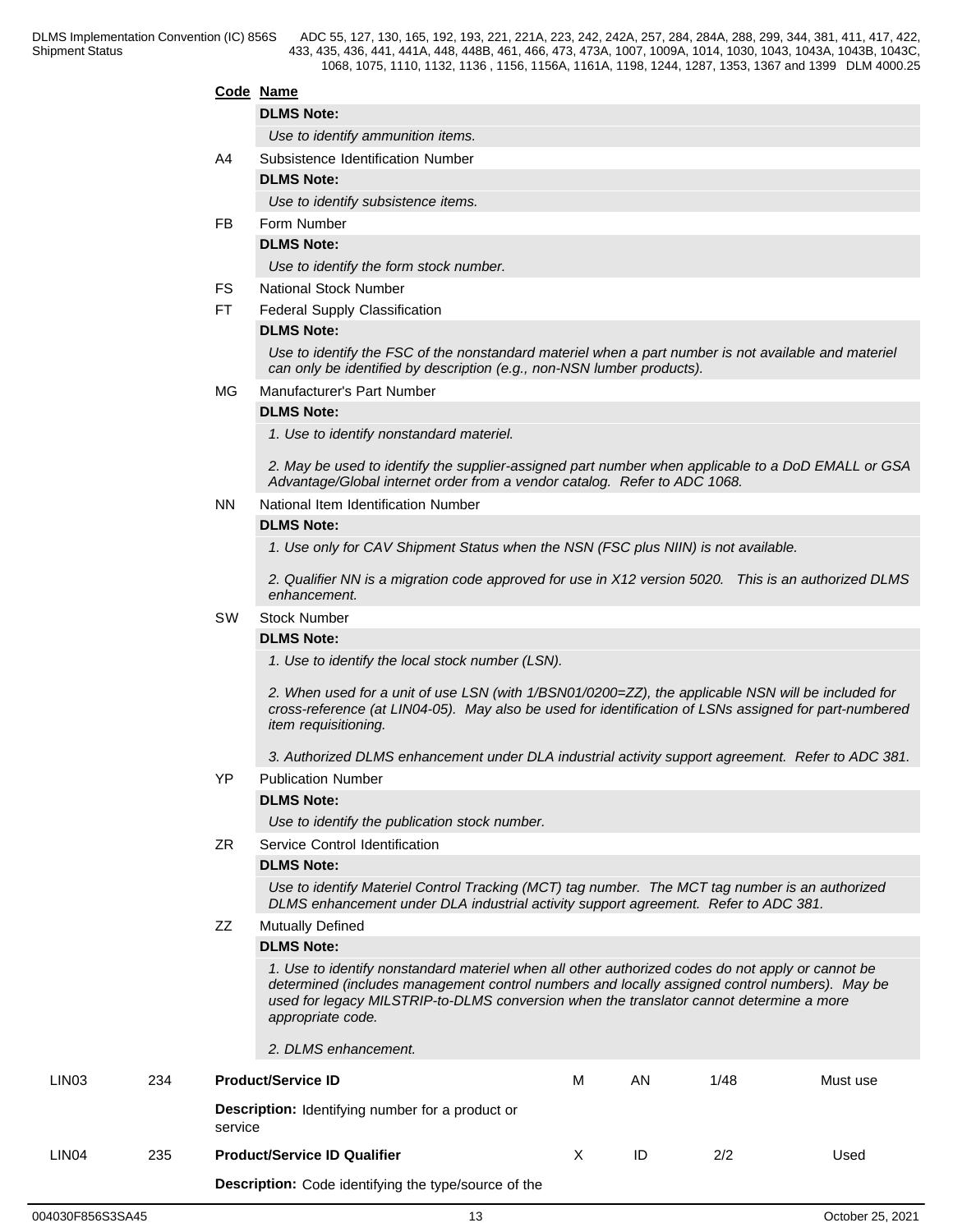DLMS Implementation Convention (IC) 856S<br>Shipment Status

DLMS Implementation Convention (IC) 856S ADC 55, 127, 130, 165, 192, 193, 221, 221A, 223, 242, 242A, 257, 284, 284A, 288, 299, 344, 381, 411, 417, 422, 433, 435, 436, 441, 441A, 448, 448B, 461, 466, 473, 473A, 1007, 1009A, 1014, 1030, 1043, 1043A, 1043B, 1043C, 1068, 1075, 1110, 1132, 1136 , 1156, 1156A, 1161A, 1198, 1244, 1287, 1353, 1367 and 1399 DLM 4000.25

| Ref               | $\underline{\mathsf{Id}}$                 |           | <b>Element Name</b><br>descriptive number used in Product/Service ID (234)                                                                                                                                                                                                                                    | Reg | <b>Type</b> | Min/Max | <b>Usage</b> |  |
|-------------------|-------------------------------------------|-----------|---------------------------------------------------------------------------------------------------------------------------------------------------------------------------------------------------------------------------------------------------------------------------------------------------------------|-----|-------------|---------|--------------|--|
|                   |                                           |           | Code Name                                                                                                                                                                                                                                                                                                     |     |             |         |              |  |
|                   |                                           | <b>CN</b> | <b>Commodity Name</b>                                                                                                                                                                                                                                                                                         |     |             |         |              |  |
|                   |                                           |           | <b>DLMS Note:</b>                                                                                                                                                                                                                                                                                             |     |             |         |              |  |
|                   |                                           |           | 1. Use with LIN02 code FT to identify the materiel name or description.                                                                                                                                                                                                                                       |     |             |         |              |  |
|                   |                                           |           | 2. For Hazardous Materiel/Hazardous Waste turn-ins to a DLA Disposition Service Field Office, enter<br>the materiel name or description per the Generator Communication (GenComm) Standard.<br>enhancement, see ADC 422.                                                                                      |     |             |         | <b>DLMS</b>  |  |
|                   | <b>FS</b><br><b>National Stock Number</b> |           |                                                                                                                                                                                                                                                                                                               |     |             |         |              |  |
|                   |                                           |           | <b>DLMS Note:</b>                                                                                                                                                                                                                                                                                             |     |             |         |              |  |
|                   |                                           |           | 1. Use to identify the NSN.<br>2. The NSN is provided as a cross-reference when unit of use indicator is included (1/BSN01/0200=ZZ)<br>and the Local Stock Number (LSN) is identified as the primary materiel identification. Authorized DLMS<br>enhancement under DLA industrial activity support agreement. |     |             |         |              |  |
|                   |                                           | ZB        | Commercial and Government Entity (CAGE) Code                                                                                                                                                                                                                                                                  |     |             |         |              |  |
|                   |                                           |           | <b>DLMS Note:</b>                                                                                                                                                                                                                                                                                             |     |             |         |              |  |
|                   |                                           |           | 1. Use with LIN02 code MG to uniquely identify a manufacturer's (or supplier's) part number.                                                                                                                                                                                                                  |     |             |         |              |  |
|                   |                                           |           | 2. May be used to identify the supplier CAGE when applicable to a DoD EMALL or GSA<br>Advantage/Global internet order from a vendor catalog.                                                                                                                                                                  |     |             |         |              |  |
| LIN <sub>05</sub> | 234                                       |           | <b>Product/Service ID</b>                                                                                                                                                                                                                                                                                     | X   | AN          | 1/48    | Used         |  |
|                   |                                           | service   | <b>Description:</b> Identifying number for a product or                                                                                                                                                                                                                                                       |     |             |         |              |  |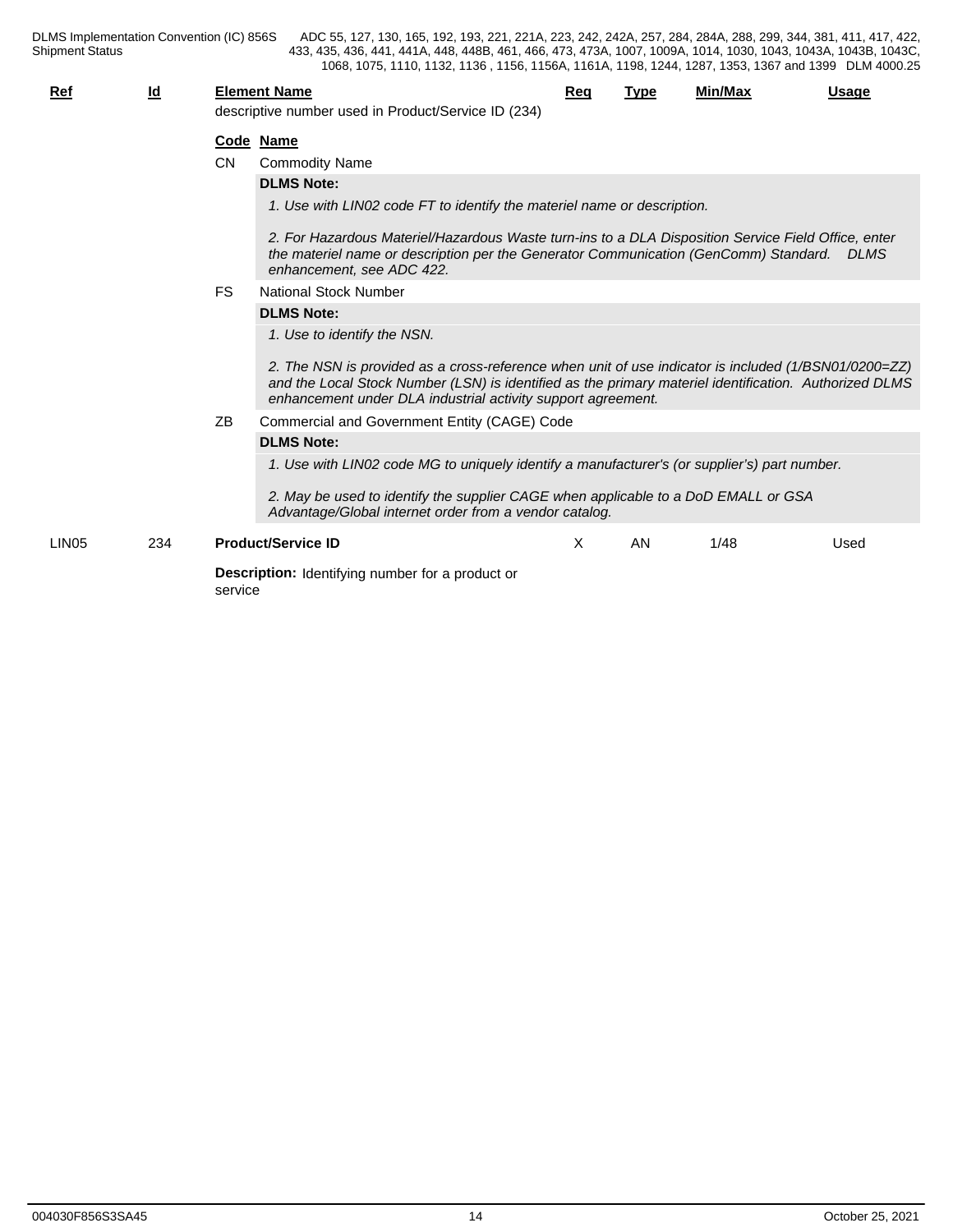# **SN1 Item Detail (Shipment)**

| <b>Pos: 0300</b> | Max: 1                   |
|------------------|--------------------------|
|                  | <b>Detail - Optional</b> |
| Loop: HL         | Elements: 2              |

## **User Option (Usage):** Used

**Purpose:** To specify line-item detail relative to shipment

## **Syntax Rules:**

1. P0506 - If either SN105 or SN106 is present, then the other is required.

## **Semantics:**

1. SN101 is the ship notice line-item identification.

## **Comments:**

1. SN103 defines the unit of measurement for both SN102 and SN104.

## **DLMS Note:**

*Must use only in 2/HL/0100 shipment status loop to identify the number of units shipped.*

| $\underline{\mathsf{Id}}$<br>$Ref$ |     | <b>Element Name</b>                                                                                                                                                                                                                                                               | <b>Req</b> | <b>Type</b> | Min/Max | <b>Usage</b> |
|------------------------------------|-----|-----------------------------------------------------------------------------------------------------------------------------------------------------------------------------------------------------------------------------------------------------------------------------------|------------|-------------|---------|--------------|
| SN102                              | 382 | <b>Number of Units Shipped</b>                                                                                                                                                                                                                                                    | м          | R.          | 1/10    | Must use     |
|                                    |     | <b>Description:</b> Numeric value of units shipped in<br>manufacturer's shipping units for a line item or<br>transaction set                                                                                                                                                      |            |             |         |              |
|                                    |     | <b>DLMS Note:</b> 1. Express as a whole number with no<br>decimals.                                                                                                                                                                                                               |            |             |         |              |
|                                    |     | 2. For shipment status and lateral redistribution<br>shipment status, use to identify the shipped quantity.                                                                                                                                                                       |            |             |         |              |
|                                    |     | 3. For pseudo shipment status (BSN06 code NC),<br>use to identify the Materiel Release Order (MRO)<br>quantity.                                                                                                                                                                   |            |             |         |              |
|                                    |     | 4. A field size exceeding 5 positions may not be<br>received or understood by the recipient's automated<br>processing system. See introductory DLMS note 2d.                                                                                                                      |            |             |         |              |
|                                    |     | 5. For CAV shipment status (BSN06=WTP), use to<br>indicate quantity shipped or quantity reversed.<br>Always enter a quantity of one (1). A separate CAV<br>shipment status is prepared for each individual item<br>shipped. To reverse, enter a quantity of minus one<br>$(-1)$ . |            |             |         |              |
|                                    |     | 6. For non-MILS shipment (e.g., DD1149) status<br>(BSN07=014) in support of pRFID exchange, when<br>2/LIN02/0200=ZZ and 2/LIN03/0200=MIXED, enter<br>a quantity of one (1) to indicate multi-line items.<br>Refer to ADC 417.                                                     |            |             |         |              |
| SN <sub>103</sub>                  | 355 | Unit or Basis for Measurement Code                                                                                                                                                                                                                                                | M          | ID          | 2/2     | Must use     |
|                                    |     | Description: Code specifying the units in which a<br>value is being expressed, or manner in which a<br>measurement has been taken                                                                                                                                                 |            |             |         |              |
|                                    |     | DLMS Note: 1. Use to identify the unit of issue for<br>the materiel shipped.                                                                                                                                                                                                      |            |             |         |              |
|                                    |     | 2. DLMS users see the Unit of Issue Conversion<br>Table for available codes.                                                                                                                                                                                                      |            |             |         |              |
|                                    |     | 3. For non-MILS shipment (e.g., DD1149) status,<br>(BSN07=014) in support of pRFID exchange, when                                                                                                                                                                                 |            |             |         |              |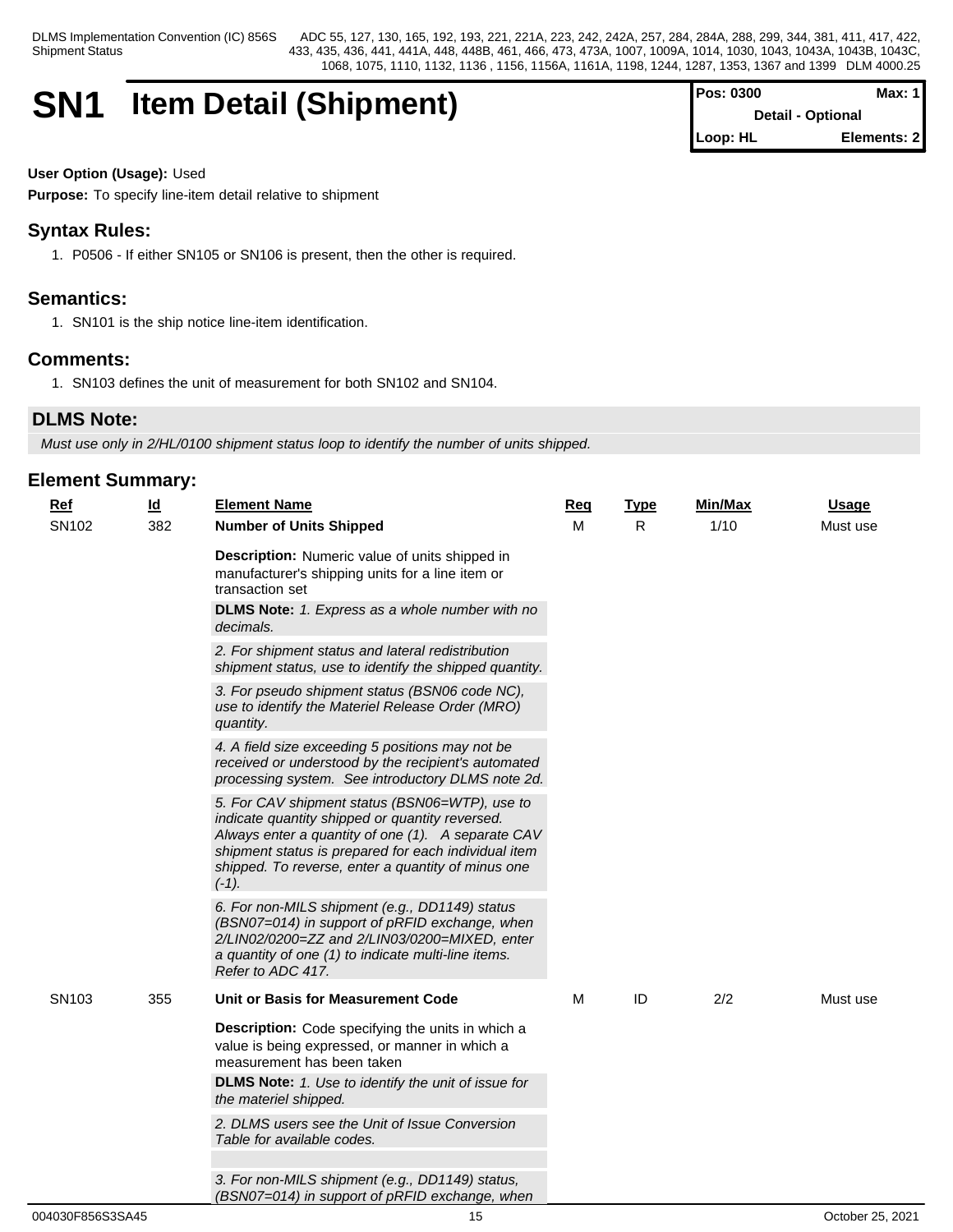DLMS Implementation Convention (IC) 856S<br>Shipment Status

DLMS Implementation Convention (IC) 856S ADC 55, 127, 130, 165, 192, 193, 221, 221A, 223, 242, 242A, 257, 284, 284A, 288, 299, 344, 381, 411, 417, 422, 433, 435, 436, 441, 441A, 448, 448B, 461, 466, 473, 473A, 1007, 1009A, 1014, 1030, 1043, 1043A, 1043B, 1043C, 1068, 1075, 1110, 1132, 1136 , 1156, 1156A, 1161A, 1198, 1244, 1287, 1353, 1367 and 1399 DLM 4000.25

| <u>Ref</u> | <u>ια</u> | <b>Element Name</b>                                                                        | Req | Tvpe | Min/Max | <b>Usage</b> |
|------------|-----------|--------------------------------------------------------------------------------------------|-----|------|---------|--------------|
|            |           | 2/LIN02/0200=ZZ and 2/LIN03/0200=MIXED, enter<br>a unit of issue of "MX". Refer to ADC 417 |     |      |         |              |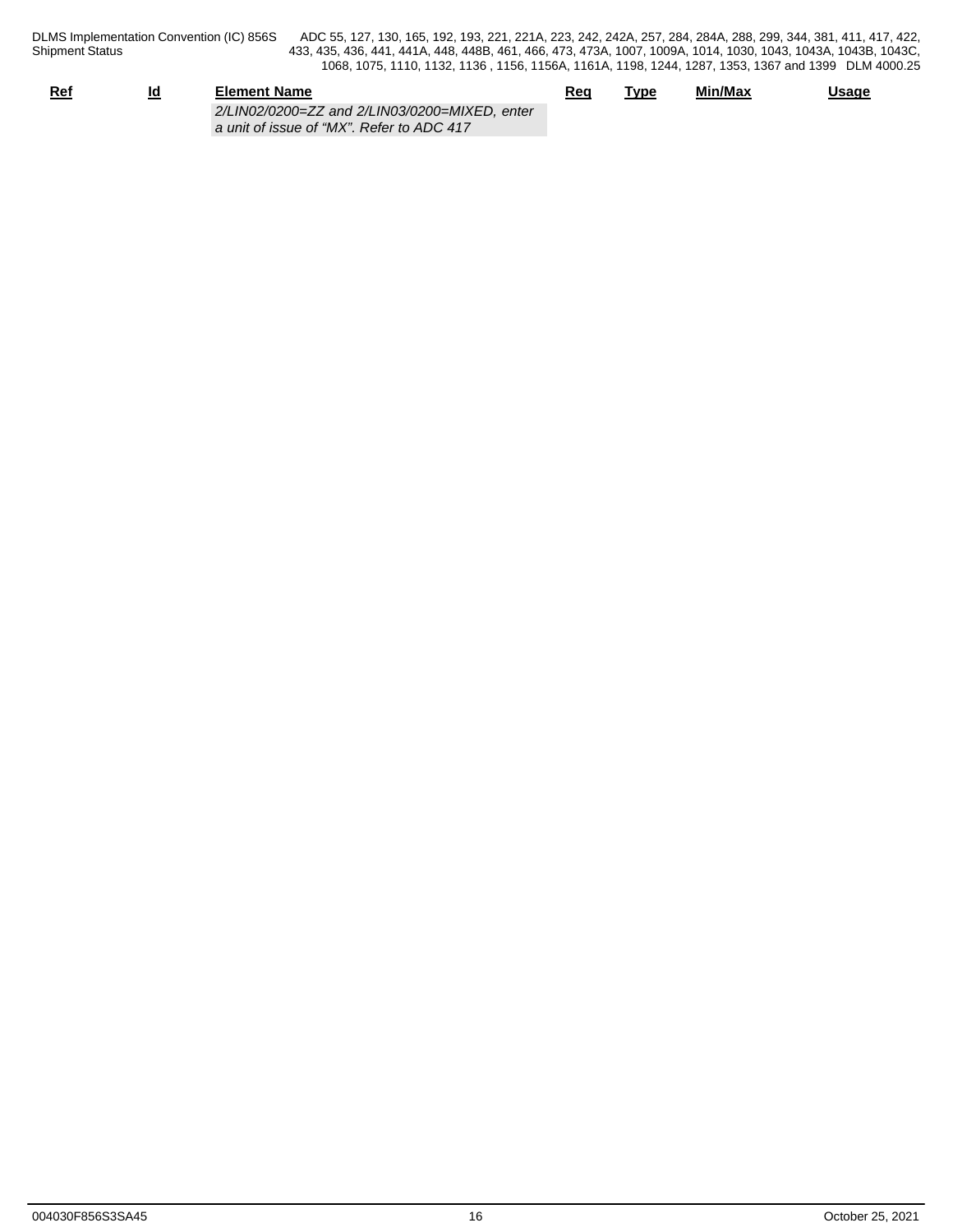## **TD5** Carrier Details (Routing For Setail optional Retail optional Max: 12 **Sequence/Transit Time)** Sequence/Transit Time

**Pos: 1200 Max: 12 Detail - Optional Elements: 1** 

## **User Option (Usage):** Used

**Purpose:** To specify the carrier and sequence of routing and provide transit time information

## **Syntax Rules:**

- 1. R0204050612 At least one of TD502, TD504, TD505, TD506 or TD512 is required.
- 2. C0203 If TD502 is present, then TD503 is required.
- 3. C0708 If TD507 is present, then TD508 is required.
- 4. C1011 If TD510 is present, then TD511 is required.
- 5. C1312 If TD513 is present, then TD512 is required.
- 6. C1413 If TD514 is present, then TD513 is required.
- 7. C1512 If TD515 is present, then TD512 is required.

## **Semantics:**

1. TD515 is the country where the service is to be performed.

## **Comments:**

1. When specifying a routing sequence to be used for the shipment movement in lieu of specifying each carrier within the movement, use TD502 to identify the party responsible for defining the routing sequence, and use TD503 to identify the actual routing sequence, specified by the party identified in TD502.

## **DLMS Note:**

*Use only in 2/HL/0100 shipment status loop to identify the mode of shipment.*

| $Ref$ | <u>ld</u> | <b>Element Name</b>                                                                            | Reg | <u>Type</u> | Min/Max | <b>Usage</b> |
|-------|-----------|------------------------------------------------------------------------------------------------|-----|-------------|---------|--------------|
| TD504 | 91        | <b>Transportation Method/Type Code</b>                                                         |     | ID          | 1/2     | Used         |
|       |           | <b>Description:</b> Code specifying the method or type of<br>transportation for the shipment   |     |             |         |              |
|       |           | <b>DLMS Note:</b> 1. Use to identify the mode of<br>shipment.                                  |     |             |         |              |
|       |           | 2. DLMS users see the Transportation Method/Type<br>Code Conversion Guide for available codes. |     |             |         |              |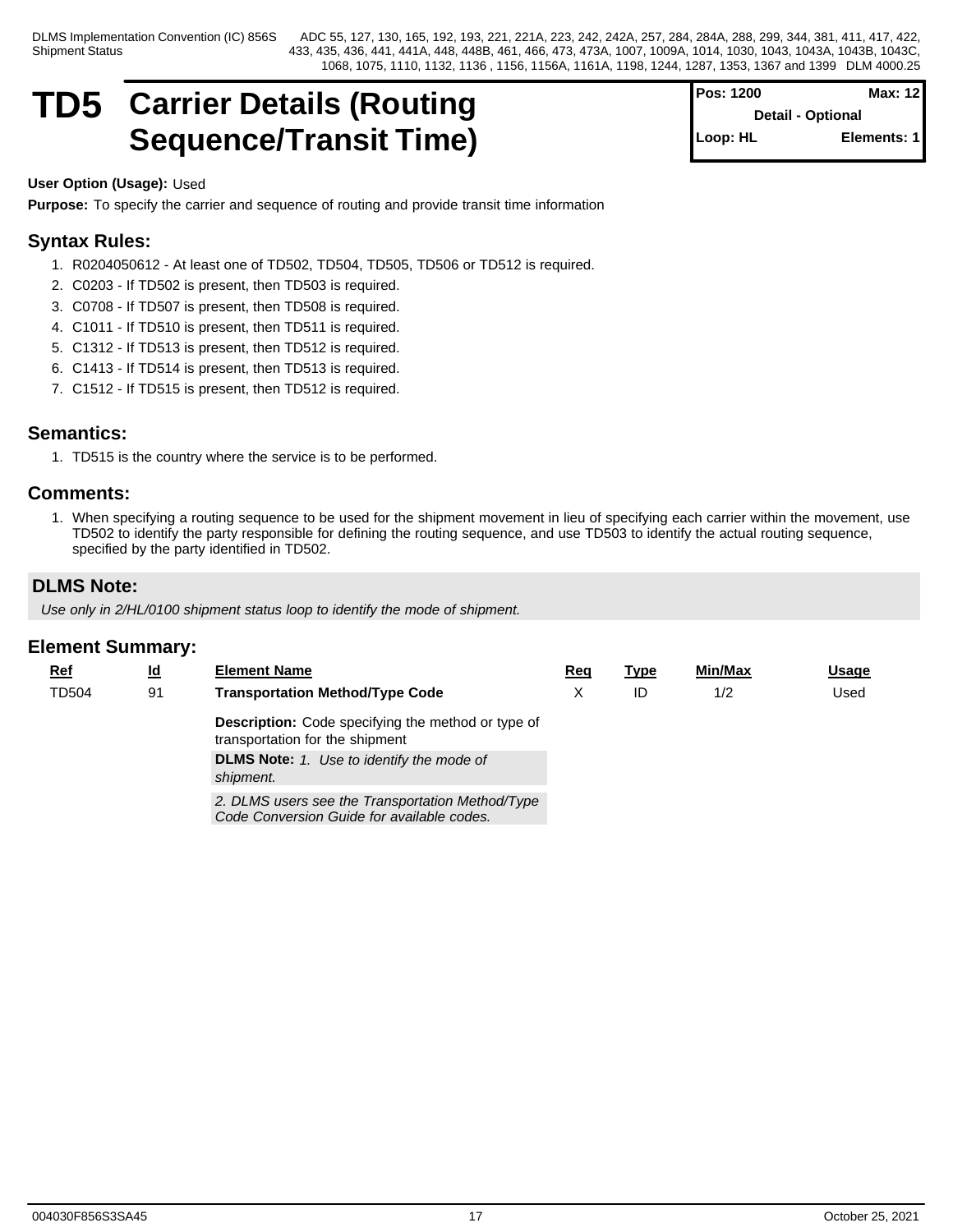## **REF** Reference Identification

| Pos: 1500 | Max: >1                  |
|-----------|--------------------------|
|           | <b>Detail - Optional</b> |
| Loop: HL  | Elements: 4              |

## **User Option (Usage):** Used

**Purpose:** To specify identifying information

## **Syntax Rules:**

1. R0203 - At least one of REF02 or REF03 is required.

## **Semantics:**

1. REF04 contains data relating to the value cited in REF02.

## **DLMS Note:**

*1. Must use in 2/HL/0100 shipment status loop to identify the transaction document number and the transportation control number. Repeat the REF segment within each shipment status loop to identify relevant information.*

*2. Use in 2/HL/0100 IUID loop to provide IUID information. Repeat the REF segment within each IUID loop to identify relevant IUID information.*

*3. Use in applicable 2/HL/0100 RFID loops to provide the tag identification. Begin a new RFID loop to create a nested relationship between tags at different layers of packaging.*

*4. This transaction supports unique item identification based upon the UII. Pending full transition to DoD IUID Supply Policy using the UII, shipment status will be prepared using both the UII and corresponding serial number when available and required by DoD IUID Supply Policy. See ADC 1030.*

*5. This transaction will support association of the IUID information with the RFID tag at the IUID packaging level and/or at each higher level of packing which has been tagged.*

*6. Use this segment to comply with the DoD SLOA/Accounting Classification. Cost object elements Project Identifier, Funding Center Identifier, Functional Area, Cost Element Code, Cost Center Identifier, Activity Identifier, and Work Order Number are used as appropriate for the system. Refer to ADC 1043.*

*7. In support of Financial Improvement and Audit Readiness (FIAR) compliance, capital equipment candidates require serialization data visibility. Prepare shipment status using the serial number. Include the UII when available. Refer to ADC 1198.*

*8. Under DOD IUID policy, UIT programs require serialization data visibility. Prepare shipment status with the serial number as mandatory and when available, include the UII. Refer to ADC 1244.*

## **Element Summary:**

| $Ref$ | <u>ld</u> |       | <b>Element Name</b>                                                                                                                                                                                              | Req | <u>Type</u> | Min/Max | Usage    |
|-------|-----------|-------|------------------------------------------------------------------------------------------------------------------------------------------------------------------------------------------------------------------|-----|-------------|---------|----------|
| REF01 | 128       |       | <b>Reference Identification Qualifier</b>                                                                                                                                                                        | M   | ID          | 2/3     | Must use |
|       |           |       | <b>Description:</b> Code qualifying the Reference<br><b>Identification</b>                                                                                                                                       |     |             |         |          |
|       |           | 1030. | <b>DLMS Note:</b> 1. Use codes separately or in<br>combination, to identify appropriate information for<br>DoD IUID Supply Policy, including, but not limited to<br>unique item tracking (UIT) programs. See ADC |     |             |         |          |
|       |           |       | 2. The following codes are authorized.                                                                                                                                                                           |     |             |         |          |
|       |           |       | Code Name                                                                                                                                                                                                        |     |             |         |          |
|       |           | 2E    | Foreign Military Sales Case Number                                                                                                                                                                               |     |             |         |          |
|       |           |       | <b>DLMS Note:</b>                                                                                                                                                                                                |     |             |         |          |
|       |           |       | 1. For DoD SLOA/Accounting Classification use to identify "Security Cooperation Case Designator".<br>Refer to ADC 1043.                                                                                          |     |             |         |          |
|       |           |       |                                                                                                                                                                                                                  |     |             |         |          |

*2. For DLA Disposition Services shipment status for field office relocation of FMS requisitioned materiel with associated freeze action pending approval, use to identify the Security Cooperation Case Designator. Refer to ADC 1156A*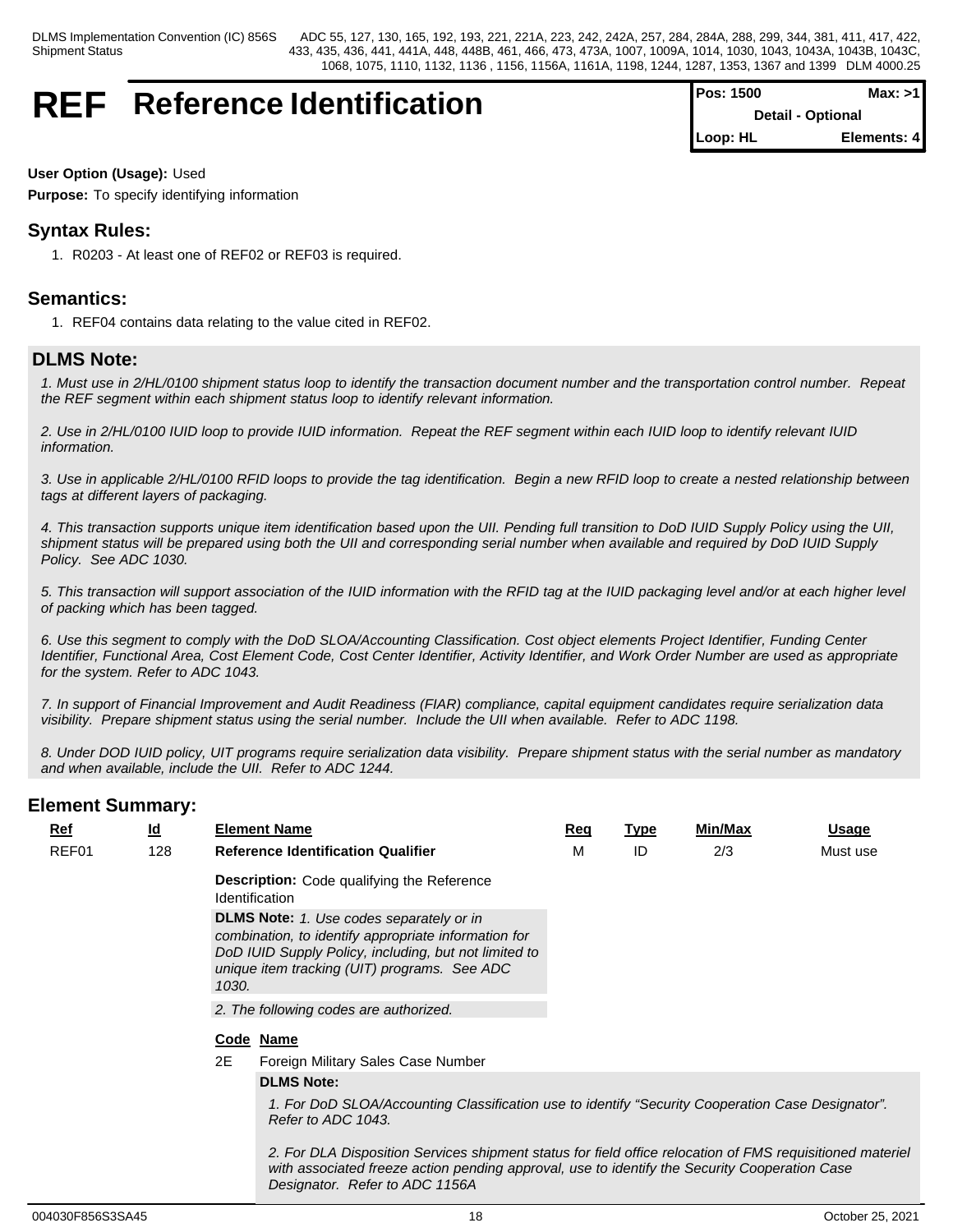## **Code Name**

*3. Authorized DLMS enhancement; see introductory DLMS note 2f.*

## 2I Tracking Number

## **DLMS Note:**

*1. Use to identify all shipments to a Defense Reutilization and Marketing Office (DRMO) that qualify for in transit control procedures (e.g., the shipped materiel line item value is \$800 or more or the item is recorded as pilferable/sensitive). Cite Y in REF02 if shipment meets specified criteria.*

*2. DLMS enhancement; see introductory DLMS 2a.*

60 Account Suffix Code

## **DLMS Note:**

*Use in conjunction with the DTID Number (REF04 Code W1) to identify the DTID Suffix Code, when applicable. DLMS enhancement, see ADC 466.*

## 79 Cost Account

## **DLMS Note:**

*1. For DoD SLOA/Accounting Classification use to identify "Cost Center Identifier". Refer to ADC 1043.* 

*2. Authorized DLMS enhancement; see introductory DLMS note 2f.*

86 Operation Number

## **DLMS Note:**

*1. Use to identify the Key Operation (KO) Number associated with the JO.* 

*2. Authorized DLMS enhancement under DLA industrial activity support agreement. Refer to ADC 381.*

## 91 Cost Element

## **DLMS Note:**

1. For DoD SLOA/Accounting Classification use to identify "Cost Element Code". Refer to ADC 1043.

*2. Authorized DLMS enhancement; see introductory DLMS note 2f.*

98 Container/Packaging Specification Number

## **DLMS Note:**

*For DLA Disposition Service Field Office shipments issued from a Disposition Services Container, enter the DLMS data element Disposition Services Container ID associated with the DTID. Separate shipment status transactions will be provided for each DTID identified to a specific Container ID. DLMS enhancement, see ADC 422.*

9R Job Order Number

## **DLMS Note:**

*1. Use to identify Job Order (JO) Number.* 

*2. Authorized DLMS enhancement under DLA industrial activity support agreement. Refer to ADC 381.*

9X Account Category

## **DLMS Note:**

*1. For DoD SLOA/Accounting Classification use to identify "Functional Area". Refer to ADC 1043.* 

*2. Authorized DLMS enhancement; see introductory DLMS note 2f.*

AN Associated Purchase Orders

#### **DLMS Note:**

*Use for cross-reference to the customer's internal Purchase Order (PO) Number (one PO Number per document number). Authorized for DLA-directed shipments to the Exchange, NEXCOM, MCX, and non-DoD customers as required. See ADC 473A.*

## BE Business Activity

## **DLMS Note:**

**DLMS Note:**

*1. For DoD SLOA/Accounting Classification use to identify "Activity Identifier". Refer to ADC 1043.* 

*2. Authorized DLMS enhancement; see introductory DLMS note 2f.*

BT Batch Number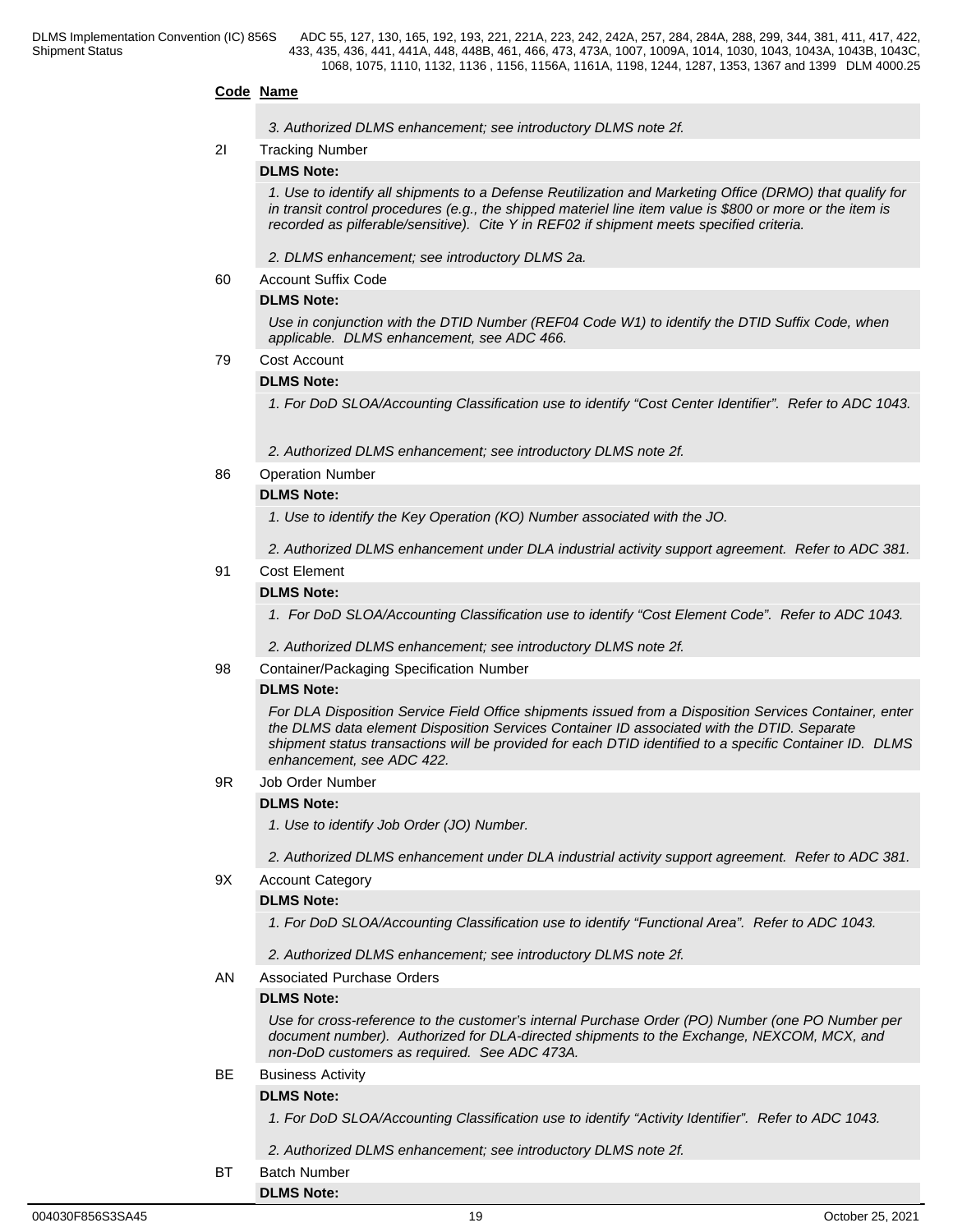### **Code Name**

*1. Use in IUID loop to identify the manufacturer's batch/lot number or other number identifying the production run.*

*2. DLMS enhancement; see introductory DLMS 2a.*

CO Customer Order Number

## **DLMS Note:**

*1. Use to identify the Customer Order Acceptance Record (COAR) applicable to the Job Order Number.*

*2. Authorized DLMS enhancement under DLA industrial activity support agreement. Refer to ADC 381 (or as applicable).*

#### DP Department Number

#### **DLMS Note:**

*1. For DoD SLOA/Accounting Classification use to identify "Department Regular". Refer to ADC 1043.*

*2. Authorized DLMS enhancement; see introductory DLMS note 2f.*

FG Fund Identification Number

#### **DLMS Note:**

*1. Use to identify the fund purpose code. Cite any fund purpose code in REF02 except code CR or DR.* 

*2. When identifying a Fund Code using REF04, identification of the fund purpose code is required to meet syntax rules and structured format designed to support future enhancement of appropriation/funding data.* 

## JB Job (Project) Number

#### **DLMS Note:**

*1. For DoD SLOA/Accounting Classification use to identify "Project Identifier". Refer to ADC 1043.*

*2. Authorized DLMS enhancement; see introductory DLMS note 2f.*

#### JH Tag

## **DLMS Note:**

*1. Use in applicable RFID loop to identify the RFID tag. The RFID will be reflected as a hexadecimal value.*

*2. Future enhancement: Use in the IUID loop when an RFID tag is applied to the individual item.* 

*3. DLMS enhancement; see introductory DLMS 2a.*

LI Line Item Identifier (Seller's)

#### **DLMS Note:**

*1. For DoD SLOA/Accounting Classification use to identify "Security Cooperation Case Line Item Identifier". Refer to ADC 1043.* 

*2. Authorized DLMS enhancement; see introductory DLMS note 2f.*

PA Price Area Number

## **DLMS Note:**

*1. Use for shipments to disposal to indicate actual or estimated pricing information.*

*2. Available for all other shipment status as an optional data field to perpetuate the actual or estimated unit price from the associated supply status or materiel release order. This is an authorized DLMS enhancement.*

*3. A field size exceeding 7 positions (5 digits dollars and 2 digits cents) may not be received or understood by the recipient's automated processing system.*

*4. DLMS transactions authorize an expanded unit price field size of 9 digits for dollars and 2 digits for cents. The decimal point is passed in the transaction. If conversion to MILS legacy format is required, unit prices exceeding the legacy field size constraint will not be perpetuated. Authorized DLMS migration enhancement; see introductory DLMS 2f. Refer to ADC 221A.*

*5. Use to identify the unit of use price when the unit of use indicator (1/BSN01/0200) is present. Authorized DLMS enhancement under DLA industrial activity support agreement. Refer to ADC 381.*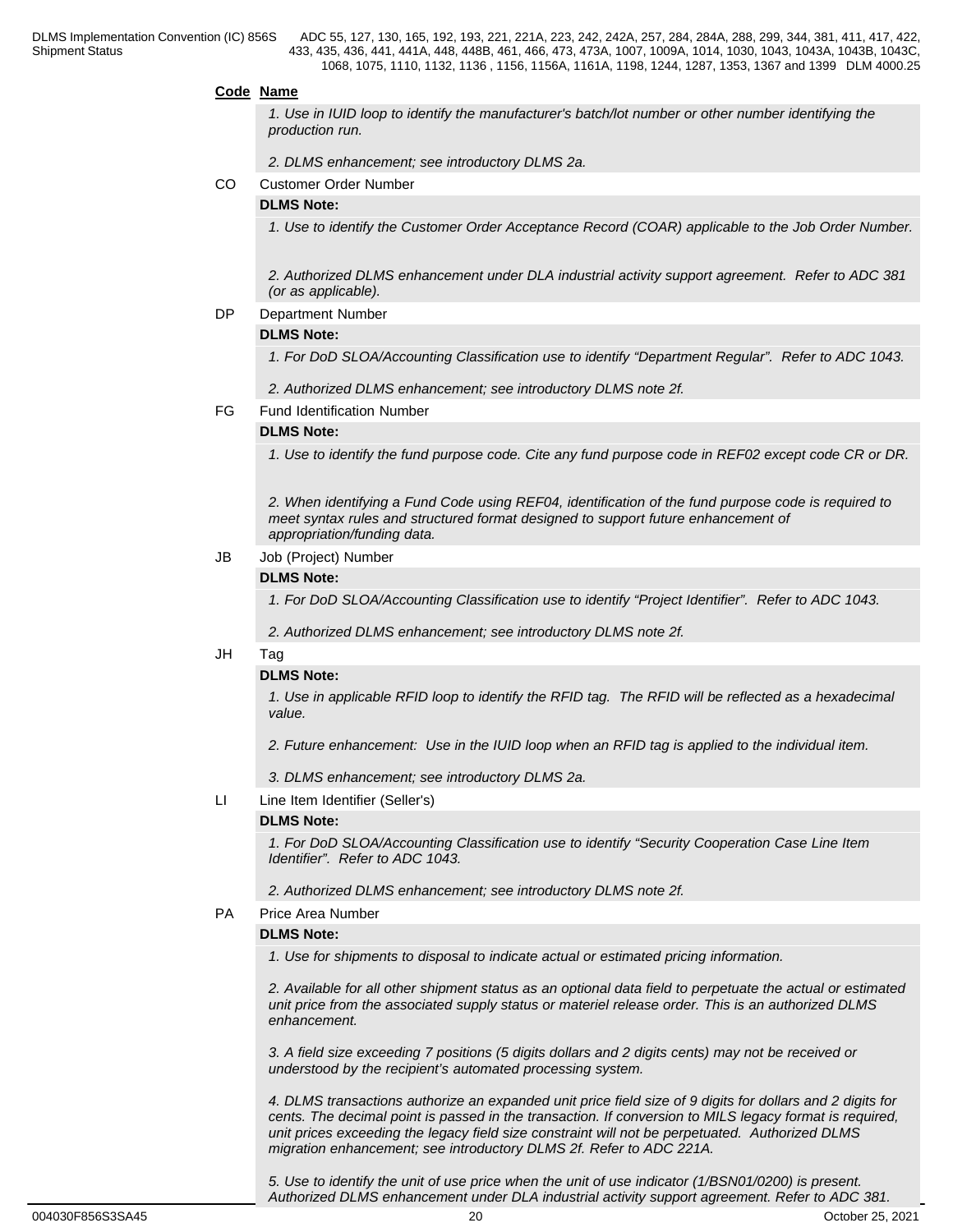## **Code Name**

#### Q9 Repair Order Number

## **DLMS Note:**

*Identifies the Associated Commercial Asset Visibility (CAV) Repair Document Number. Use to cite the appropriate repair document number (i.e., CAV Repair Cycle Document Number or CAV-Organic Repair Module (CAV-ORM) Repair Component Document Number), depending upon applicability. Must use for CAV shipment status to indicate the unique CAV Repair Cycle Document Number. A 'POS' is created for each item citing that item's unique CAV Repair Document Number (e.g., N994179077002). Refer to ADC 344 and ADC 461.*

### QR Quality Report Number

## **DLMS Note:**

*1. When applicable, use to cite the associated PQDR report control number (RCN) for exhibit tracking.*

*2. Authorized DLMS enhancement. Refer to ADC 1007.*

## SE Serial Number

## **DLMS Note:**

*1. Use in IUID loop to identify the serial number. See ADC 1030.*

*2. DLA Distribution must use in shipment of items designated as capital equipment candidates. All others use in accordance with Component guidance for capital equipment. See ADC 1198.*

*3. Must use in shipment of UIT program items. Refer to ADC 1244.*

*4. The serial number may not exceed 30 characters and may only include alpha numeric characters, dashes and forward slashes. Spaces are not allowed.* 

*5. DLMS enhancement; see introductory DLMS Note 2f.*

SI Shipper's Identifying Number for Shipment (SID)

## **DLMS Note:**

*1. Must use in CAV shipment status (BSN06=WTP) to identify the contractor-assigned shipment number as shown on the shipping documentation. Normally applicable to a Materiel and Inspection Receiving Report (DD 250), but may apply to a DD 1348-1A employed by CAV contractors.*

*2. The shipment number may be 7 or 8 positions. If 8, the last position must be Z, indicating final shipment.*

*3. Authorized DLMS enhancement; see introductory DLMS 2a.*

TF Transfer Number

## **DLMS Note:**

*1. For DoD SLOA/Accounting Classification use to identify "Department Transfer". Refer to ADC 1043.*

*2. Authorized DLMS enhancement; see introductory DLMS note 2f.*

## TG Transportation Control Number (TCN)

## **DLMS Note:**

*1. Use in 2/HL/0100 transaction reference number loop to identify the shipment unit TCN.*

*2. DLMS enhancement for shipments to disposal and shipments from Army Total Package Fielding Unit Materiel Fielding Points and staging sites.*

## TN Transaction Reference Number

## **DLMS Note:**

*1. Must use in the 2/HL/0100 shipment status loop to identify the customer assigned document number associated with the shipment unit. Use REF04 to identify the associated suffix code if applicable.*

*2. When status is applicable to a requisition alert, this field will perpetuate the alert document number. Authorized DLMS enhancement under DLA industrial activity support agreement. Refer to ADC 381.*

## TT Terminal Code

## **DLMS Note:**

*Use only during legacy MILSTRIP-to-DLMS conversion processing to identify the point of embarkation for OCONUS shipments moving through the DTS, GBL/CBL, parcel post (except APO/FPO); and small package carrier shipments entering DTS and the POE. During the transition period, transactions originating as MILSTRIP DIC AS\_, Shipment Status, will carry the POE in this field due to the*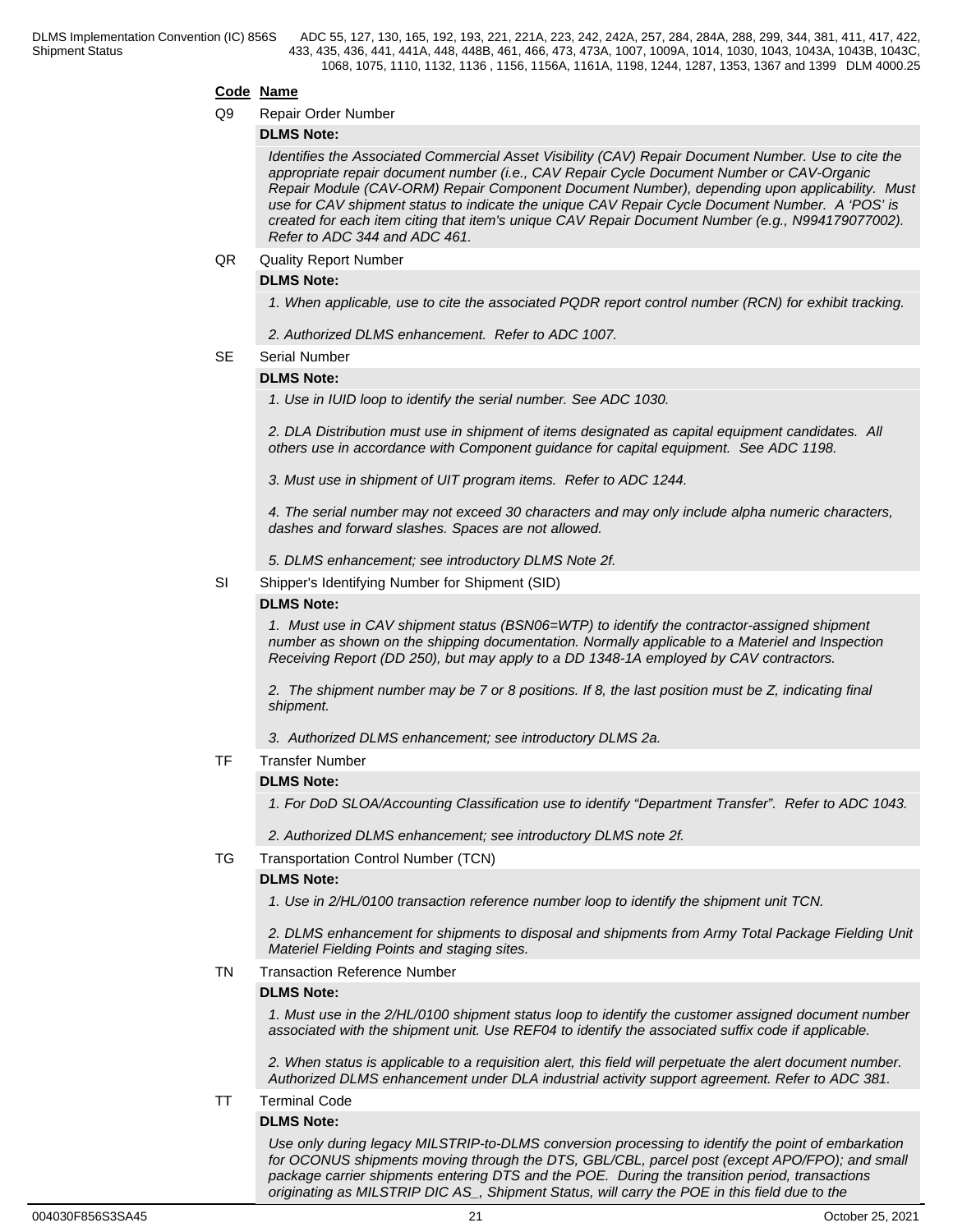## **Code Name**

*translator's inability to distinguish among code types. Refer to 2/LQ01/3500 qualifiers 36, Air Terminal Identifier Code, 37, Water Terminal Identifier, and 38, Consolidation and Containerization Point Code, for DLMS input.* 

U3 Unique Supplier Identification Number (USIN)

### **DLMS Note:**

*1. Use in IUID loop to identify the UII value in REF03. See ADC 1030. A data maintenance action was approved in version 5020. The approved code/name is "UII - Department of Defense Unique Item Identifier".*

*2. DLA Distribution must use in shipment of items designated as capital equipment candidates when the item has been marked under IUID policy. All others use in accordance with Component guidance for capital equipment. See ADC 1198.*

*3. Must use in shipment of UIT program items when the item has been marked under IUID policy. Refer to ADC 1244.*

*4. DLMS enhancement; see introductory DLMS Note 2f.*

WO Work Order Number

## **DLMS Note:**

*1. For DoD SLOA/Accounting Classification use to identify "Work Order Number".*

*2. Authorized DLMS enhancement; see introductory DLMS note 2f.*

X9 Internal Control Number

#### **DLMS Note:**

*Contractor's Reference Number is used to indicate the unique number used by the CAV II System to identify and track EDI transactions. Refer to ADC 344.* 

#### AGY Agency Disbursing Identifier Code

## **DLMS Note:**

*1. For DoD SLOA/Accounting Classification use to identify "Agency Disbursing Identifier Code". Refer to ADC 1043.*

*2. Authorized DLMS enhancement; see introductory DLMS note 2f.*

- *3. Qualifier AGY is a migration code approved for use in X12 version 7020.*
- AGZ Agency Accounting Identifier

#### **DLMS Note:**

*1. For DoD SLOA/Accounting Classification use to identify "Agency Accounting Identifier". Refer to ADC 1043.*

*2. Authorized DLMS enhancement; see introductory DLMS note 2f.*

*3. Qualifier AGZ is a migration code approved for use in X12 version 7020.*

#### AVT Availability Type

## **DLMS Note:**

*1. For DoD SLOA/Accounting Classification use to identify "Availability Type". Refer to ADC 1043.*

*2. Authorized DLMS enhancement; see introductory DLMS note 2f.*

*3. Qualifier AVT is a migration code approved for use in X12 version 7020.*

## BET Business Event Type Code

#### **DLMS Note:**

*1. Reserved for DoD SLOA/Accounting Classification use to identify "Business Event Type Code". Refer to ADC 1043.*

*2. Business Event Type Code is a potential future DLMS enhancement; see introductory DLMS note 2a.*

*3. Qualifier BET is a migration code approved for use in X12 version 7020.*

BLI Budget Line Item

## **DLMS Note:**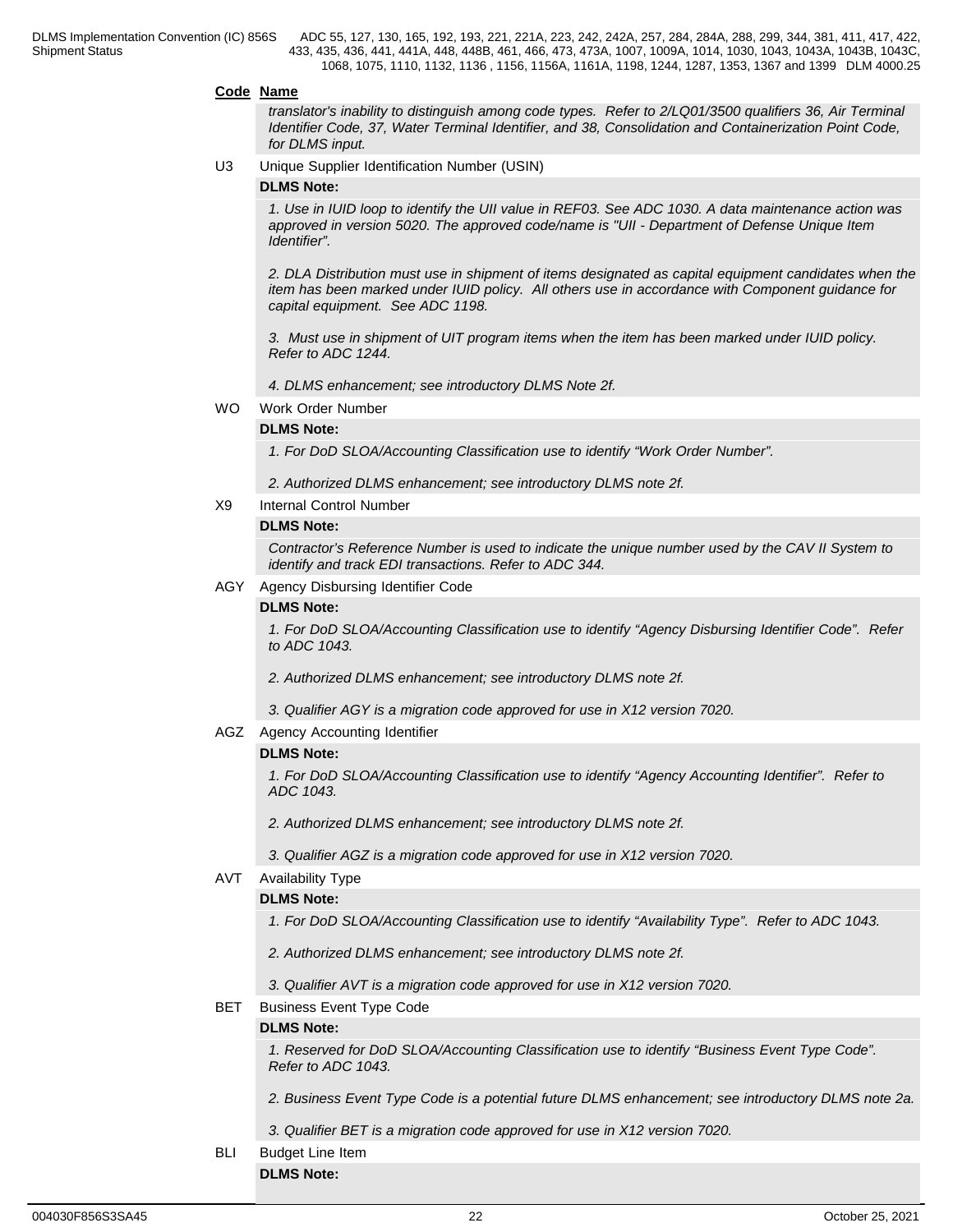#### **Code Name**

- *1. For DoD SLOA/Accounting Classification use to identify "Budget Line Item". Refer to ADC 1043.*
- *2. Authorized DLMS enhancement; see introductory DLMS note 2f.*
- *3. Qualifier BLI is a migration code approved for use in X12 version 7020.*

#### ECA Fund Identifier

#### **DLMS Note:**

*1. For DoD SLOA/Accounting Classification use to identify "Funding Center Identifier". Refer to ADC 1043.* 

*2. Authorized DLMS enhancement; see introductory DLMS note 2f.*

EVI Event Identification

#### **DLMS Note:**

*Use for DLA Disposition Services PMR for relocation of FMS requisitioned materiel with associated freeze action pending approval. The only applicable value for this transaction is Code F=Freeze Indicator. Refer to ADC 1156.*

#### MAT Main Account

#### **DLMS Note:**

*1. For DoD SLOA/Accounting Classification use to identify "Main Account". Refer to ADC 1043.*

*2. Authorized DLMS enhancement; see introductory DLMS note 2f.*

*3. Qualifier MAT is a migration code approved for use in X12 version 7020.*

MDN Hazardous Waste Manifest Document Number

## **DLMS Note:**

*For Hazardous Materiel/Hazardous Waste turn-ins to a DLA Disposition Service Field Office, enter the Hazardous Waste Profile Sheet Reference Number, which documents the nature of the hazard per the Generator Communication (GenComm) Standard. DLMS enhancement, see ADC 422.*

#### PWC Preliminary Work Candidate Number

#### **DLMS Note:**

*1. Use to identify a Requisition Alert Document Number when status is provided on the associated funded requisition.* 

*2. Used in support of Navy Shipyards to associate the funded requisition with a previously submitted requisition alert.* 

*3. Authorized DLMS enhancement under DLA industrial activity support agreement. Refer to ADC 381.*

## REB Reimbursable Code

## **DLMS Note:**

*1. For DoD SLOA/Accounting Classification use to identify "Reimbursable Flag". Refer to ADC 1043.*

*2. Authorized DLMS enhancement; see introductory DLMS note 2f.*

*3. Qualifier REB is a migration code approved for use in X12 version 7020.*

## SAT Sub Account

## **DLMS Note:**

*1. For DoD SLOA/Accounting Classification use to identify "Sub Account". Refer to ADC 1043.*

*2. Authorized DLMS enhancement; see introductory DLMS note 2f.*

*3. Qualifier SAT is a migration code approved for use in X12 version 7020.*

## SBA Sub-Allocation

#### **DLMS Note:**

*1. For DoD SLOA/Accounting Classification use to identify "Sub-Allocation (formerly known as Limit/Subhead)". Refer to ADC 1043.*

*2. Authorized DLMS enhancement; see introductory DLMS note 2f.*

*3. Qualifier SBA is a migration code approved for use in X12 version 7020.*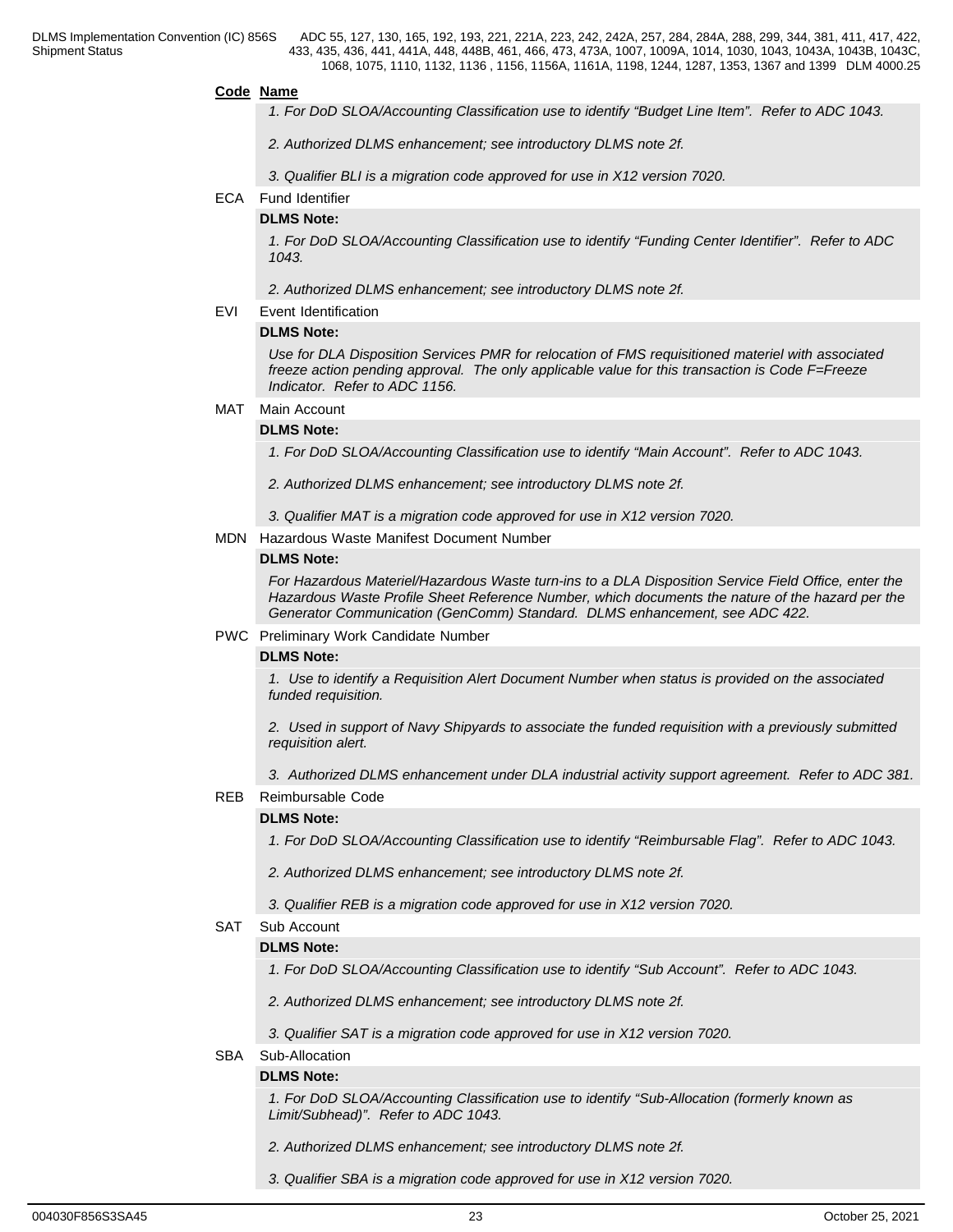## **Code Name**

SCC Security Cooperation Customer Code

## **DLMS Note:**

*1. For DoD SLOA/Accounting Classification use to identify "Security Cooperation Customer Code". Refer to ADC 1043.*

*2. Also applicable to DLA Disposition Services shipment status for field office relocation of FMS requisitioned materiel with associated freeze action pending approval. Refer to ADC 1156.*

*3. DLMS enhancement; see introductory DLMS note 2d. A field size exceeding 2 positions is not supportable under current MILSTRIP and MAPAC processes. Three character codes are not authorized at this time.*

*4. Qualifier SCC is a migration code approved for use in X12 version 7020.*

SCI Security Cooperation Implementing Agency

## **DLMS Note:**

*1. For DoD SLOA/Accounting Classification use to identify "Security Cooperation Implementing Agency". Refer to ADC 1043.*

*2. Also applicable to DLA Disposition Services shipment status for field office relocation of FMS requisitioned materiel with associated freeze action pending approval. Refer to ADC 1156.*

*3. Authorized DLMS enhancement; see introductory DLMS note 2f. A field size exceeding 3 positions is not supportable under current MILSTRIP processes. Four character codes are not authorized at this time.*

*4. Qualifier SCI is a migration code approved for use in X12 version 7020.*

## SCL Sub Class

## **DLMS Note:**

*1. Reserved for DoD SLOA/Accounting Classification use to identify "Sub Class". Refer to ADC 1043.*

*2. Sub Class is a potential future DLMS enhancement; see introductory DLMS note 2a.*

*3. Qualifier SCL is a migration code approved for use in X12 version 7020.*

#### XX4 Object Code

## **DLMS Note:**

*1. For DoD SLOA/Accounting Classification use to identify "Object Class". Refer to ADC 1043.*

*2. Qualifier XX4 is a migration code approved for use in X12 version 4040.*

*3. Authorized DLMS enhancement; see introductory DLMS note 2f.*

| REF02 | 127  | <b>Reference Identification</b>                                                                                                                       | X | AN   | 1/50 | Used |  |
|-------|------|-------------------------------------------------------------------------------------------------------------------------------------------------------|---|------|------|------|--|
|       |      | <b>Description:</b> Reference information as defined for a<br>particular Transaction Set or as specified by the<br>Reference Identification Qualifier |   |      |      |      |  |
| REF03 | 352  | <b>Description</b>                                                                                                                                    | X | AN   | 1/80 | Used |  |
|       |      | <b>Description:</b> A free-form description to clarify the<br>related data elements and their content                                                 |   |      |      |      |  |
|       |      | <b>DLMS Note:</b> 1. Use with REF01 code FG and<br>REF04 code AT to cite the supplemental accounting<br>classification data.                          |   |      |      |      |  |
|       |      | 2. Use to indicate UII value when REF01=U3.                                                                                                           |   |      |      |      |  |
|       |      | 3. DLMS enhancement; see introductory DLMS 2a.                                                                                                        |   |      |      |      |  |
| REF04 | C040 | <b>Reference Identifier</b>                                                                                                                           | O | Comp |      | Used |  |
|       |      | Description: To identify one or more reference<br>numbers or identification numbers as specified by<br>the Reference Qualifier                        |   |      |      |      |  |
|       |      | <b>DLMS Note:</b> 1. Use REF04 to associate data with                                                                                                 |   |      |      |      |  |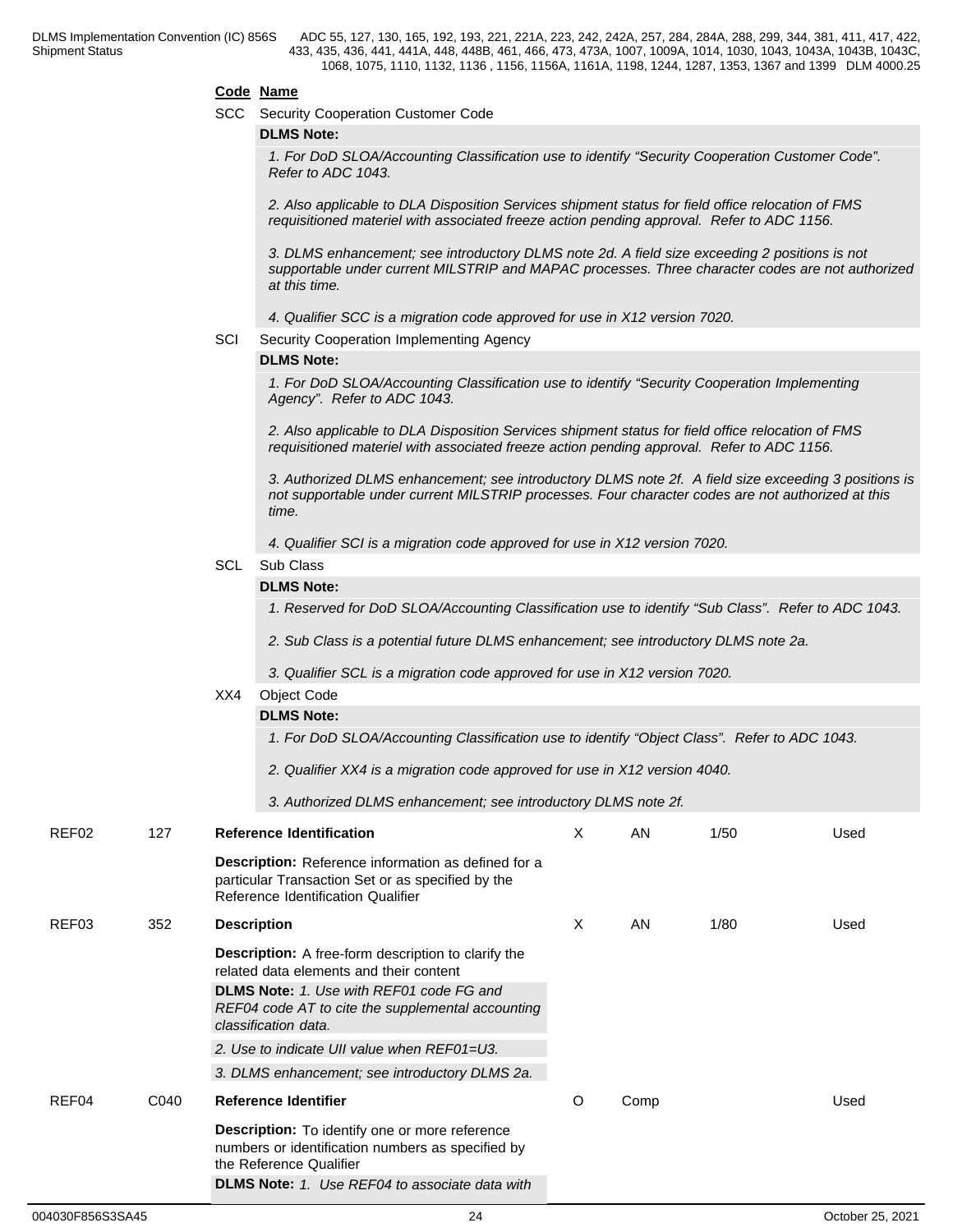| <u>Ref</u> | $\underline{\mathsf{Id}}$ |           | <b>Element Name</b><br>the REF01. When needed, use codes from<br>REF04-01 and the next available combination of<br>data element 128/127 pairs to provide the<br>necessary data.                                                                                                                                                                                                                                      | Req | <b>Type</b> | <u>Min/Max</u> | <b>Usage</b> |  |  |  |  |  |
|------------|---------------------------|-----------|----------------------------------------------------------------------------------------------------------------------------------------------------------------------------------------------------------------------------------------------------------------------------------------------------------------------------------------------------------------------------------------------------------------------|-----|-------------|----------------|--------------|--|--|--|--|--|
|            |                           | $FG$ ):   | 2. When providing financial data (REF01 is code                                                                                                                                                                                                                                                                                                                                                                      |     |             |                |              |  |  |  |  |  |
|            |                           |           | If providing only the fund code use REF04-01 code<br>FU and cite the fund code in REF04-02. For<br>example: REF01=FG; REF02=FC; REF04-01<br>(composite)=FU; REF04-02= fund code value.                                                                                                                                                                                                                               |     |             |                |              |  |  |  |  |  |
|            |                           |           | If providing only the long line accounting data use<br>REF04-01 code AT and cite the basic appropriation<br>data in REF04-02. Use REF04-03 code 10 and cite<br>the accounting station number in REF04-04.                                                                                                                                                                                                            |     |             |                |              |  |  |  |  |  |
|            |                           | pair.     | If providing both, use REF04-01 code FU,<br>REF04-03 code AT, and REF04-05 code 10 citing<br>the related data in the second data element of the                                                                                                                                                                                                                                                                      |     |             |                |              |  |  |  |  |  |
| REF04-01   | 128                       |           | <b>Reference Identification Qualifier</b>                                                                                                                                                                                                                                                                                                                                                                            | м   | ID          | 2/3            | Must use     |  |  |  |  |  |
|            |                           |           | <b>Description:</b> Code qualifying the Reference<br>Identification                                                                                                                                                                                                                                                                                                                                                  |     |             |                |              |  |  |  |  |  |
|            |                           | REF04-02. | DLMS Note: 1. Use one of codes 08, AW, BL, BM,<br>IZ, K2, K3, ZH, or WY with REF01 code TG (TCN)<br>to identify a secondary transportation number.<br>Where applicable, two secondary transportation<br>numbers may be provided, e.g. for CAV shipment<br>status the carrier tracking number (PRO) may be<br>identified in REF04-01 and the bill of lading number<br>(commercial or Government) may be identified in |     |             |                |              |  |  |  |  |  |
|            |                           |           | 2. For CAV shipment status, must use to identify the<br>procurement document which authorized the<br>commercial contractor to repair and ship GFP into<br>DoD inventories. Use with contractor-assigned<br>shipment number (REF01 Code SI).                                                                                                                                                                          |     |             |                |              |  |  |  |  |  |
|            |                           |           | 3. Under ADC 1014, GFP contract data is<br>transitioned from the REF segment to the GF<br>Segment. Delayed implementation is authorized.                                                                                                                                                                                                                                                                             |     |             |                |              |  |  |  |  |  |
|            |                           |           | Code Name                                                                                                                                                                                                                                                                                                                                                                                                            |     |             |                |              |  |  |  |  |  |
|            |                           | 08        | Carrier Assigned Package Identification Number                                                                                                                                                                                                                                                                                                                                                                       |     |             |                |              |  |  |  |  |  |
|            |                           |           | <b>DLMS Note:</b>                                                                                                                                                                                                                                                                                                                                                                                                    |     |             |                |              |  |  |  |  |  |
|            |                           |           | 1. Use to identify carrier tracking (PRO) number (when carrier is other than the United States Postal<br>Service). Use recommended in conjunction with identification of the carrier (2/N101/2200 qualifier CA).                                                                                                                                                                                                     |     |             |                |              |  |  |  |  |  |
|            |                           |           | 2. Authorized DLMS migration enhancement; see introductory DLMS 2f.                                                                                                                                                                                                                                                                                                                                                  |     |             |                |              |  |  |  |  |  |
|            |                           | 10        | <b>Account Managers Code</b>                                                                                                                                                                                                                                                                                                                                                                                         |     |             |                |              |  |  |  |  |  |
|            |                           |           | <b>DLMS Note:</b><br>1. Use in one of REF04-03 or REF04-05 to identify the authorized accounting activity (AAA)/accounting<br>disbursing station number (ADSN)/fiscal station number (FSN).                                                                                                                                                                                                                          |     |             |                |              |  |  |  |  |  |
|            |                           |           | 2. DLMS enhancement; see introductory DLMS 2a.                                                                                                                                                                                                                                                                                                                                                                       |     |             |                |              |  |  |  |  |  |
|            |                           | AT        | <b>Appropriation Number</b>                                                                                                                                                                                                                                                                                                                                                                                          |     |             |                |              |  |  |  |  |  |
|            |                           |           | <b>DLMS Note:</b><br>1. Use in one of REF04-01 or REF04-03 to identify the basic appropriation data.                                                                                                                                                                                                                                                                                                                 |     |             |                |              |  |  |  |  |  |
|            |                           |           | 2. DLMS enhancement; see introductory DLMS 2a.                                                                                                                                                                                                                                                                                                                                                                       |     |             |                |              |  |  |  |  |  |
|            |                           | AW.       | Air Waybill Number                                                                                                                                                                                                                                                                                                                                                                                                   |     |             |                |              |  |  |  |  |  |

**DLMS Note:**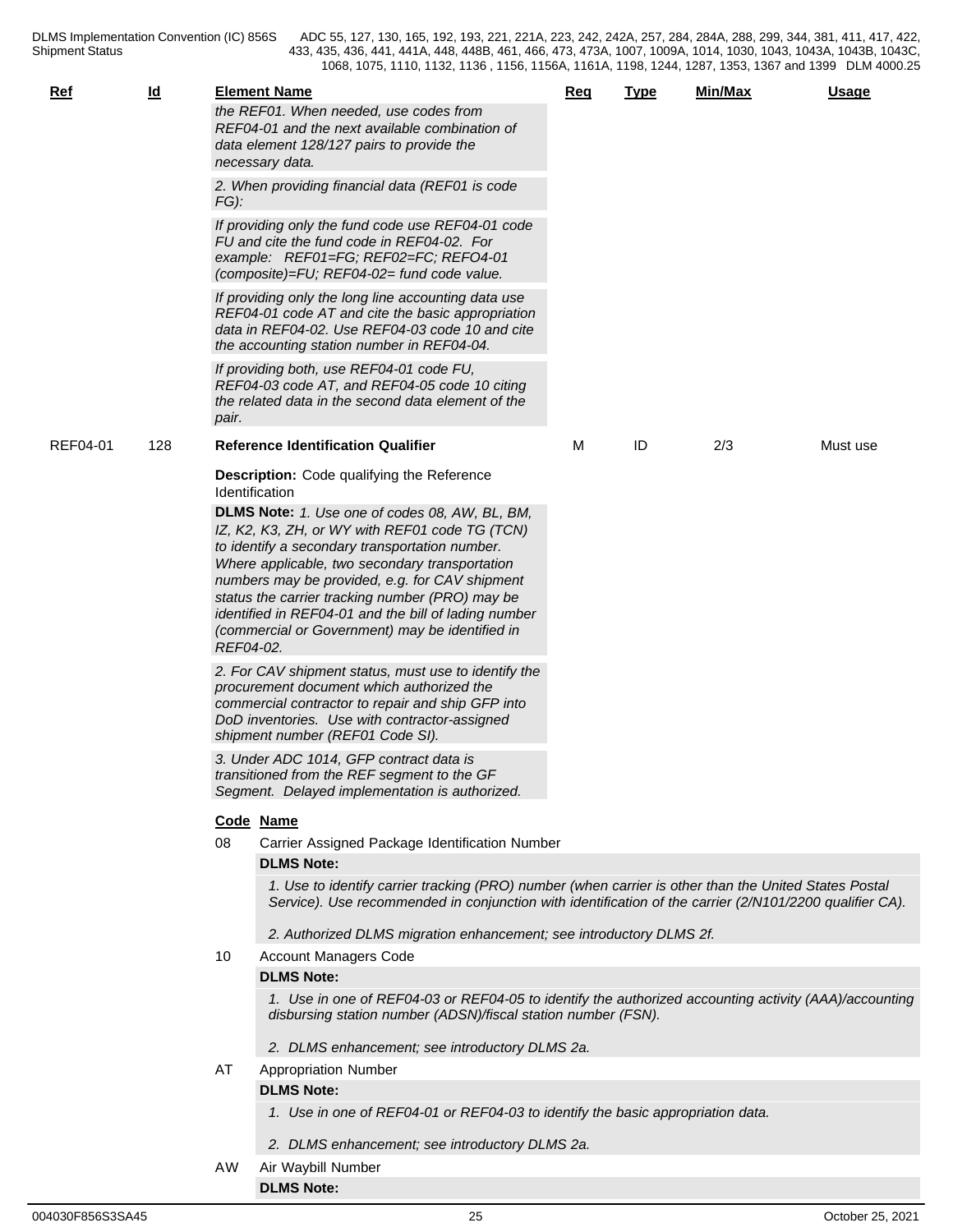## **Code Name**

- *1. Use to identify the shipment unit air waybill number.*
- *2. Authorized DLMS migration enhancement; see introductory DLMS 2f.*
- BL Government Bill of Lading

## **DLMS Note:**

- *1. Use to identify the government bill of lading.*
- *2. Authorized DLMS migration enhancement; see introductory DLMS 2f.*
- BM Bill of Lading Number

## **DLMS Note:**

- *1. Use to identify the shipment unit commercial bill of lading number.*
- *2. Authorized DLMS migration enhancement; see introductory DLMS 2f.*
- CT Contract Number

## **DLMS Note:**

*1. Must use for CAV shipment status, to identify the procurement instrument identifier (PIID) authorizing repair/return of GFP. Use the legacy procurement instrument identification number (PIIN) pending transition to the PIID. When procurement is authorized under a PIID call/order number (F in 9th position), provide the value in the PIID field. Refer to ADC 1161A.*

*2. Under ADC 1014, GFP contract information is transitioned from the REF segment to the GF Segment. Delayed implementation is authorized.* 

*3. Authorized DLMS enhancement; see introductory DLMS 2a.*

FU Fund Code

## **DLMS Note:**

*Use with REF01 code FG to identify the Fund Code. Use to accommodate legacy system requirements. Use in Lateral Referral Order (LRO) shipment status to identify the fund code to which the credit for the materiel and reimbursement for the packaging, crating, handling and transportation (PCH&T) cost is to be provided.*

IZ Insured Parcel Post Number

## **DLMS Note:**

- *1. Use to identify the shipment unit insured parcel post number.*
- *2. Authorized DLMS migration enhancement; see introductory DLMS 2f.*
- K1 Foreign Military Sales Notice Number

## **DLMS Note:**

*1. Use for Foreign Military Sales (FMS) shipments made on commercial bill of lading or commercial collect bill of lading, to identify the shipment unit FMS notice number.*

*2. DLMS enhancement; see introductory DLMS 2a.*

K2 Certified Mail Number

## **DLMS Note:**

- *1. Use to identify the shipment unit certified mail number.*
- *2. Authorized DLMS migration enhancement; see introductory DLMS 2f.*
- K3 Registered Mail Number

## **DLMS Note:**

- *1. Use to identify the shipment unit registered parcel post number.*
- *2. Authorized DLMS migration enhancement; see introductory DLMS 2f.*
- W1 Disposal Turn-In Document Number

## **DLMS Note:**

*1. Use to identify the DTID number when provided as a secondary reference number. The DTID number is used by DLA Disposition Services as a unique number to identify property that was turned into a DLA Disposition Service Field Office. The value of the DTID may be the original turn-in document number or may be a unique control number (UCN) assigned by the Field Office during receipt processing when the original DTID number is not adequate to uniquely identify the property. DLMS*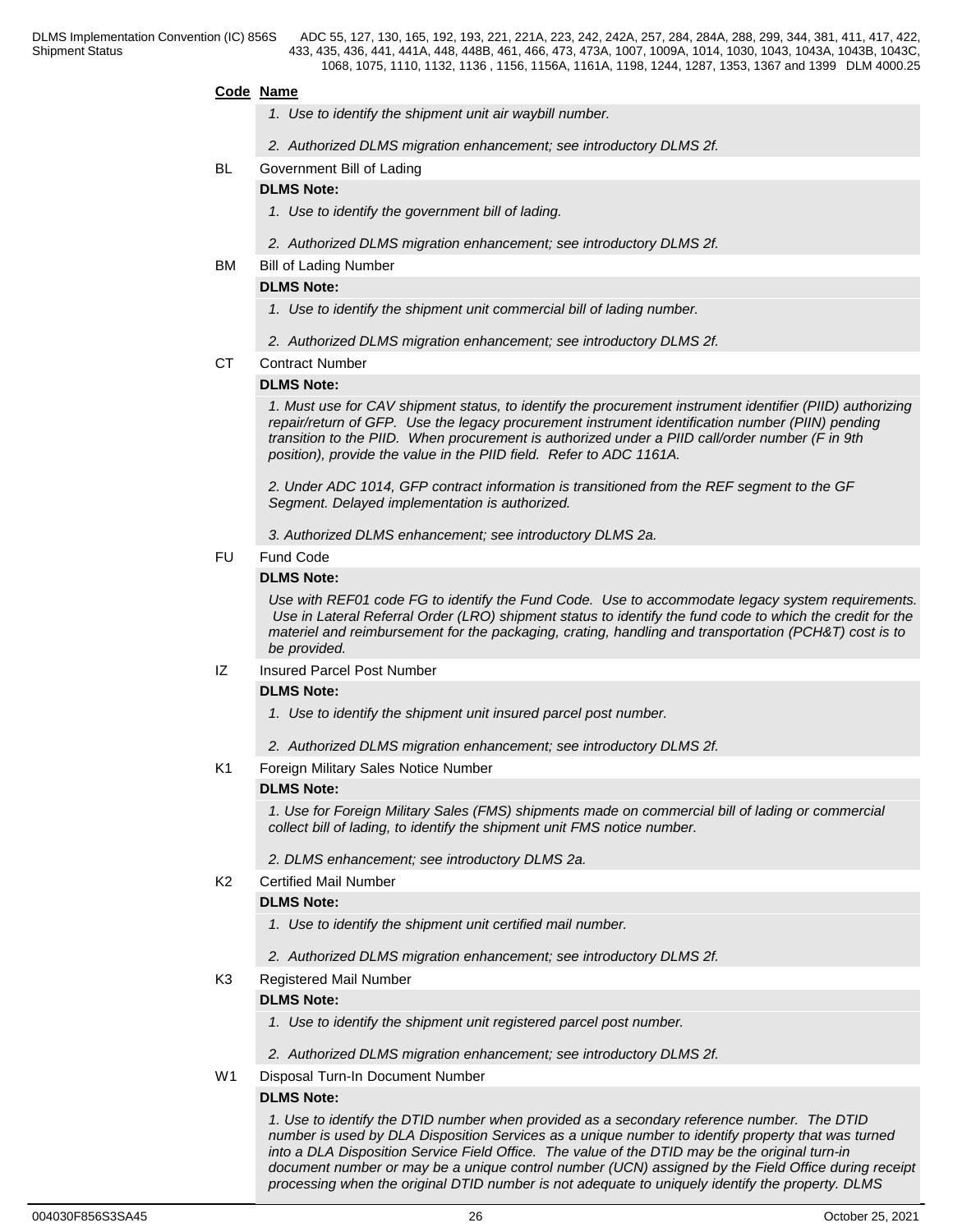## **Code Name** *Enhancement, see ADC 422 2. For DLA Disposition Service Field Office shipments, when there is no Suffix Code associated with the customer's Document Number, enter the correlating DTID in the REF04-02. If there is a Suffix Code, then enter the DTID in the REF04-04. DLMS enhancement, see ADC 422.* W8 Suffix **Suffix Suffix Suffix Suffix Suffix Suffix SUFFIX SUFFIX SUFFIX DLMS Note:** *1. Use with REF01 code TN to identify the transaction number suffix. 2. When used in association with the Requisition Alert Document Number (Qualifier PWC, above), this will be the requisition alert document suffix. The Requisition Alert Document Number Suffix is an authorized DLMS enhancement under DLA industrial activity support agreement. Refer to ADC 381.* WY Waybill Number **DLMS Note:** *1. Use to identify the shipment unit surface waybill number. 2. Authorized DLMS migration enhancement; see introductory DLMS 2f.* ZH Carrier Assigned Reference Number **DLMS Note:** *1. Use to identify the shipment unit express mail number. 2. Authorized DLMS migration enhancement; see introductory DLMS 2f.* REF04-02 127 **Reference Identification Description:** Reference information as defined for a particular Transaction Set or as specified by the Reference Identification Qualifier M AN 1/50 Must use REF04-03 128 **Reference Identification Qualifier Description:** Code qualifying the Reference Identification **DLMS Note:** *For other valid codes, see REF04, C04001.* X ID 2/3 Used **Code Name** OQ Order Number **DLMS Note:** *1. Use for CAV shipment status to identify the legacy four-position call/order number associated with the PIIN in (REF04-01 Code CT). 2. Do not use for the PIID call/order number. The PIID call/order number is mapped to REF01, Code CT. Refer to ADC 1161A. 3. Under ADC 1014, GFP contract information is transitioned from the REF segment to the GF Segment. Delayed implementation is authorized. 4. Authorized DLMS enhancement; see introductory DLMS 2a.* W1 Disposal Turn-In Document Number **DLMS Note:** *1. Use to identify the DTID number when provided as a secondary reference number. The DTID number is used by DLA Disposition Services as a unique number to identify property that was turned into a DLA Disposition Service Field Office. The value of the DTID may be the original turn-in document number or may be a unique control number (UCN) assigned by the Field Office during receipt processing when the original DTID number is not adequate to uniquely identify the property. DLMS Enhancement, see ADC 422. 2. For DLA Disposition Service Field Office shipments, when there is no Suffix Code associated with the customer's Document Number, enter the correlating DTID in the REF04-02. If there is a Suffix Code, then enter the DTID in the REF04-04. DLMS enhancement, see ADC 422.*

#### REF04-04 127 **Reference Identification** X AN 1/50 Used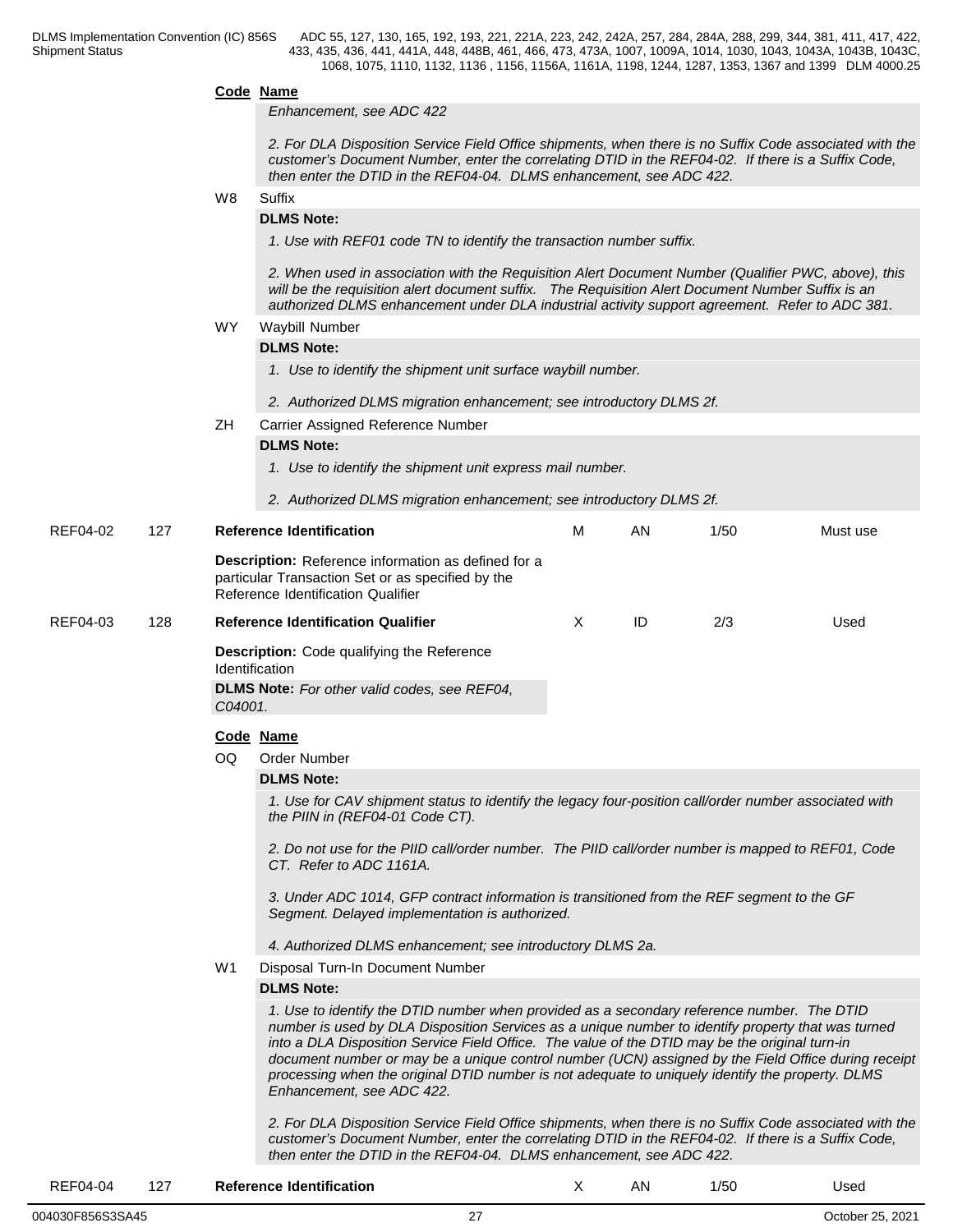DLMS Implementation Convention (IC) 856S<br>Shipment Status

DLMS Implementation Convention (IC) 856S ADC 55, 127, 130, 165, 192, 193, 221, 221A, 223, 242, 242A, 257, 284, 284A, 288, 299, 344, 381, 411, 417, 422, 433, 435, 436, 441, 441A, 448, 448B, 461, 466, 473, 473A, 1007, 1009A, 1014, 1030, 1043, 1043A, 1043B, 1043C, 1068, 1075, 1110, 1132, 1136 , 1156, 1156A, 1161A, 1198, 1244, 1287, 1353, 1367 and 1399 DLM 4000.25

| Ref             | $\underline{\mathsf{Id}}$ |                                           | <b>Element Name</b>                                                                                                                                                                                                                                                                                                                                                                                                                                                                                                                                                                                                                                                                           | Req | <b>Type</b> | <b>Min/Max</b> | <b>Usage</b> |
|-----------------|---------------------------|-------------------------------------------|-----------------------------------------------------------------------------------------------------------------------------------------------------------------------------------------------------------------------------------------------------------------------------------------------------------------------------------------------------------------------------------------------------------------------------------------------------------------------------------------------------------------------------------------------------------------------------------------------------------------------------------------------------------------------------------------------|-----|-------------|----------------|--------------|
|                 |                           |                                           | Description: Reference information as defined for a<br>particular Transaction Set or as specified by the<br>Reference Identification Qualifier                                                                                                                                                                                                                                                                                                                                                                                                                                                                                                                                                |     |             |                |              |
| <b>REF04-05</b> | 128                       | <b>Reference Identification Qualifier</b> |                                                                                                                                                                                                                                                                                                                                                                                                                                                                                                                                                                                                                                                                                               |     | ID          | 2/3            | Used         |
|                 |                           |                                           | <b>Description:</b> Code qualifying the Reference<br>Identification<br>DLMS Note: For valid codes, see REF04, C04001.                                                                                                                                                                                                                                                                                                                                                                                                                                                                                                                                                                         |     |             |                |              |
|                 |                           | BL<br><b>BM</b><br>C7                     | Code Name<br>Government Bill of Lading<br><b>DLMS Note:</b><br>1. Use to identify the government bill of lading.<br>2. Authorized DLMS enhancement.<br><b>Bill of Lading Number</b><br><b>DLMS Note:</b><br>1. Use to identify the shipment unit commercial bill of lading number.<br>2. Authorized DLMS enhancement.<br><b>Contract Line Item Number</b><br><b>DLMS Note:</b><br>1. Must use for CAV shipment status with contract number (REF04-01 code CT) to identify the<br>application CLIN/SubCLIN.<br>2. Under ADC 1014, GFP contract information is transitioned from the REF segment to the GF<br>Segment. Delayed implementation is authorized.<br>3. Authorized DLMS enhancement. |     |             |                |              |
|                 |                           |                                           |                                                                                                                                                                                                                                                                                                                                                                                                                                                                                                                                                                                                                                                                                               |     |             |                |              |
| REF04-06        | 127                       |                                           | <b>Reference Identification</b>                                                                                                                                                                                                                                                                                                                                                                                                                                                                                                                                                                                                                                                               | X   | AN          | 1/50           | Used         |
|                 |                           |                                           | Description: Reference information as defined for a<br>particular Transaction Set or as specified by the<br>Reference Identification Qualifier                                                                                                                                                                                                                                                                                                                                                                                                                                                                                                                                                |     |             |                |              |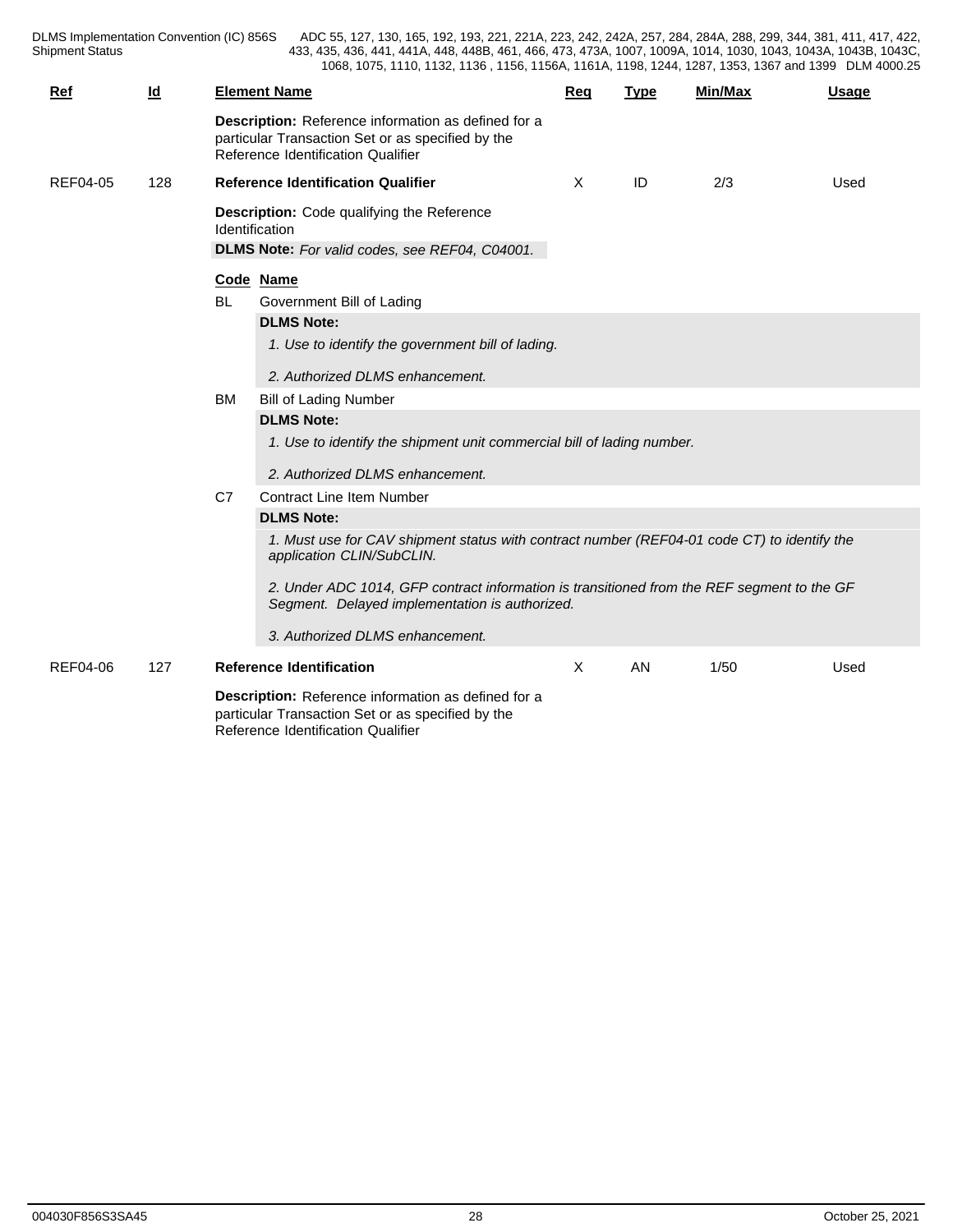## **DTM** Date/Time Reference

| <b>Pos: 2000</b> | Max: 10                  |
|------------------|--------------------------|
|                  | <b>Detail - Optional</b> |
| Loop: HL         | Elements: 3              |

**User Option (Usage):** Used

**Purpose:** To specify pertinent dates and times

## **Syntax Rules:**

- 1. R020305 At least one of DTM02, DTM03 or DTM05 is required.
- 2. C0403 If DTM04 is present, then DTM03 is required.
- 3. P0506 If either DTM05 or DTM06 is present, then the other is required.

## **DLMS Note:**

- *1. Use in the 2/HL/0100 shipment status loop to identify dates associated with the shipment status.*
- *2. Use in the 2/HL/0100 Finance loop to comply with DoD SLOA/Accounting Classification information requirements.*

## **Element Summary:**

| Ref   | <u>ld</u> |     | <b>Element Name</b>                                                                                                                                                                | Req | <b>Type</b> | Min/Max | <b>Usage</b> |
|-------|-----------|-----|------------------------------------------------------------------------------------------------------------------------------------------------------------------------------------|-----|-------------|---------|--------------|
| DTM01 | 374       |     | <b>Date/Time Qualifier</b>                                                                                                                                                         | М   | ID          | 3/3     | Must use     |
|       |           |     | Description: Code specifying type of date or time,<br>or both date and time                                                                                                        |     |             |         |              |
|       |           |     | Code Name                                                                                                                                                                          |     |             |         |              |
|       |           | 011 | Shipped                                                                                                                                                                            |     |             |         |              |
|       |           |     | <b>DLMS Note:</b>                                                                                                                                                                  |     |             |         |              |
|       |           |     | Use to identify the materiel shipment date, regardless of shipment method.<br>(Note: For pseudo shipment status transactions, the date generated is assigned as the shipped date.) |     |             |         |              |
|       |           | 283 | Funds Appropriation - Start                                                                                                                                                        |     |             |         |              |
|       |           |     | <b>DLMS Note:</b>                                                                                                                                                                  |     |             |         |              |
|       |           |     | 1. For DoD SLOA/Accounting Classification use to identify "Beginning Period of Availability Fiscal Year<br>Date". Refer to ADC 1043.                                               |     |             |         |              |
|       |           |     | 2. Use as appropriate to represent Program Year. Availability Type Code must be "X". Refer to ADC<br>1043B.                                                                        |     |             |         |              |
|       |           |     | 3. Authorized DLMS enhancement; see introductory DLMS note 2f.                                                                                                                     |     |             |         |              |
|       |           | 284 | Funds Appropriation - End                                                                                                                                                          |     |             |         |              |
|       |           |     | <b>DLMS Note:</b>                                                                                                                                                                  |     |             |         |              |
|       |           |     | 1. For DoD SLOA/Accounting Classification use to identify "Ending Period of Availability Fiscal Year<br>Date". Refer to ADC 1043.                                                  |     |             |         |              |
|       |           |     | 2. Authorized DLMS enhancement; see introductory DLMS note 2f.                                                                                                                     |     |             |         |              |
|       |           | 369 | <b>Estimated Departure Date</b>                                                                                                                                                    |     |             |         |              |
|       |           |     | <b>DLMS Note:</b>                                                                                                                                                                  |     |             |         |              |
|       |           |     | Use to identify the Estimated Shipment Date (ESD) for turn-ins to disposal when the actual date is<br>unknown. See ADC 433                                                         |     |             |         |              |
|       |           | 514 | Transferred                                                                                                                                                                        |     |             |         |              |
|       |           |     | <b>DLMS Note:</b>                                                                                                                                                                  |     |             |         |              |
|       |           |     | 1. Use to identify the materiel transfer date to the carrier if a delay occurs prior to actual shipment.                                                                           |     |             |         |              |
|       |           |     | 2. DLMS enhancement; see introductory DLMS note 2a.                                                                                                                                |     |             |         |              |
|       |           | 999 | Document Date                                                                                                                                                                      |     |             |         |              |
|       |           |     | <b>DLMS Note:</b>                                                                                                                                                                  |     |             |         |              |
|       |           |     | 1. Must use for CAV shipment Status to identify the 'Proof of Shipment Date.'                                                                                                      |     |             |         |              |

*1. Must use for CAV shipment Status to identify the 'Proof of Shipment Date.' 2. This date identifies the preparation date on the supporting documentation for shipment from the*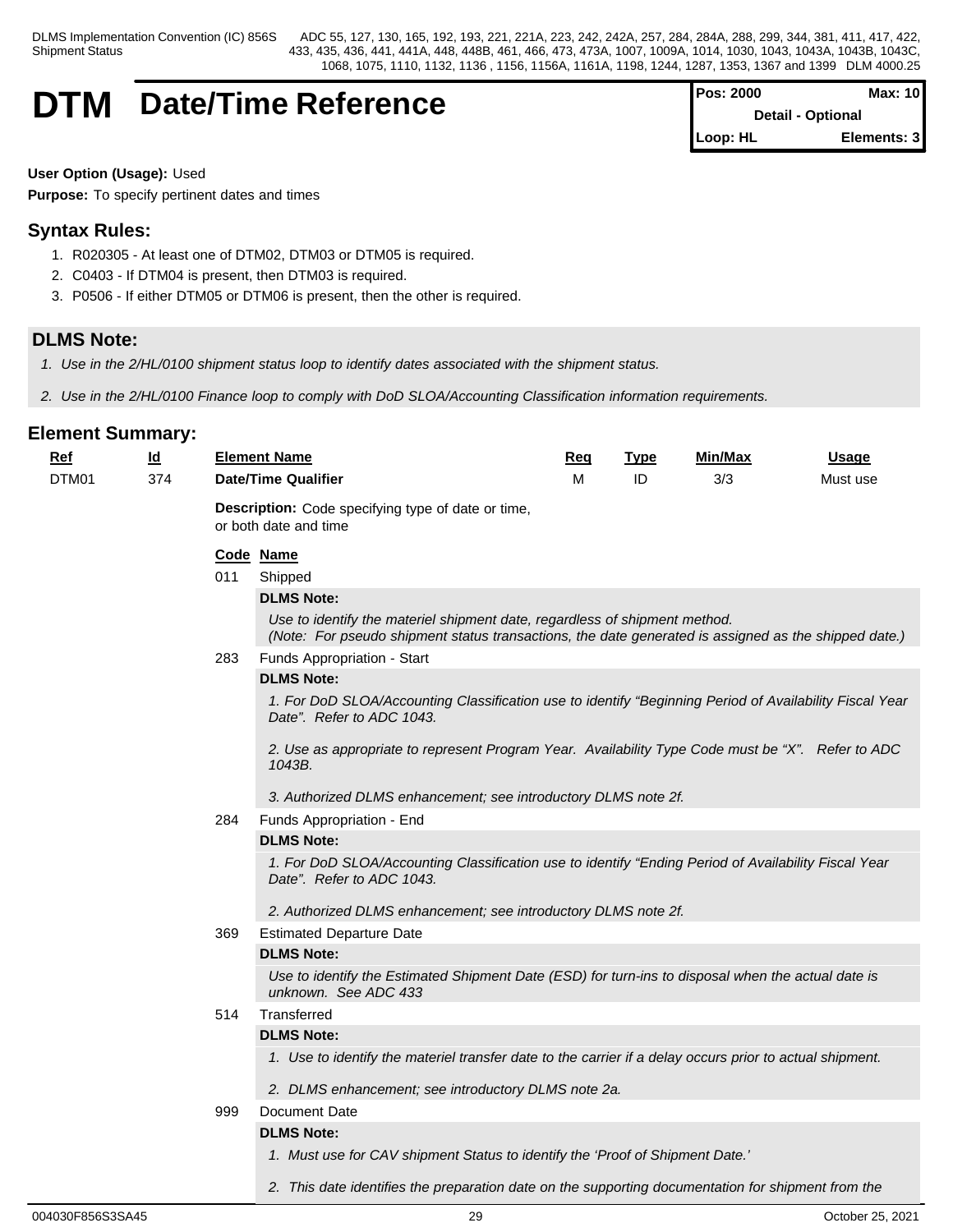|       |     |             | Code Name                                                                                                                                                                                                                                                                                                                                                                                                                                                                                                                     |   |    |     |      |  |  |
|-------|-----|-------------|-------------------------------------------------------------------------------------------------------------------------------------------------------------------------------------------------------------------------------------------------------------------------------------------------------------------------------------------------------------------------------------------------------------------------------------------------------------------------------------------------------------------------------|---|----|-----|------|--|--|
|       |     |             | contractor's plant.                                                                                                                                                                                                                                                                                                                                                                                                                                                                                                           |   |    |     |      |  |  |
| DTM02 | 373 | <b>Date</b> |                                                                                                                                                                                                                                                                                                                                                                                                                                                                                                                               | X | DT | 8/8 | Used |  |  |
|       |     |             | <b>Description:</b> Date expressed as CCYYMMDD                                                                                                                                                                                                                                                                                                                                                                                                                                                                                |   |    |     |      |  |  |
| DTM03 | 337 | Time        |                                                                                                                                                                                                                                                                                                                                                                                                                                                                                                                               | X | TM | 4/8 | Used |  |  |
|       |     | $(00-99)$   | <b>Description:</b> Time expressed in 24-hour clock time<br>as follows: HHMM, or HHMMSS, or HHMMSSD, or<br>HHMMSSDD, where $H =$ hours (00-23), $M =$ minutes<br>$(00-59)$ , S = integer seconds $(00-59)$ and DD =<br>decimal seconds; decimal seconds are expressed<br>as follows: $D = \text{tenths} (0-9)$ and $DD = \text{hundredths}$<br>DLMS Note: 1. Enter time shipped in "HHMMSS"<br>format (in conjunction DTM01, Qualifier 999) to<br>establish a unique date/time stamp.<br>2. Must use for CAV shipment status. |   |    |     |      |  |  |
|       |     |             | 3. This is an authorized DLMS enhancement; see<br>introductory DLMS 2f.                                                                                                                                                                                                                                                                                                                                                                                                                                                       |   |    |     |      |  |  |
|       |     |             |                                                                                                                                                                                                                                                                                                                                                                                                                                                                                                                               |   |    |     |      |  |  |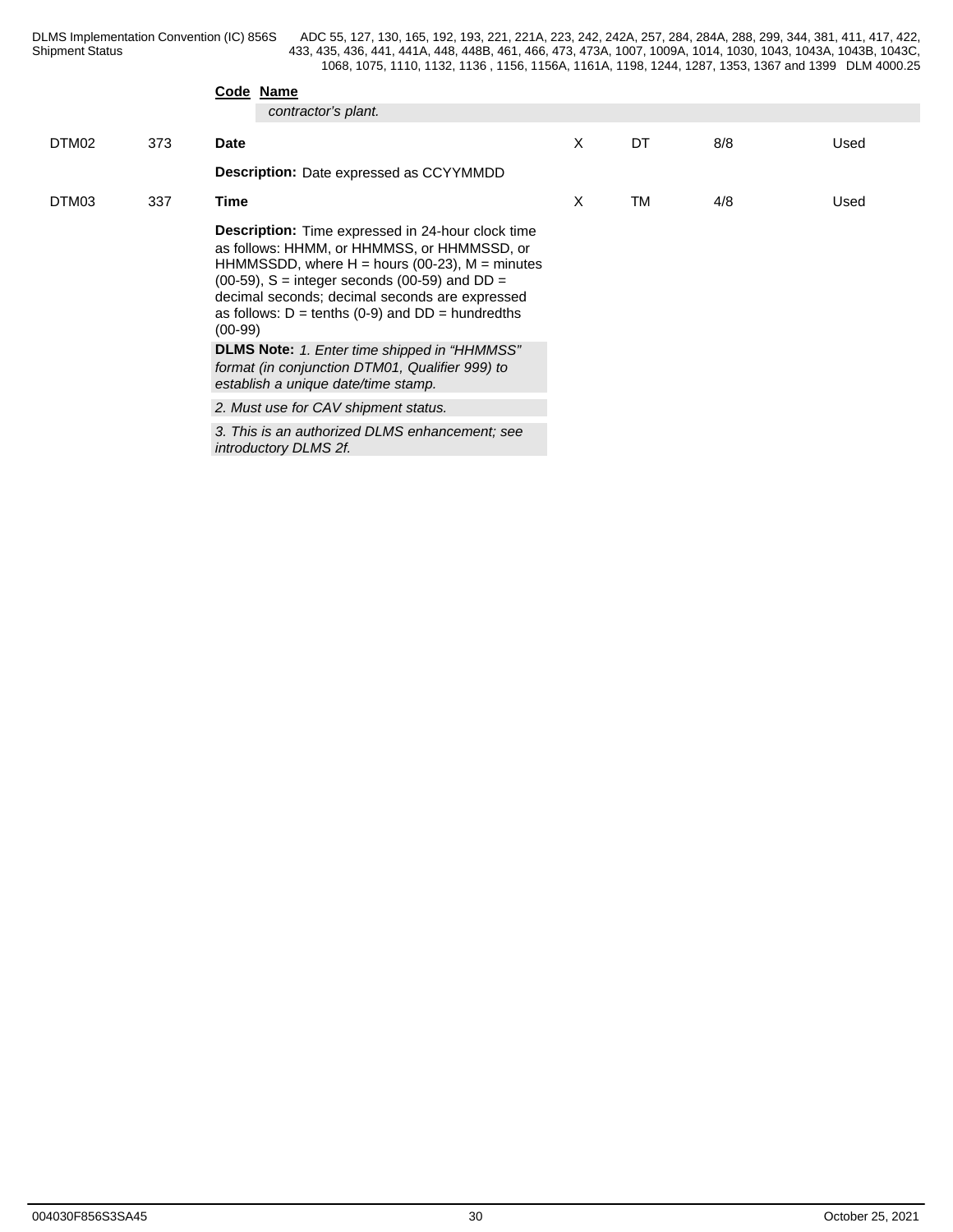| <b>N1</b> |             | <b>Pos: 2200</b>  | Max: $1$    |  |
|-----------|-------------|-------------------|-------------|--|
|           | <b>Name</b> | Detail - Optional |             |  |
|           |             | Loop: N1          | Elements: 5 |  |

## **User Option (Usage):** Used

**Purpose:** To identify a party by type of organization, name, and code

## **Syntax Rules:**

- 1. R0203 At least one of N102 or N103 is required.
- 2. P0304 If either N103 or N104 is present, then the other is required.

## **Comments:**

- 1. This segment, used alone, provides the most efficient method of providing organizational identification. To obtain this efficiency the "ID Code" (N104) must provide a key to the table maintained by the transaction processing party.
- 2. N105 and N106 further define the type of entity in N101.

## **DLMS Note:**

*1. Use to identify the organization originating and receiving the transaction.* 

- *2. Use additional iterations to identify other organizations associated with the transaction.*
- *3. Must use the 2/N1/2200 loop in the address loop to identify the organization originating the transaction.*

*4. Must use the 2/N1/2200 loop in the shipment status loop to identify the organization to receive the transaction.*

| Ref              | <u>ld</u> |           | <b>Element Name</b>                                                                                                                                                                                                | Req | <b>Type</b> | <b>Min/Max</b> | <b>Usage</b> |
|------------------|-----------|-----------|--------------------------------------------------------------------------------------------------------------------------------------------------------------------------------------------------------------------|-----|-------------|----------------|--------------|
| N <sub>101</sub> | 98        |           | <b>Entity Identifier Code</b>                                                                                                                                                                                      | M   | ID          | 2/3            | Must use     |
|                  |           |           | Description: Code identifying an organizational<br>entity, a physical location, property or an individual<br><b>DLMS Note:</b> The following codes are authorized.                                                 |     |             |                |              |
|                  |           |           | Code Name                                                                                                                                                                                                          |     |             |                |              |
|                  |           | <b>BS</b> | Bill and Ship To                                                                                                                                                                                                   |     |             |                |              |
|                  |           |           | <b>DLMS Note:</b>                                                                                                                                                                                                  |     |             |                |              |
|                  |           |           | Use either this code, or both codes BT and ST, for reimbursable materiel. Use to identify the<br>organization which receives both the materiel and the billing for the materiel.                                   |     |             |                |              |
|                  |           | <b>BT</b> | <b>Bill-to-Party</b>                                                                                                                                                                                               |     |             |                |              |
|                  |           |           | <b>DLMS Note:</b>                                                                                                                                                                                                  |     |             |                |              |
|                  |           |           | Use with code ST for reimbursable materiel. Use to identify the organization to receive the billing for<br>materiel when different from the organization receiving the materiel. Use precludes the use of Code BS. |     |             |                |              |
|                  |           | CA        | Carrier                                                                                                                                                                                                            |     |             |                |              |
|                  |           |           | <b>DLMS Note:</b>                                                                                                                                                                                                  |     |             |                |              |
|                  |           |           | 1. Use as needed to identify the shipment unit carrier when other than the United States Postal Service.                                                                                                           |     |             |                |              |
|                  |           |           | 2. The carrier may be identified by name (N102) and Standard Carrier Alpha Code (SCAC).                                                                                                                            |     |             |                |              |
|                  |           |           | 3. Authorized DLMS migration enhancement; see introductory DLMS 2f.                                                                                                                                                |     |             |                |              |
|                  |           | CS.       | Consolidator                                                                                                                                                                                                       |     |             |                |              |
|                  |           |           | <b>DLMS Note:</b>                                                                                                                                                                                                  |     |             |                |              |
|                  |           |           | 1. Use to identify the consolidation point DoDAAC when shipment status is provided by the CCP<br>(BSN07=061).                                                                                                      |     |             |                |              |
|                  |           |           | 2. For non-MILS shipment (e.g., DD1149) status, (BSN07=014) in support of pRFID exchange, use to<br>identify the origin activity generating the shipment status. Refer to ADC 417.                                 |     |             |                |              |
|                  |           | DA        | <b>Delivery Address</b>                                                                                                                                                                                            |     |             |                |              |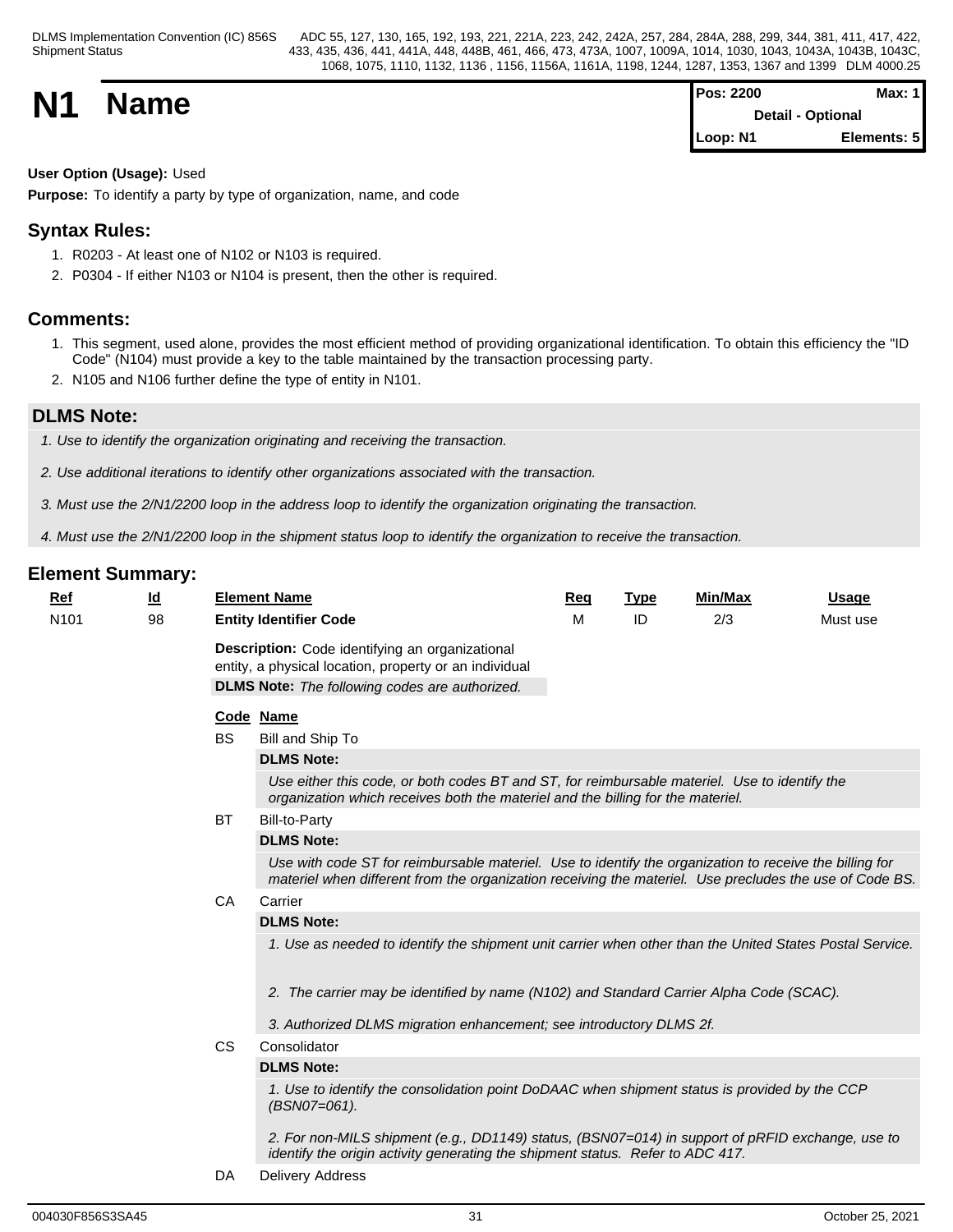## **Code Name**

### **DLMS Note:**

*1. Use with 2/N2/2300, 2/N3/2400, and 2/N4/2500 to fully identify in-the-clear exception ship-to address information under authorized conditions.*

- *2. DLMS enhancement; see introductory DLMS note 2a.*
- GP Gateway Provider

## **DLMS Note:**

*1. Use for transition period to support transaction conversion in a mixed legacy MILSTRIP/DLMS environment. Use to identify DAASC as originator during conversion when the legacy MILSTRIP transaction does not contain a "From" organization (i.e. blank RIC on AS\_). Use to identify DAASC as the "TO" organization for Component-generated shipment status forwarded for DAAS distribution to status recipients under MILSTRIP/DLMS distribution rules (DLMS equivalent of AS8).*

*2. DLMS enhancement required for compliance with design/syntax. (DAASC RIC not converted for use on legacy MILSTRIP transactions).* 

#### KK Registering Party

#### **DLMS Note:**

*1. Use to identify the Component UIT registry. May be used by a Component when their UIT process requires that a copy of the transaction also be sent to a UIT registry for information purposes. Must be used with 2/N106/2200 code 'PK-Party to Receive Copy' to identify that this is only an information copy of the transaction, for use with the Component UIT registry.* 

*2. DLMS enhancement. See introductory DLMS note 2.a.* 

MF Manufacturer of Goods

#### **DLMS Note:**

*1. Use in the shipment status loop to identify the manufacturer's name for nonstandard materiel (i.e., where part number and not NSN is used for materiel identification).*

*2. Use in IUID loop to identify the manufacturer of the identified item.*

#### OB Ordered By

## **DLMS Note:**

*1. Use to identify the requisitioner.*

*2. DLMS enhancement; see introductory DLMS note 2a.*

#### RN Repair or Refurbish Location

## **DLMS Note:**

*1. Must use for CAV shipment status to identify the CAV repair site.* 

*2. Use two iterations of the N1 Loop to identify the repair site by both RIC and DoDAAC. Associate the Message From (N106) with the repair site RIC. Refer to ADC 344.*

## SB Storage Area

#### **DLMS Note:**

*1. Use to identify the initial shipping activity.*

*2. For Army Total Package Fielding (TPF), use to identify the Routing Identifier of the Unit Materiel Fielding Point (UMFP) or staging site originating the UMFP shipment document.*

 *3. Use for LRO shipment status to identify the organization responsible for release of the retail assets.*

*4. For conversion processing this will be understood to be the originating activity as identified by the Supplemental Address.*

*5. A DLMS enhancement allows specific separate identification of the party to receive credit and the party originating the LRO shipment status/shipping the materiel. DoDAACs associated with qualifier SB and ZB are expected to be the same at this time. However, when using originated in DLMS, the LRO originator may be a different party and will be identified by a Routing Identifier. Refer to ADC 299.*

*6. When implemented as a DLMS enhancement in the shipment loop to allow specific separate identification of owner/manager and storage activity RIC for ammunition and ammunition related transactions, a second instance of the SB in the shipment loop must be used to identify the storage activity by DoDAAC (N103 = 10). Refer to Approved Addendum to ADC 441A.*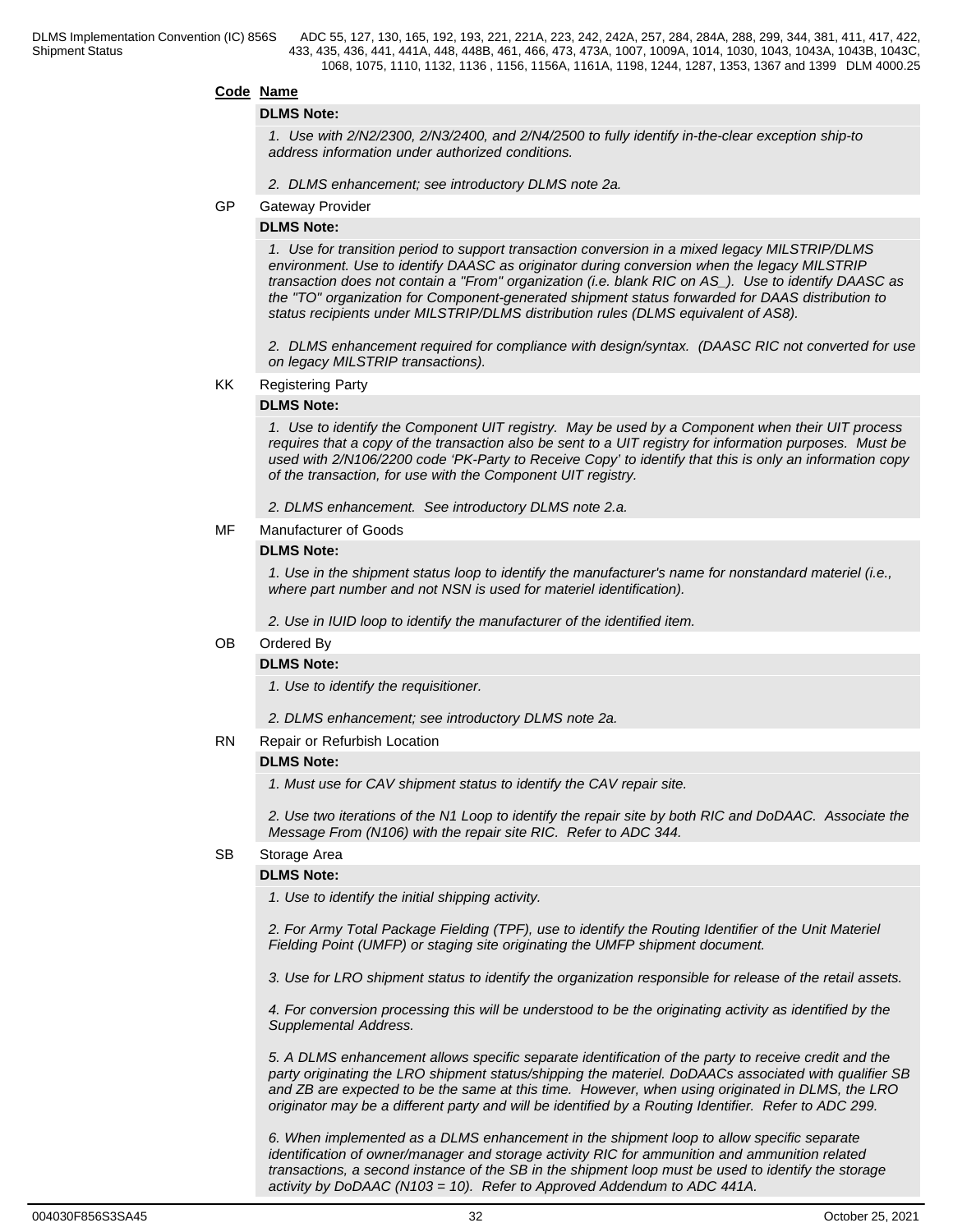### **Code Name**

ST Ship To

### **DLMS Note:**

*1. Use to identify the organization to receive the materiel.*

*2. For shipment status in response to LROs (DIC AS6), use to identify the ship to activity as directed in the LRO. Authorized DLMS enhancement. See ADC 1030.*

*3. For disposal shipments use to identify the DLA Disposition Services Field Office.*

## XN Planning/Maintenance Organization

#### **DLMS Note:**

*1. Use between Service industrial/maintenance sites and DLA to identify the Shop Service Center (SSC) or Shop Store.*

*2. Authorized DLMS enhancement under DLA industrial activity support agreement. Refer to ADC 284A & 381.*

#### Z1 Party to Receive Status

## **DLMS Note:**

*1. Use to indicate the organization to receive shipment status.*

*2. For shipment status forwarded for DAAS distribution to status recipients under MILSTRIP/DLMS distribution rules (AS8), the recipients will be identified on the DAAS-generated transactions and will not appear on the original transaction.*

*3. As a DLMS enhancement, may be used to identify recipients other than the prescribed status recipients under DLMS/MILSTRIP distribution rules. Use multiple iterations of the 2/N1/2200 loop to identify shipment recipients, as needed. Use with N106=TO to indicate that the value in N104 is receiving the transaction. See introductory DLMS note 2a.*

*4. Use to provide shipment status to Product Data Reporting and Evaluation Program-Automated Information System (PDREP-AIS) for PQDR exhibit tracking when the PQDR RCN is included. For use with DoDAAC N45112. Refer to ADC 1007.*

#### Z4 Owning Inventory Control Point

## **DLMS Note:**

*1. Use to identify the Routing Identifier of the supply source or applicable owner/manager as the originator of the shipment status. This includes shipment status prepared by the Distribution Depot on behalf of the owner/manager, for owner/manager directed shipments, and CCP/Consolidation shipment status. Additionally, this includes shipment status prepared by Army storage activities on behalf of the owner/manager for ammunition and ammunition related shipments.*

*2. Use to identify the recipient for LRO Shipment Status.*

*3. Use to identify the recipient Fielding Command for Army Total Package Fielding shipments.*

Z5 Management Control Activity

#### **DLMS Note:**

*Use for submission of all GFM requisitions.*

## Z7 Mark-for Party

#### **DLMS Note:**

*1. Use to identify an entity located within the ship-to address that is to actually receive the materiel.*

*2. The Mark-for Party may be identified by DoDAAC, RIC, clear text, or a combination of these. Only one of DoDAAC or RIC may be used.*

*3. Maximum length of the Mark-for Party is 24 positions: Mark-for clear text (with no DoDAAC or RIC) displays on DoD shipment documents as two lines of 12 characters each. If text is combined with a DoDAAC, up to 17 clear text characters will be allowed. If text is combined with a RIC, up to 20 clear text characters will be allowed. A slash (/) will be inserted during printing of shipment documentation to separate the DoDAAC or RIC from clear text; do not perpetuate the slash (/) in the DLMS transaction.*

*4. Authorized DLMS enhancement; see introductory DLMS note 2f. Refer to ADC 1009A.*

ZB Party to Receive Credit **DLMS Note:**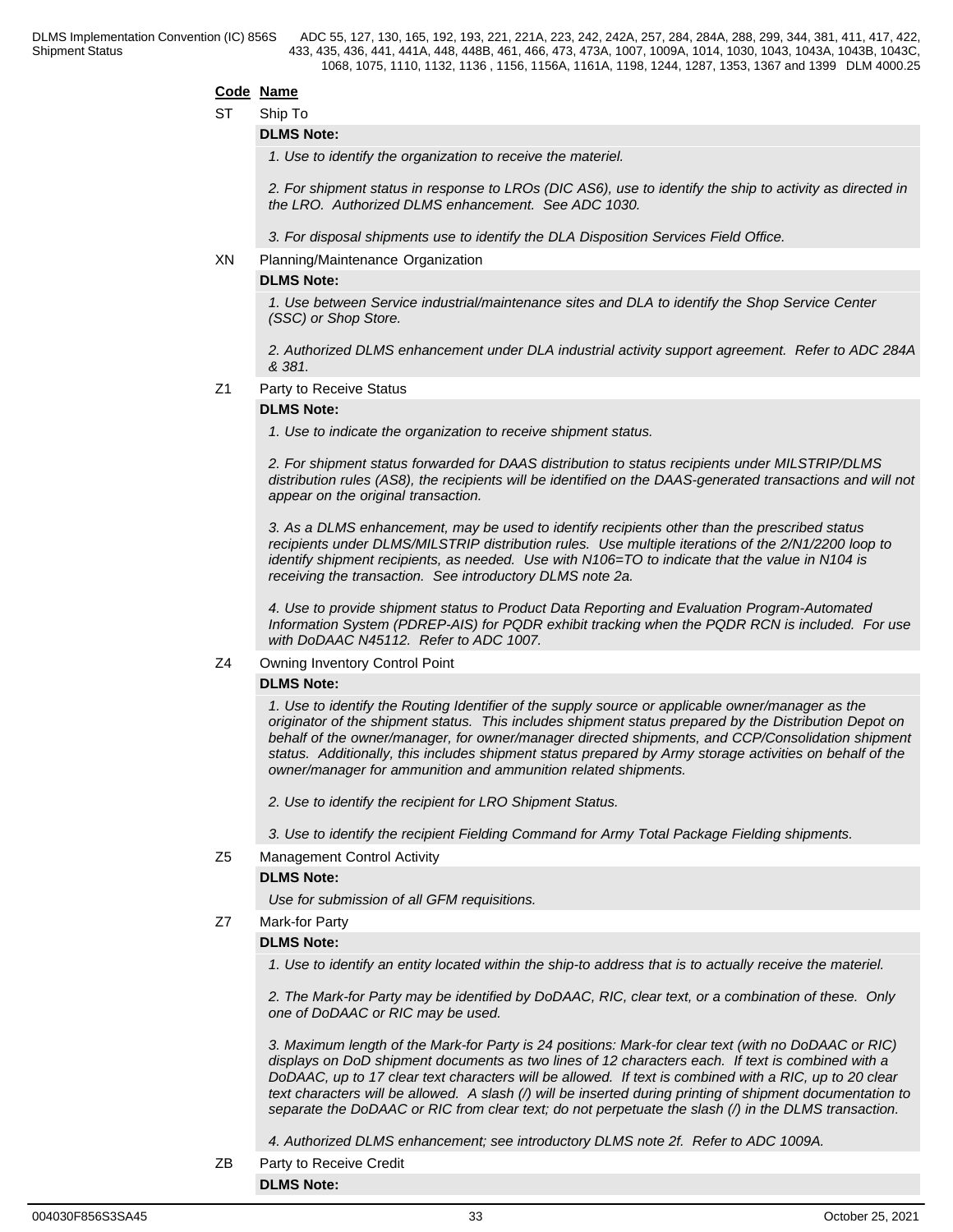## **Code Name** *1. Use to identify the party to receive credit for materiel, transportation, and PC&H. 2. For conversion processing this will be the activity as identified by the Supplemental Address and the same activity identified to release the materiel. 3. A DLMS enhancement allows specific separate identification of the party to receive credit and the party originating the LRO shipment status/shipping the materiel. Refer to ADC 299. 4. Use for SFIS compliant systems to identify the BPN of the party to receive credit. BPN may only be used when the corresponding DoDAAC is also provided. This will require a second iteration of the N1 loop with the same qualifier. 5. Authorized DLMS enhancement; see introductory DLMS note 2f.* N102 93 **Name Description:** Free-form name **DLMS Note:** *1. Use with N101 code MF to identify the manufacturer's name and address (including ZIP code) when the CAGE is not available. 2. Use with N101 code DA to identify the exception ship-to organization. Also use 2/N2/2300 if additional information is required. 3. Use with N101 Code Z7 to identify the recipient of materiel. Total field length is restricted to 24 clear text characters, when not used in combination with a DoDAAC or RIC. If combined with a Mark-for DoDAAC, restrict clear text to 17 characters. If combined with a Mark-for RIC, restrict clear text to 20 characters. Authorized DLMS enhancement; see introductory DLMS note 2f. Refer to ADC 1009A. 4. Use with N101 code CA to identify the carrier by name. (Field length for DLMS is 60 positions.) 5. DLMS enhancement; see introductory DLMS note 2a.* X AN 1/60 Used N103 66 **Identification Code Qualifier Description:** Code designating the system/method of code structure used for Identification Code (67) **DLMS Note:** *The following code are authorized.* X ID 1/2 Must use **Code Name** 1 D-U-N-S Number, Dun & Bradstreet **DLMS Note:** *DLMS enhancement; see introductory DLMS note 2a.* 2 Standard Carrier Alpha Code (SCAC) **DLMS Note:** *Use as needed to identify the commercial carrier.* 8 UCC/EAN Global Product Identification Prefix **DLMS Note:**

*Corresponds to IAC '0-9'.* 9 D-U-N-S+4, D-U-N-S Number with Four Character Suffix **DLMS Note:** *DLMS enhancement; see introductory DLMS note 2a.* 10 Department of Defense Activity Address Code (DODAAC) **DLMS Note:**

*1. Use as needed to identify the organizations listed to include: ship-to, bill-to, and shipping activity.*

*2. DLMS enhancement; see introductory DLMS note 2a.*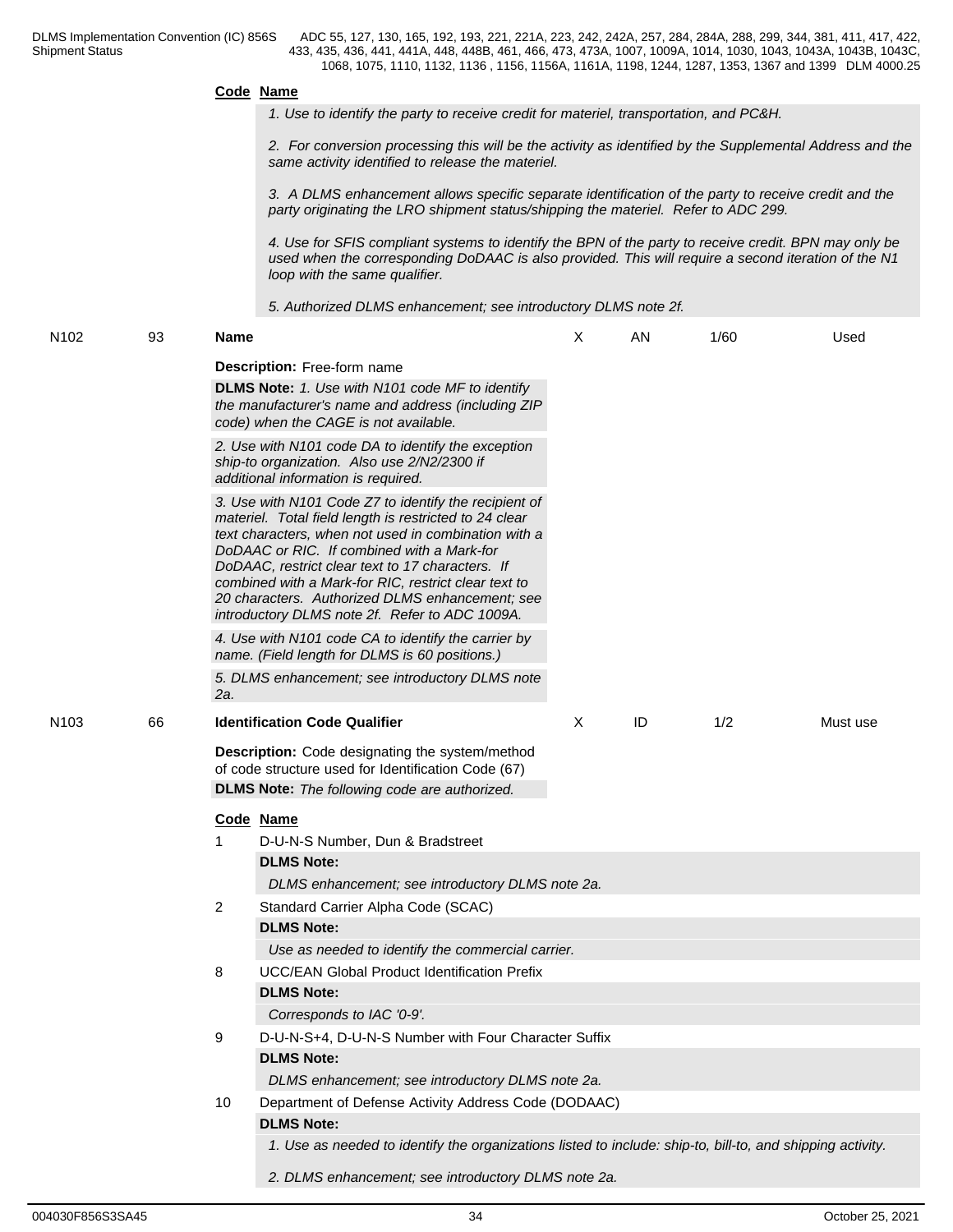|      |    |     | Code Name                                                                                                                                                                                          |   |    |      |      |  |  |  |
|------|----|-----|----------------------------------------------------------------------------------------------------------------------------------------------------------------------------------------------------|---|----|------|------|--|--|--|
|      |    | 33  | <b>Commercial and Government Entity (CAGE)</b>                                                                                                                                                     |   |    |      |      |  |  |  |
|      |    | 50  | <b>Business License Number</b>                                                                                                                                                                     |   |    |      |      |  |  |  |
|      |    |     | <b>DLMS Note:</b>                                                                                                                                                                                  |   |    |      |      |  |  |  |
|      |    |     | 1. Use for SFIS to map to SFIS Data element "Business Partner Number TP3". Enter the seller's BPN in<br>N <sub>104</sub> .                                                                         |   |    |      |      |  |  |  |
|      |    |     | 2. Authorized DLMS enhancement; see introductory DLMS note 2f.                                                                                                                                     |   |    |      |      |  |  |  |
|      |    | 92  | Assigned by Buyer or Buyer's Agent                                                                                                                                                                 |   |    |      |      |  |  |  |
|      |    |     | <b>DLMS Note:</b>                                                                                                                                                                                  |   |    |      |      |  |  |  |
|      |    |     | Use with N101 Code XN to identify the Shop Service Center or Shop Store. Refer to ADC 284A & 381.                                                                                                  |   |    |      |      |  |  |  |
|      |    | A2  | Military Assistance Program Address Code (MAPAC)                                                                                                                                                   |   |    |      |      |  |  |  |
|      |    |     | <b>DLMS Note:</b>                                                                                                                                                                                  |   |    |      |      |  |  |  |
|      |    |     | 1. Use to indicate the SA structured address data.                                                                                                                                                 |   |    |      |      |  |  |  |
|      |    |     | 2. DLMS enhancement; see introductory DLMS note 2a.                                                                                                                                                |   |    |      |      |  |  |  |
|      |    | M4  | Department of Defense Routing Identifier Code (RIC)                                                                                                                                                |   |    |      |      |  |  |  |
|      |    | UR. | Uniform Resource Locator (URL)                                                                                                                                                                     |   |    |      |      |  |  |  |
|      |    |     | <b>DLMS Note:</b>                                                                                                                                                                                  |   |    |      |      |  |  |  |
|      |    |     | 1. Use when appropriate to identify the Component UIT registry.                                                                                                                                    |   |    |      |      |  |  |  |
|      |    |     | 2. DLMS enhancement; see introductory DLMS note 2.a.                                                                                                                                               |   |    |      |      |  |  |  |
| N104 | 67 |     | <b>Identification Code</b>                                                                                                                                                                         | X | AN | 2/80 | Used |  |  |  |
|      |    |     | <b>Description:</b> Code identifying a party or other code                                                                                                                                         |   |    |      |      |  |  |  |
| N106 | 98 |     | <b>Entity Identifier Code</b>                                                                                                                                                                      | O | ID | 2/3  | Used |  |  |  |
|      |    |     | Description: Code identifying an organizational<br>entity, a physical location, property or an individual                                                                                          |   |    |      |      |  |  |  |
|      |    |     | Code Name                                                                                                                                                                                          |   |    |      |      |  |  |  |
|      |    | FR. | Message From                                                                                                                                                                                       |   |    |      |      |  |  |  |
|      |    |     | <b>DLMS Note:</b>                                                                                                                                                                                  |   |    |      |      |  |  |  |
|      |    |     | 1. Must use with the appropriate 2/N101/2200 code to indicate the organization cited in N104 is sending<br>the transaction set.                                                                    |   |    |      |      |  |  |  |
|      |    |     | 2. For LRO shipment status, use with 2/N1/2200 code SB, otherwise use with code Z4 (or GP when<br>originator not known) to indicate the organization cited in N104 is originating the transaction. |   |    |      |      |  |  |  |
|      |    | PK. | Party to Receive Copy                                                                                                                                                                              |   |    |      |      |  |  |  |
|      |    |     | <b>DLMS Note:</b>                                                                                                                                                                                  |   |    |      |      |  |  |  |
|      |    |     | 1. Use when appropriate to send an information copy of the transaction to a Component UIT registry.<br>For use with N101 code KK.                                                                  |   |    |      |      |  |  |  |
|      |    |     | 2. DLMS enhancement. See introductory DLMS note 2.a.                                                                                                                                               |   |    |      |      |  |  |  |
|      |    | TO  | Message To                                                                                                                                                                                         |   |    |      |      |  |  |  |
|      |    |     | <b>DLMS Note:</b>                                                                                                                                                                                  |   |    |      |      |  |  |  |
|      |    |     | 1. Use with the appropriate 2/N101/2200 code to indicate the organization cited in N101 is receiving the<br>transaction set.                                                                       |   |    |      |      |  |  |  |
|      |    |     | 2. Use with 2/N1/2200 code GP (for DAASC) or Z1 to indicate the organization cited in N104 is<br>receiving the transaction.                                                                        |   |    |      |      |  |  |  |
|      |    |     |                                                                                                                                                                                                    |   |    |      |      |  |  |  |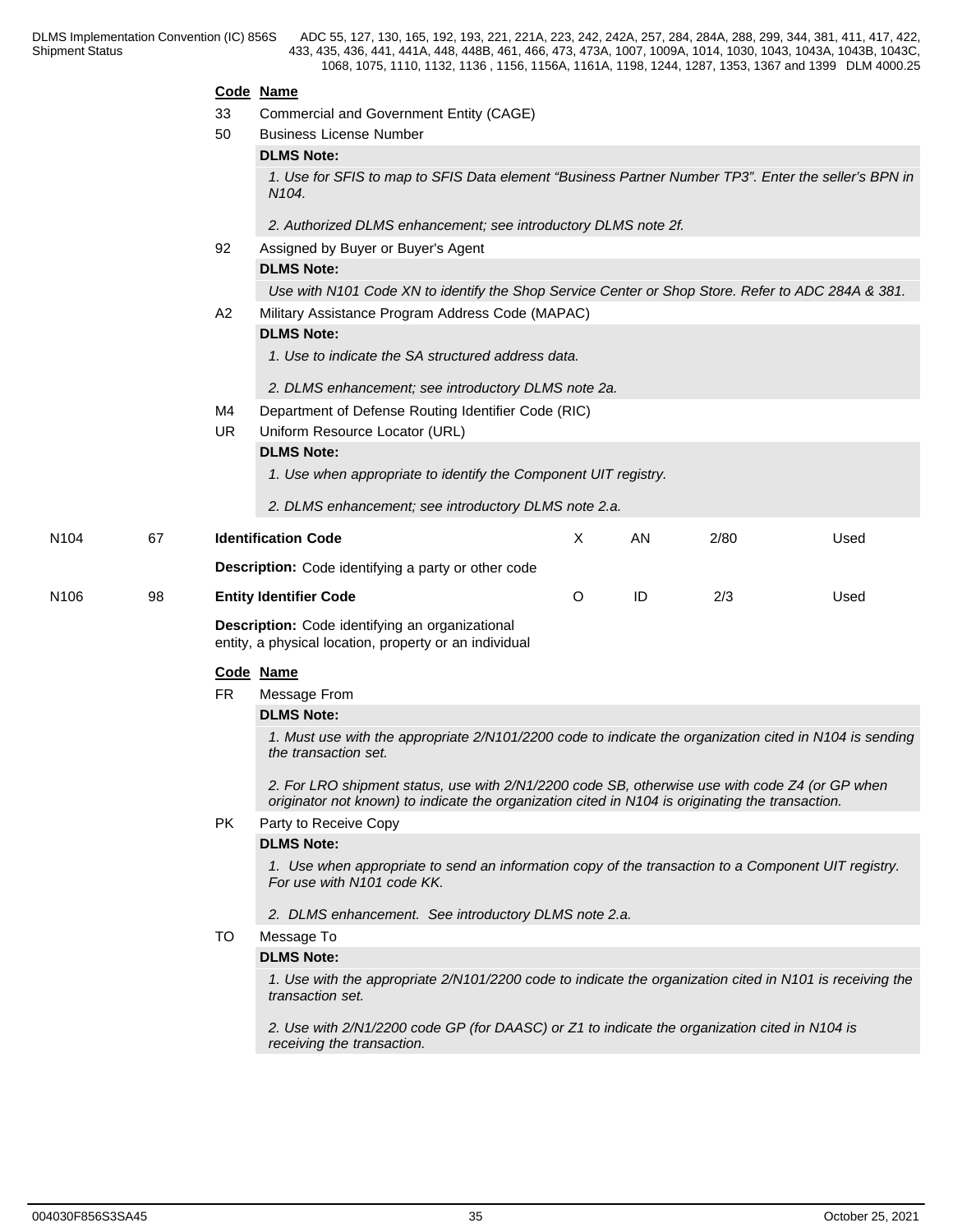Shipment Status

DLMS Implementation Convention (IC) 856S ADC 55, 127, 130, 165, 192, 193, 221, 221A, 223, 242, 242A, 257, 284, 284A, 288, 299, 344, 381, 411, 417, 422, 433, 435, 436, 441, 441A, 448, 448B, 461, 466, 473, 473A, 1007, 1009A, 1014, 1030, 1043, 1043A, 1043B, 1043C, 1068, 1075, 1110, 1132, 1136 , 1156, 1156A, 1161A, 1198, 1244, 1287, 1353, 1367 and 1399 DLM 4000.25

## **N2 Additional Name Information Pos: 2300 Max: 2 Max: 2**

**Detail - Optional Loop: N1 Elements: 2**

**User Option (Usage):** Used

**Purpose:** To specify additional names or those longer than 35 characters in length

## **DLMS Note:**

- *1. Use to identify additional name information as authorized.*
- *2. Use with 2/N101/2200 code DA to identify additional in-the-clear exception ship-to name information.*
- *3. DLMS enhancement; see introductory DLMS note 2a.*

| $Ref$ | $\underline{\mathsf{Id}}$ | <b>Element Name</b>                | <u>Rec</u> | <b>Type</b> | <b>Min/Max</b> | <b>Usage</b> |
|-------|---------------------------|------------------------------------|------------|-------------|----------------|--------------|
| N201  | 93                        | Name                               | M          | AN          | 1/60           | Must use     |
|       |                           | <b>Description:</b> Free-form name |            |             |                |              |
| N202  | 93                        | Name                               |            | AN          | 1/60           | Used         |
|       |                           | <b>Description: Free-form name</b> |            |             |                |              |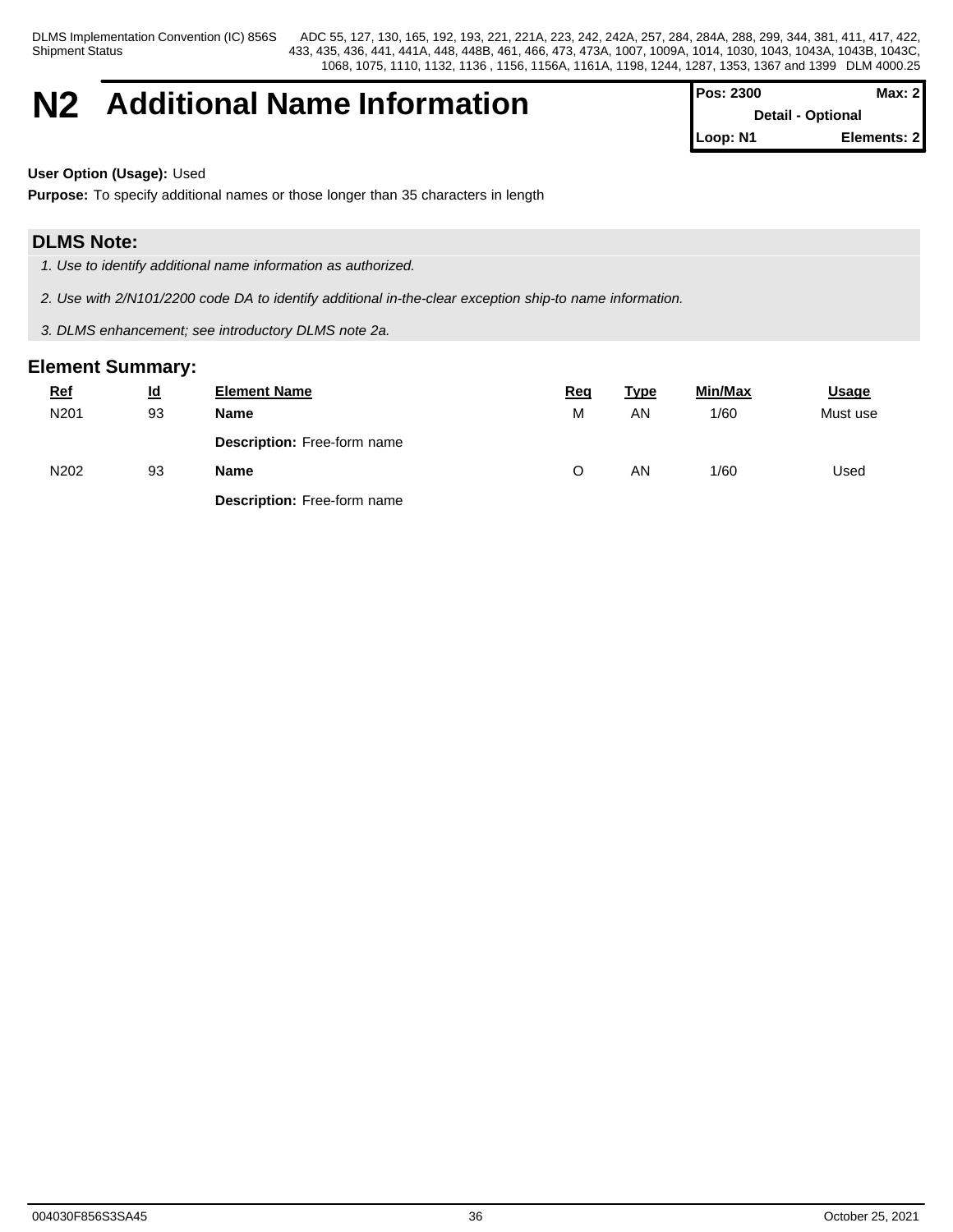Shipment Status

DLMS Implementation Convention (IC) 856S ADC 55, 127, 130, 165, 192, 193, 221, 221A, 223, 242, 242A, 257, 284, 284A, 288, 299, 344, 381, 411, 417, 422, 433, 435, 436, 441, 441A, 448, 448B, 461, 466, 473, 473A, 1007, 1009A, 1014, 1030, 1043, 1043A, 1043B, 1043C, 1068, 1075, 1110, 1132, 1136 , 1156, 1156A, 1161A, 1198, 1244, 1287, 1353, 1367 and 1399 DLM 4000.25

| <b>N3</b> | <b>Address Information</b> | <b>Pos: 2400</b>         | Max: 2I |  |
|-----------|----------------------------|--------------------------|---------|--|
|           |                            | <b>Detail - Optional</b> |         |  |

| <b>IPos: 2400</b>        | Max: 21     |
|--------------------------|-------------|
| <b>Detail - Optional</b> |             |
| Loop: N1                 | Elements: 2 |

**User Option (Usage):** Used

**Purpose:** To specify the location of the named party

## **DLMS Note:**

- *1. Use to identify additional address information as authorized.*
- *2. Use with 2/N101/2200 code DA to identify additional in-the-clear exception ship-to name information.*
- *3. DLMS enhancement; see introductory DLMS note 2a.*

| $Ref$ | $\underline{\mathsf{Id}}$ | <b>Element Name</b>                     | <u>Req</u> | <u>Type</u> | Min/Max | <b>Usage</b> |
|-------|---------------------------|-----------------------------------------|------------|-------------|---------|--------------|
| N301  | 166                       | <b>Address Information</b>              | М          | AN.         | 1/55    | Must use     |
|       |                           | <b>Description: Address information</b> |            |             |         |              |
| N302  | 166                       | <b>Address Information</b>              |            | AN.         | 1/55    | Used         |
|       |                           | <b>Description: Address information</b> |            |             |         |              |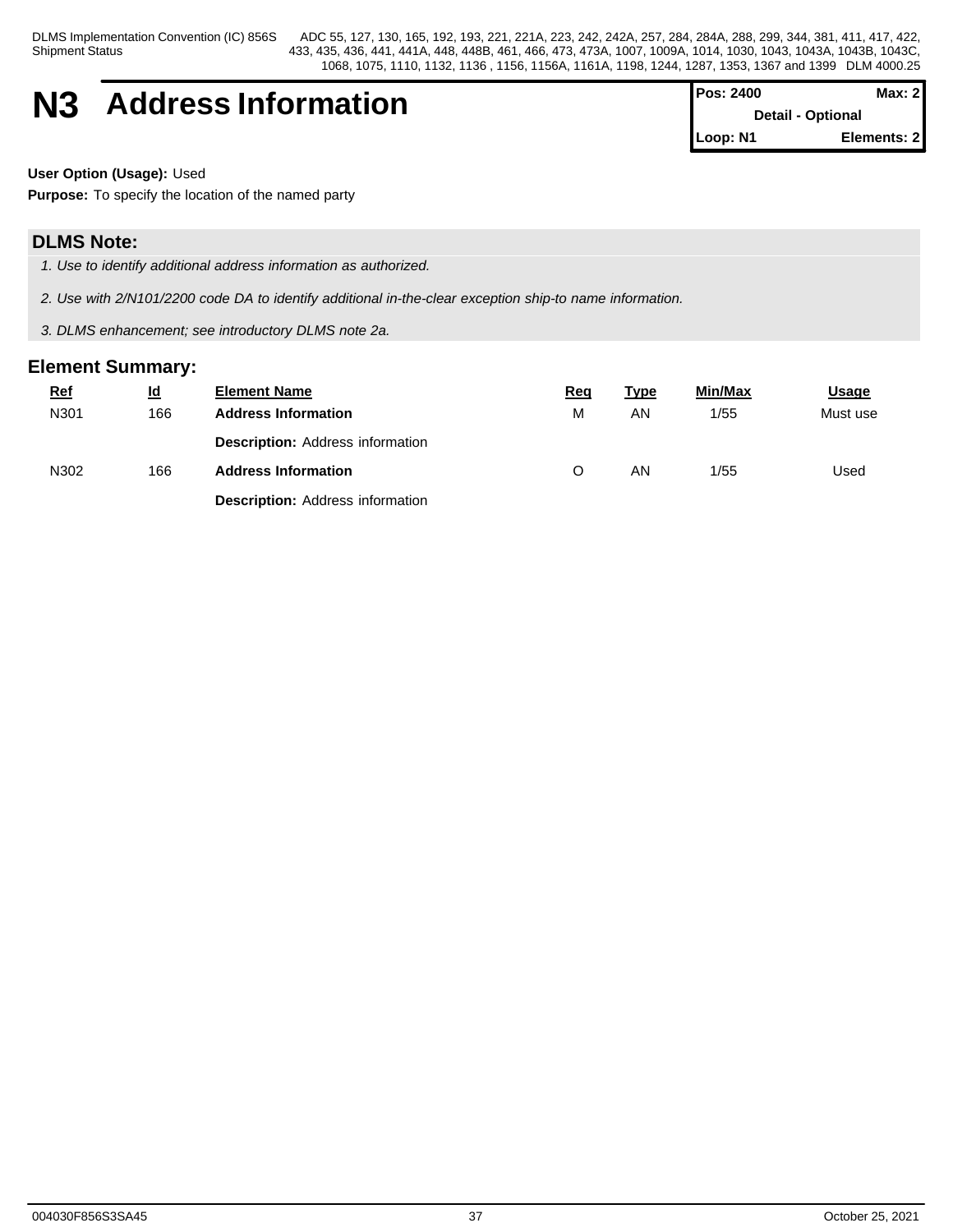## **N4 Geographic Location**

| <b>Pos: 2500</b>         | Max: 1      |
|--------------------------|-------------|
| <b>Detail - Optional</b> |             |
| Loop: N1                 | Elements: 4 |

## **User Option (Usage):** Used

**Purpose:** To specify the geographic place of the named party

## **Syntax Rules:**

1. C0605 - If N406 is present, then N405 is required.

## **Comments:**

- 1. A combination of either N401 through N404, or N405 and N406 may be adequate to specify a location.
- 2. N402 is required only if city name (N401) is in the U.S. or Canada.

## **DLMS Note:**

*1. Use to identify additional address information as authorized.*

*2. Use with 2/N101/2200 code DA to identify additional in-the-clear exception ship-to name information.*

*3. DLMS enhancement; see introductory DLMS note 2a.*

| <b>Ref</b> | $\underline{\mathsf{Id}}$ | <b>Element Name</b>                                                                                                                  | Req | <b>Type</b> | <b>Min/Max</b> | Usage |
|------------|---------------------------|--------------------------------------------------------------------------------------------------------------------------------------|-----|-------------|----------------|-------|
| N401       | 19                        | <b>City Name</b>                                                                                                                     | O   | AN          | 2/30           | Used  |
|            |                           | <b>Description:</b> Free-form text for city name                                                                                     |     |             |                |       |
| N402       | 156                       | <b>State or Province Code</b>                                                                                                        | X   | ID          | 2/2            | Used  |
|            |                           | <b>Description:</b> Code (Standard State/Province) as<br>defined by appropriate government agency                                    |     |             |                |       |
| N403       | 116                       | <b>Postal Code</b>                                                                                                                   | O   | ID          | 3/15           | Used  |
|            |                           | <b>Description:</b> Code defining international postal<br>zone code excluding punctuation and blanks (zip<br>code for United States) |     |             |                |       |
| N404       | 26                        | <b>Country Code</b>                                                                                                                  | X   | ID          | 2/3            | Used  |
|            |                           | Description: Code identifying the country                                                                                            |     |             |                |       |
|            |                           | <b>DLMS Note:</b> Use to identify the country. See DLMS<br>introductory note 3 (Refer to ADC 1075 for<br><i>implementation).</i>     |     |             |                |       |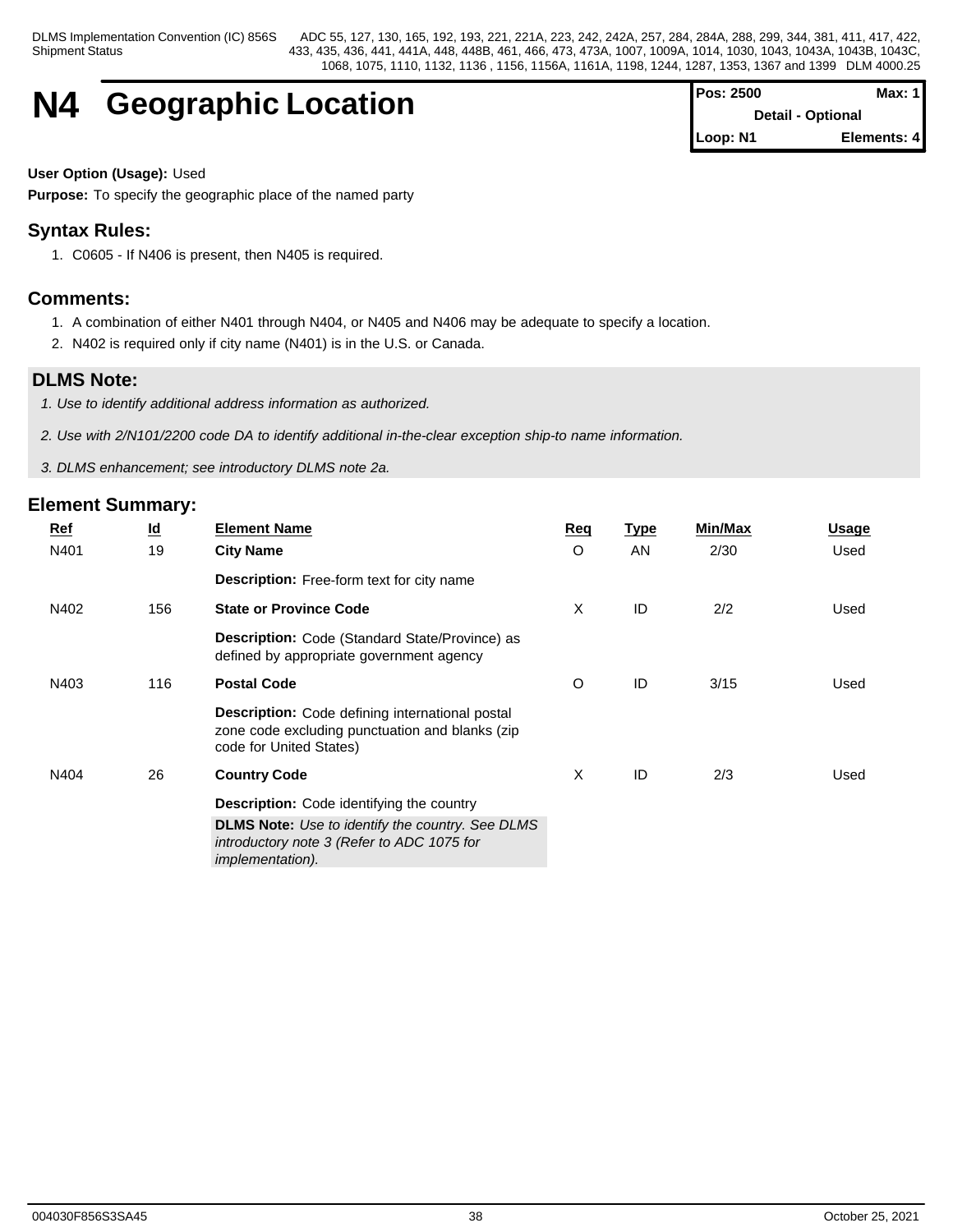## GF Furnished Goods and Services **Pos:** 3300 **Max:** 1

**Detail - Optional Loop: HL Elements: 4**

## **User Option (Usage):** Used

**Purpose:** To specify information related to furnished material, equipment, property, information, and services

## **Syntax Rules:**

- 1. P0102 If either GF01 or GF02 is present, then the other is required.
- 2. P0506 If either GF05 or GF06 is present, then the other is required.
- 3. P0809 If either GF08 or GF09 is present, then the other is required.

## **Semantics:**

1. GF04 is the value of government-furnished property.

## **DLMS Note:**

- *1. Must use in GFP-related transactions.*
- *2. Use to provide contract information for shipments of GFP to the contractor.*
- *3. Use for contractor shipment of GFP into DoD inventory.*
- *4. Authorized DLMS enhancement. Refer to ADC 1014.*

| Ref<br>GF <sub>01</sub> | <u>ld</u><br>128 | <b>Element Name</b><br><b>Reference Identification Qualifier</b>                                                                                                                                                                                                                                                                                                    | Req<br>$\circ$ | <b>Type</b><br>ID | <b>Min/Max</b><br>2/3 | <b>Usage</b><br>Used |
|-------------------------|------------------|---------------------------------------------------------------------------------------------------------------------------------------------------------------------------------------------------------------------------------------------------------------------------------------------------------------------------------------------------------------------|----------------|-------------------|-----------------------|----------------------|
|                         |                  | <b>Description:</b> Code qualifying the Reference<br>Identification                                                                                                                                                                                                                                                                                                 |                |                   |                       |                      |
|                         |                  | Code Name<br>C7<br><b>Contract Line Item Number</b><br><b>DLMS Note:</b><br>Use as directed to associate a Contract Line Item Number with the Contract Number.                                                                                                                                                                                                      |                |                   |                       |                      |
| GF <sub>02</sub>        | 127              | <b>Reference Identification</b>                                                                                                                                                                                                                                                                                                                                     | O              | <b>AN</b>         | 1/50                  | Used                 |
|                         |                  | Description: Reference information as defined for a<br>particular Transaction Set or as specified by the<br>Reference Identification Qualifier                                                                                                                                                                                                                      |                |                   |                       |                      |
| GF03                    | 367              | <b>Contract Number</b>                                                                                                                                                                                                                                                                                                                                              | O              | AN                | 1/30                  | Used                 |
|                         |                  | <b>Description: Contract number</b><br><b>DLMS Note:</b> Must use to identify the applicable<br>procurement instrument identifier (PIID). Use the<br>PIIN pending transition to the PIID. When GFP is<br>authorized under a PIID call/order number (F in 9th<br>position), provide the value in the PIID field. Refer to<br>ADC 1161A.                              |                |                   |                       |                      |
| GF07                    | 328              | <b>Release Number</b>                                                                                                                                                                                                                                                                                                                                               | O              | AN                | 1/30                  | Used                 |
|                         |                  | Description: Number identifying a release against a<br>Purchase Order previously placed by the parties<br>involved in the transaction<br><b>DLMS Note:</b> 1. Use to identify the legacy<br>four-position call/order number associated with the<br>PIIN.<br>2. Do not use for the PIID call/order number. The<br>PIID call/order number is mapped to GF03. Refer to |                |                   |                       |                      |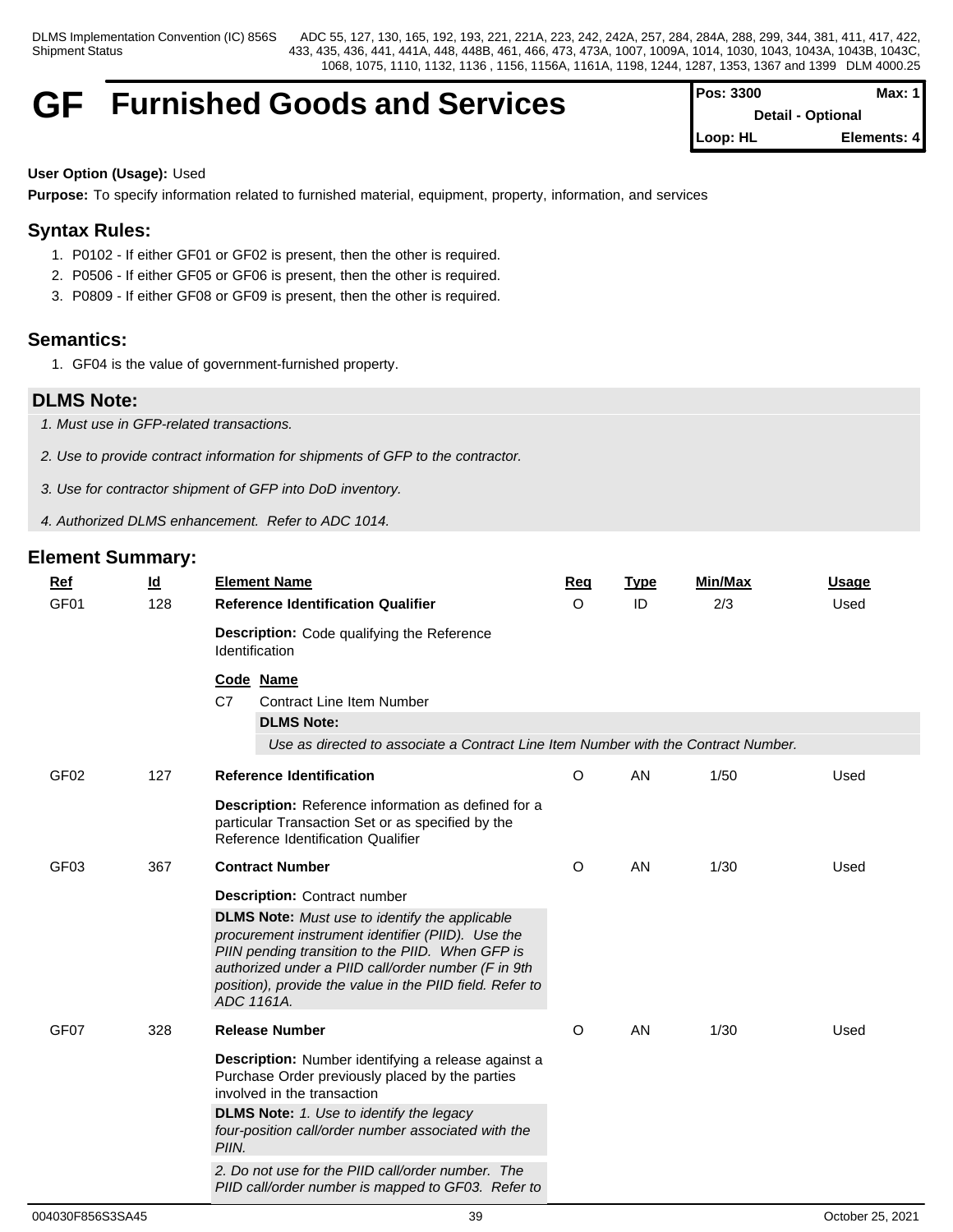| Ref | ıd | Element Name                        | Rec | Tvpe | Min/Max | Usage |
|-----|----|-------------------------------------|-----|------|---------|-------|
|     |    | $\sqrt{2}$<br><b>ADC</b><br>' 161A. |     |      |         |       |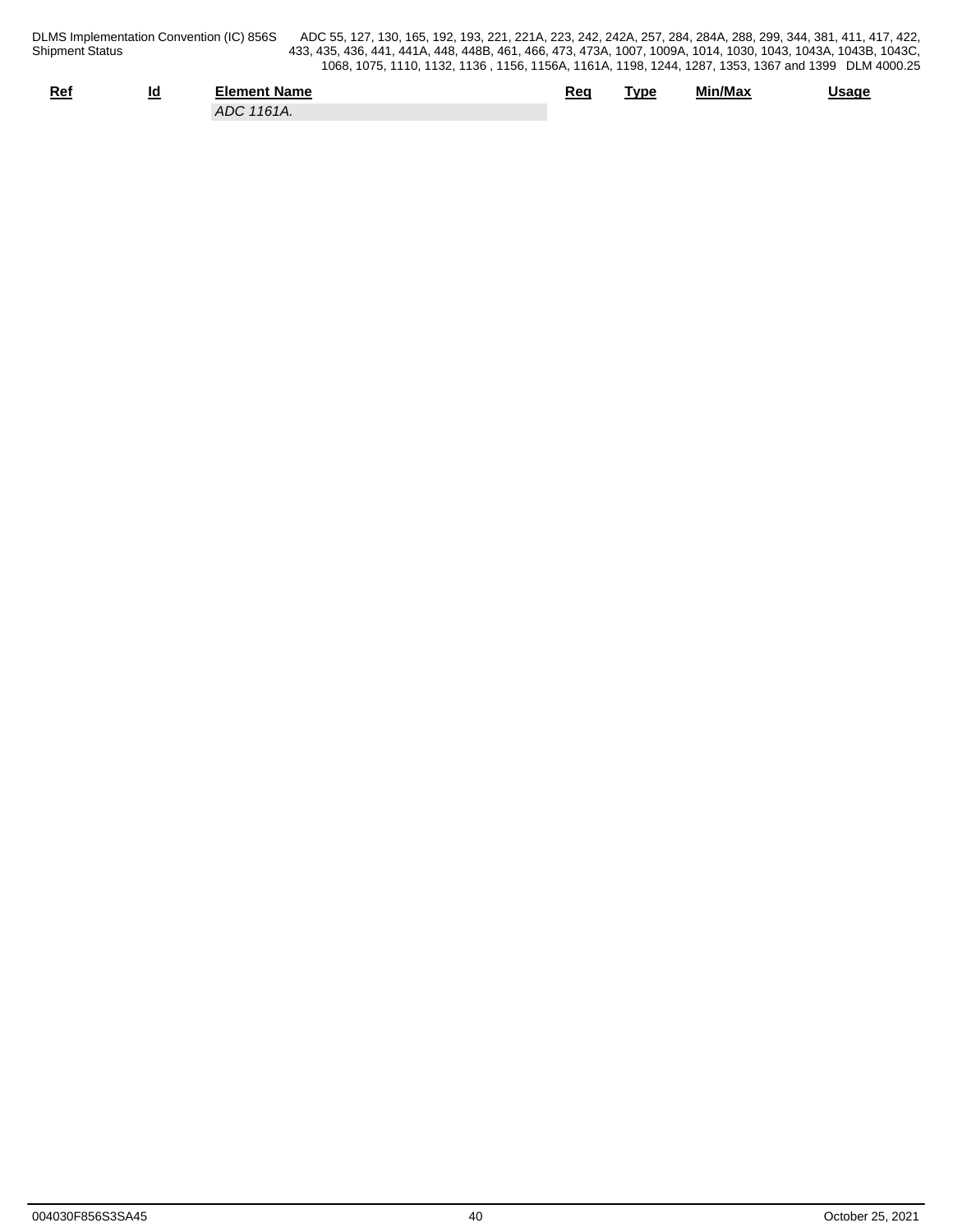## **LM** Code Source Information

| <b>IPos: 3400</b>        | Max: $1$    |  |
|--------------------------|-------------|--|
| <b>Detail - Optional</b> |             |  |
| Loop: LM                 | Elements: 1 |  |

**User Option (Usage):** Used

**Purpose:** To transmit standard code list identification information

## **Comments:**

1. LM02 identifies the applicable industry code list source information.

## **DLMS Note:**

*Must use only in the 2/HL/0100 shipment status loop to identify coded information maintained in department or agency documentation.*

| <u>Ref</u>  | $\underline{\mathsf{Id}}$ | <b>Element Name</b>                                                          | Req | <b>Type</b> | <b>Min/Max</b> | <b>Usage</b> |  |
|-------------|---------------------------|------------------------------------------------------------------------------|-----|-------------|----------------|--------------|--|
| <b>LM01</b> | 559                       | <b>Agency Qualifier Code</b>                                                 | М   | ID          | 2/2            | Must use     |  |
|             |                           | <b>Description:</b> Code identifying the agency assigning<br>the code values |     |             |                |              |  |
|             |                           | Code Name                                                                    |     |             |                |              |  |
|             |                           | Department of Defense (DoD)<br>DF                                            |     |             |                |              |  |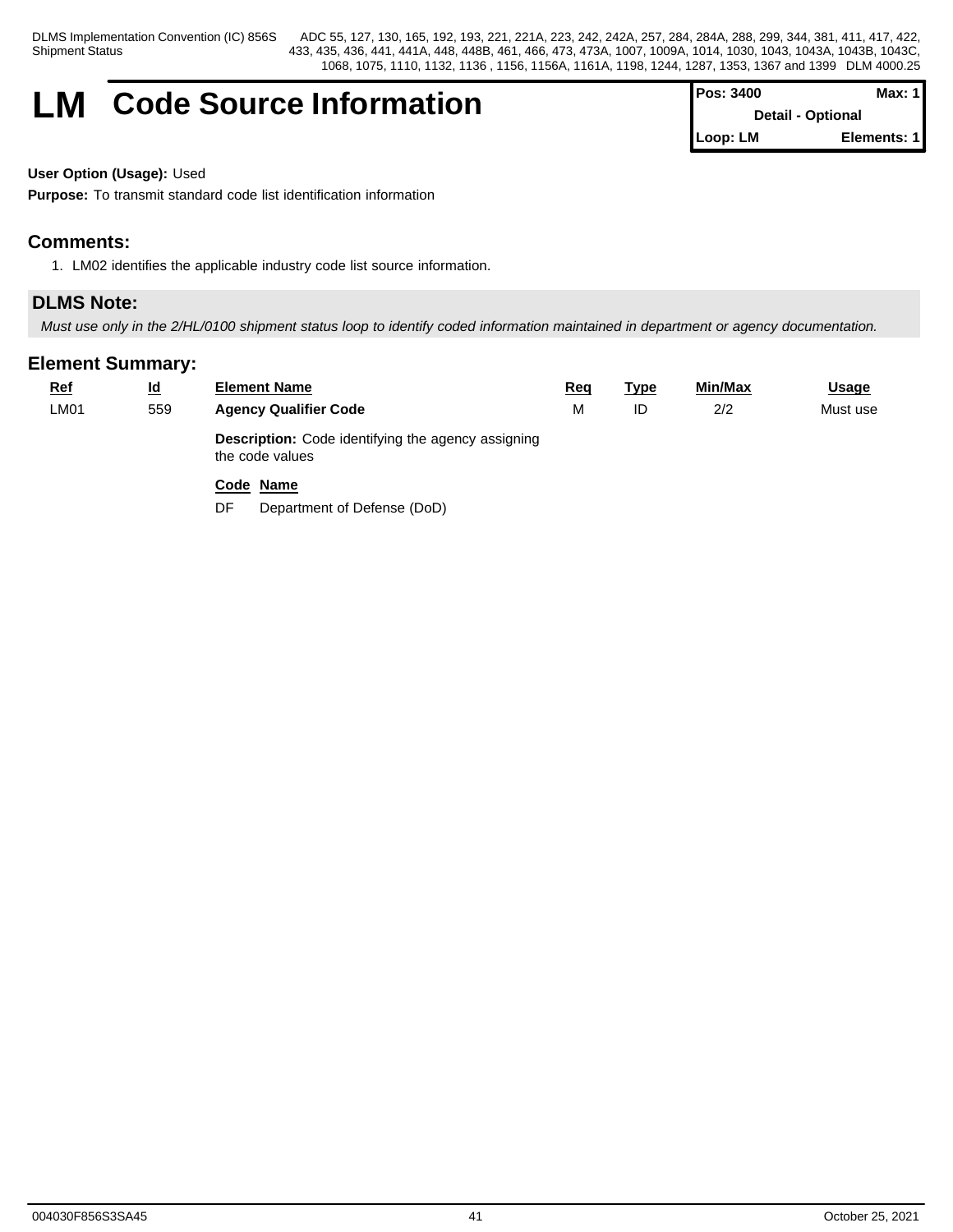Shipment Status

DLMS Implementation Convention (IC) 856S ADC 55, 127, 130, 165, 192, 193, 221, 221A, 223, 242, 242A, 257, 284, 284A, 288, 299, 344, 381, 411, 417, 422, 433, 435, 436, 441, 441A, 448, 448B, 461, 466, 473, 473A, 1007, 1009A, 1014, 1030, 1043, 1043A, 1043B, 1043C, 1068, 1075, 1110, 1132, 1136 , 1156, 1156A, 1161A, 1198, 1244, 1287, 1353, 1367 and 1399 DLM 4000.25



| <b>IPos: 3500</b> | Max: 100                  |
|-------------------|---------------------------|
|                   | <b>Detail - Mandatory</b> |
| <b>I</b> Loop: LM | Elements: 21              |

**User Option (Usage):** Must use

**Purpose:** Code to transmit standard industry codes

## **Syntax Rules:**

1. C0102 - If LQ01 is present, then LQ02 is required.

## **DLMS Note:**

*Use to identify codes, as appropriate, consistent with management information requirements.*

## **Element Summary:**

|  | <b>Ref</b> | $\underline{\mathsf{Id}}$ | <b>Element Name</b>                                                   | <u>Req</u> | <u>Type</u> | <b>Min/Max</b> | <b>Usage</b> |
|--|------------|---------------------------|-----------------------------------------------------------------------|------------|-------------|----------------|--------------|
|  | LQ01       | 1270                      | <b>Code List Qualifier Code</b>                                       | O          | ID          | 1/3            | Used         |
|  |            |                           | <b>Description:</b> Code identifying a specific industry<br>code list |            |             |                |              |
|  |            |                           | <b>DLMS Note:</b> The following codes are authorized.<br>Code Name    |            |             |                |              |
|  |            |                           | Document Identification Code<br>0                                     |            |             |                |              |
|  |            |                           |                                                                       |            |             |                |              |

## **DLMS Note:**

*1. The legacy MILSTRIP DIC is retained in the DLMS to facilitate transaction conversion in a mixed legacy MILSTRIP/DLMS environment. Continued support of the DIC in a full DLMS environment will be assessed at a future date.*

*2. Navy unique Document Identifier POS is authorized for CAV shipment status.*

- *3. Future streamlined data; see introductory DLMS note 2c.*
- 36 Air Terminal Identifier Code

#### **DLMS Note:**

*1. Use to identify port of embarkation (POE) air terminal identifier codes for Outside Continental United States (OCONUS) shipments made via Defense Transportation System (DTS) air modes.*

*2. Authorized DLMS migration enhancement; see introductory DLMS 2f.*

*3. During the legacy MILSTRIP/DLMS transition period, transactions originating as MILSTRIP DIC AS\_, Shipment Status, will carry this information in REF01, qualifier TT, Terminal Code, due to the translator's inability to distinguish among code types.*

#### 37 Water Terminal Identifier Code

#### **DLMS Note:**

*1. Use to identify port of embarkation (POE) water terminal identifier codes for OCONUS shipments made via DTS water modes.*

*2. Authorized DLMS migration enhancement; see introductory DLMS 2f.*

*3. During the legacy MILSTRIP/DLMS transition period, transactions originating as MILSTRIP DIC AS\_, Shipment Status, will carry this information in REF01, qualifier TT, Terminal Code, due to the translator's inability to distinguish among code types.*

38 Consolidation and Containerization Point Code

#### **DLMS Note:**

- *1. Used to identify the SEAVAN CCP code for OCONUS shipments made via DTS.*
- *2. Authorized DLMS migration enhancement; see introductory DLMS 2f.*

*3. During the legacy MILSTRIP/DLMS transition period, transactions originating as MILSTRIP DIC AS\_, Shipment Status, will carry this information in REF01, qualifier TT, Terminal Code, due to the translator's inability to distinguish among code types.*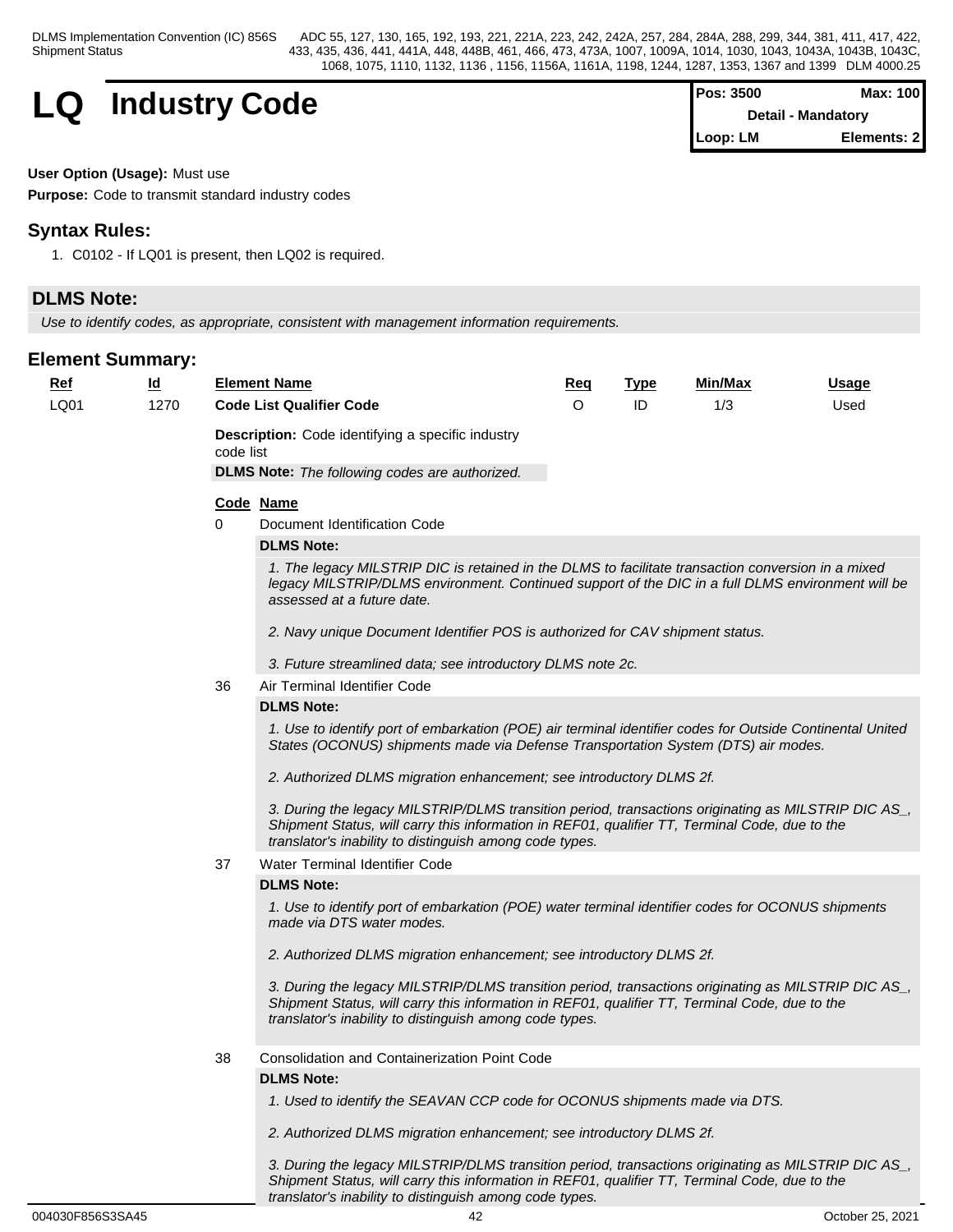#### **Code Name**

58 Transportation Bill Code

## **DLMS Note:**

*Use for FMS shipments, to identify the applicable shipment Transportation Bill Code (TBC).*

67 Type of Assistance Code

#### **DLMS Note:**

*1. For Security Assistance (SA) transactions, use only when the coded address in the transaction number does not identify the type of assistance and financing.*

*2. DLMS enhancement; see introductory DLMS note 2a.* 

## 78 Project Code

## **DLMS Note:**

*1. Must use to provide the project code when applicable.*

*2. Required when applicable to communicate the project code associated with the Army Total Package Fielding Unit Materiel Fielding Point or staging site shipment document.*

*3. For DoD SLOA/Accounting Classification compliance (2/HL/0100 Finance loop) the Project Code may be repeated as a Project Identifier (REF01 Qualifier JB). Refer to ADC 1043.*

*4. Authorized DLMS migration enhancement; see introductory DLMS 2f.*

79 Priority Designator Code

#### **DLMS Note:**

*1. Must use to identify the applicable priority designator.*

*2. Authorized DLMS migration enhancement; see introductory DLMS 2f.*

#### 81 Status Code

#### **DLMS Note:**

*1. Use to identify additional status information related to the shipment unit.*

*2. For shipment status other than those resulting from conversion from the legacy MILSTRIP ASY this is a DLMS enhancement; see introductory DLMS note 2a.*

83 Supply Condition Code

#### **DLMS Note:**

*1. For turn-ins to a DLA Disposition Services Field Office, the supply condition code is mandatory. DLMS enhancement, see ADC 422 and 1399.*

*2. For all other shipments, this is an authorized DLMS enhancement; see introductory DLMS Note 2f.*

## 84 Management Code

#### **DLMS Note:**

*1. Use to communicate the management code associated with Army Total Package Fielding Unit Materiel Fielding Point or staging site shipment document.* 

*2. DLMS Component-unique enhancement. See introductory DLMS note 5e.*

88 Disposal Authority Code

#### **DLMS Note:**

*For Hazardous Materiel/Hazardous Waste turn-ins to a DLA Disposition Service Field Office, enter the disposal authority code to indicate that the designated materiel is authorized for shipment to a DLA Disposition Service Field Office per the Generator Communication (GenComm) Standard. DLMS enhancement, see ADC 422.*

#### 89 Cooperative Logistics Program Support Code

#### **DLMS Note:**

*1. For FMS transactions, must use to identify programmed, nonprogrammed, and termination/drawdown requirements.*

*2. DLMS enhancement; see introductory DLMS note 2a.* 

## 92 Reason for Disposal Code

## **DLMS Note:**

*1. Use for materiel transferred to a Defense Reutilization and Marketing Service (DRMS) to identify the*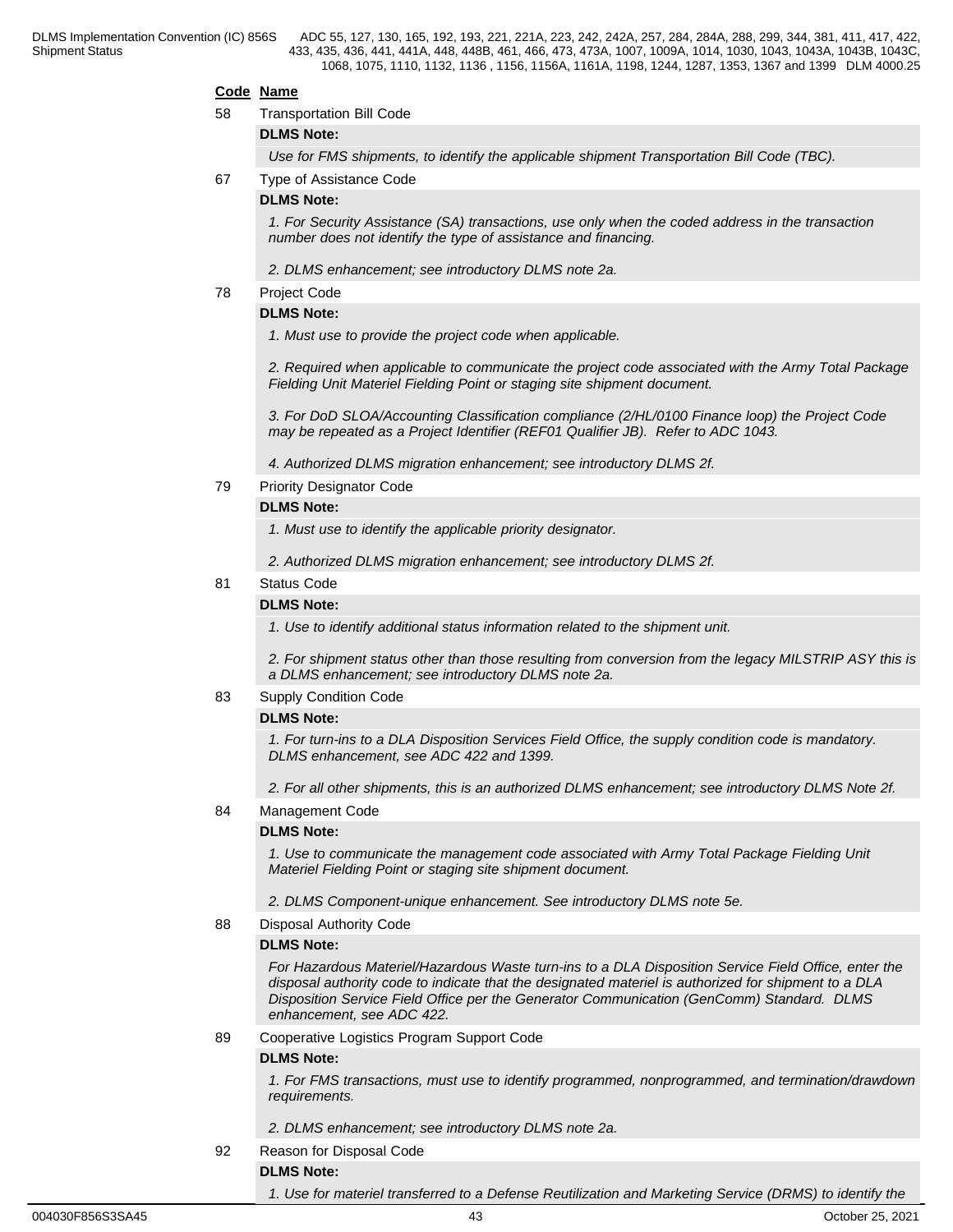#### **Code Name**

*reason for transfer of the shipment unit.*

- *2. DLMS enhancement; see introductory DLMS note 2a.*
- 93 Type of Storage Code

## **DLMS Note:**

*1. Use to identify the minimum level of storage environment required for the shipment unit.*

- *2. DLMS enhancement; see introductory DLMS note 2a.*
- 94 Identification Code

## **DLMS Note:**

*1. Use in FMS transactions to identify the customer country's requisitioning Service Code: B, D, K, P, or T. This is the SA program Customer Service Designator (codes derived from Qualifier 71, Service and Agency Code). A DM has been submitted to create a new qualifier for this data element.*

*2. DLMS enhancement; see introductory DLMS note 2a.*

95 Offer and Release Option Code

#### **DLMS Note:**

*1. For FMS transactions, must use to advise the supply source of the type of notice required prior to shipping the materiel.*

*2. DLMS enhancement; see introductory DLMS note 2a.* 

## 98 Reason for Requisitioning Code

## **DLMS Note:**

*1. Use to identify Reason for Requisitioning Code identifying the use of the materiel.* 

*2. Authorized DLMS enhancement under DLA industrial activity support agreement. Refer to ADC 381.*

## A2 Customer Within Country Code

## **DLMS Note:**

*1. For SA transactions, use only when the coded address in the transaction number does not identify the customer-within-country.*

*2. DLMS enhancement; see introductory DLMS note 2a.* 

A3 Delivery Term Code

## **DLMS Note:**

*1. For FMS transactions, use only when the coded address in the transaction number does not identify the delivery term.*

*2. DLMS enhancement; see introductory DLMS note 2a.* 

A5 Subcase Number

### **DLMS Note:**

*1. Use in FMS transactions based on Service requirements.*

*2. DLMS enhancement; see introductory DLMS note 2a.*

A6 Freight Forwarder Number

#### **DLMS Note:**

*1. Must use in FMS transactions to identify the country representative or freight forwarder to receive shipments and documentation.*

*2. DLMS enhancement; see introductory DLMS note 2a.* 

A7 Record Control Number

## **DLMS Note:**

*1. Must use in MAP/GA transactions to identify the program line item number.*

- *2. DLMS enhancement; see introductory DLMS note 2a.*
- A8 Program Year Code

## **DLMS Note:**

*1. Must use in MAP/GA transactions to indicate the program year in which the requisitioned item was*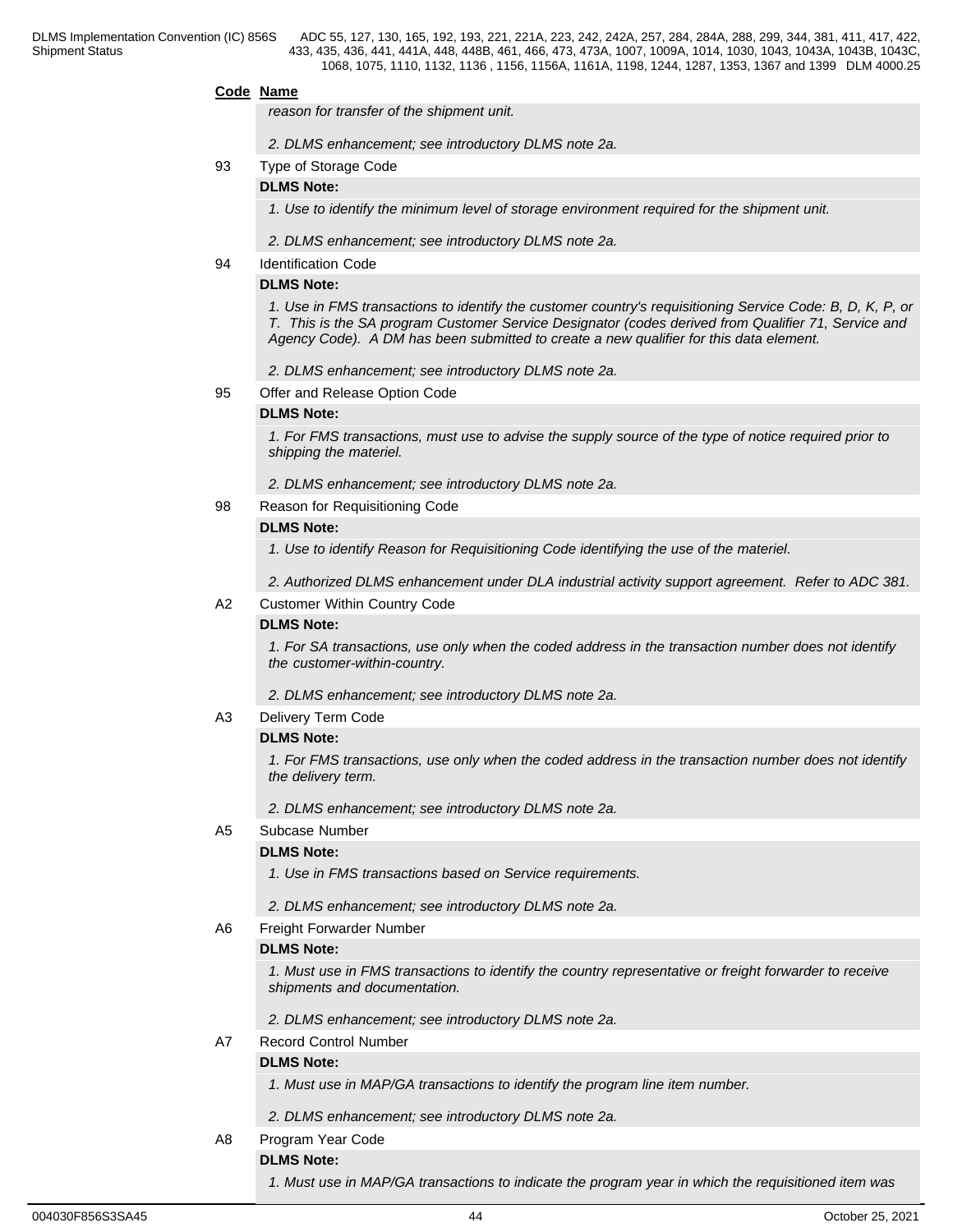#### **Code Name**

*approved and funded.*

- *2. DLMS enhancement; see introductory DLMS note 2a.*
- A9 Supplemental Data

## **DLMS Note:**

- *1. Use to identify supplemental address/data.*
- *2. Future streamlined data; see introductory DLMS note 2c.*

## AJ Utilization Code

## **DLMS Note:**

*1. Use to identify a specialized purpose for which the requisition is submitted.*

*2. Under legacy MILSTRIP, this is the first position of the document serial number within the document number.*

- *3. Authorized DLMS enhancement under DLA industrial activity support agreement. Refer to ADC 381.*
- *4. DLMS enhancement; see introductory DLMS note 2a.*
- AK Distribution Code

#### **DLMS Note:**

*Future streamlined data; see introductory DLMS note 2c.*

AL Special Requirements Code

## **DLMS Note:**

*1. Must use to identify special handling and priority codes when applicable. Under legacy MILSTRIP, this is carried in the required delivery date field.*

*2. Authorized DLMS migration enhancement for optional use; see introductory DLMS 2f.*

### BC Transportation Holding Delay Code

#### **DLMS Note:**

*1. This is the Shipment Hold Code.*

*2. Use to identify the reason a shipment unit is not shipped. This includes delays occurring immediately after materiel is picked, packed, marked and made ready for shipment.* 

BD Transportation Priority Code

#### **DLMS Note:**

*1. Use to identify the applicable transportation priority when available.*

*2. Authorized DLMS migration enhancement; see introductory DLMS 2f.*

## DE Signal Code

## **DLMS Note:**

*Use to accommodate legacy system requirements. Use only in LRO shipment status to indicate the activity to receive credit and pseudo shipment status to perpetuate the signal code from the materiel release order.*

- DF Media and Status Code
- FD Demilitarization Code

#### **DLMS Note:**

*For Hazardous Materiel/Hazardous Waste turn-ins to a DLA Disposition Service Field Office, enter Demilitarization Code per the Generator Communication (GenComm) Standard. DLMS enhancement, see ADC 422.*

GQ Group Qualifier Code

#### **DLMS Note:**

*1. Use to identify the Materiel Management Aggregation Code (MMAC) for NSNs to be managed by a specific manager (i.e., system, program, aggregation, selected FSC, technology group). This is an Air Force-unique data element, meaningful to the Air Force only. Non-Air Force Components perpetuate without action.*

*2. A data maintenance action was approved in version 5010. The approved code/name is "MAC – Material Management Aggregation Code". The code source is identified as the Air Force Manual*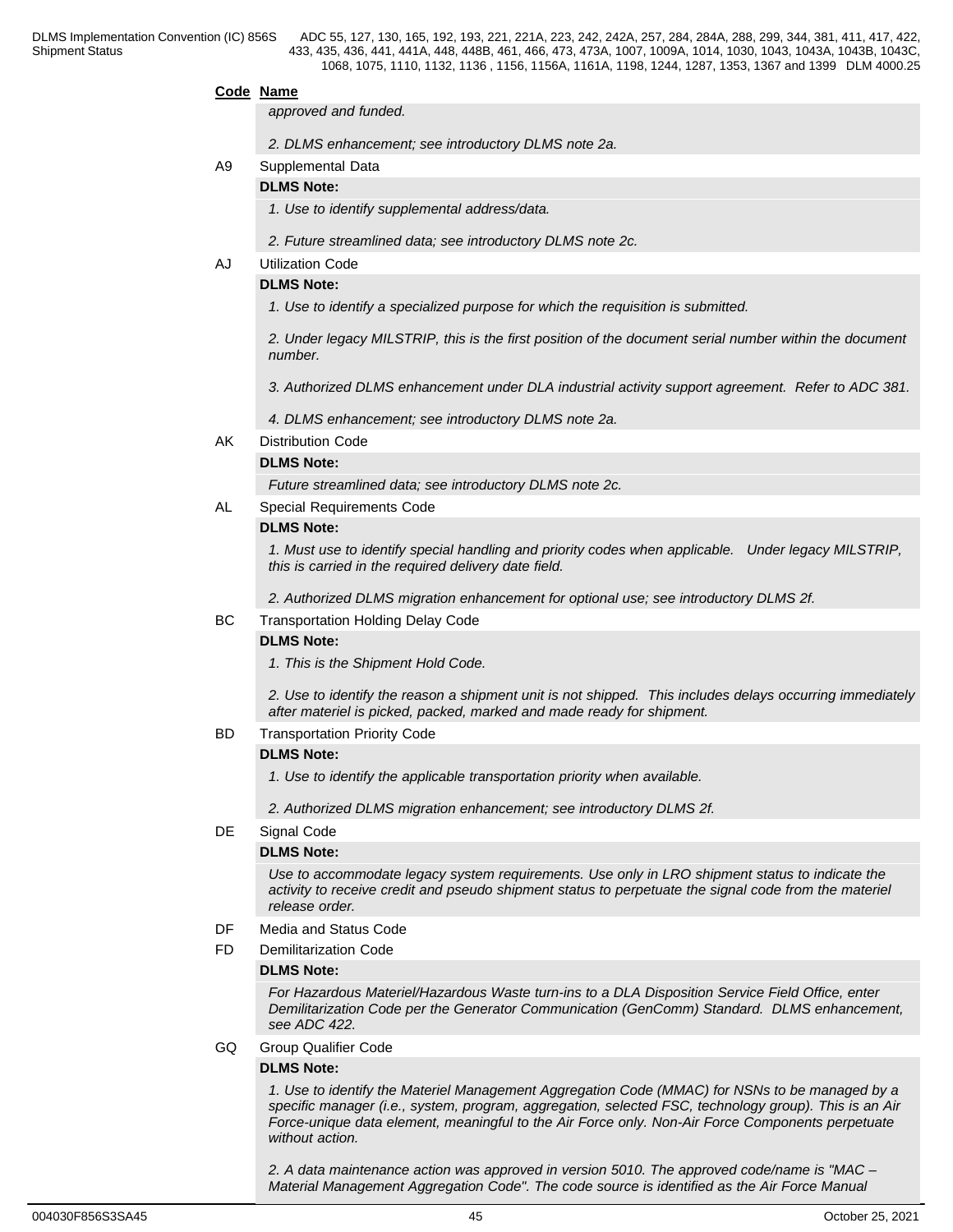#### **Code Name**

*(AFMAN) 23-110, Volumes 1 and 2.*

*3. For Hazardous Materiel/Hazardous Waste turn-ins to a DLA Disposition Service Field Office, enter MMAC per the Generator Communication (GenComm) Standard data element "Additional Data" in the DTID record. DLMS enhancement, see ADC 422.*

R3 Delivery Rank (Priority)

#### **DLMS Note:**

*1. Use to identify, or modify, the Delivery Priority/Special Processing Code for materiel that has an urgency of need within the maintenance shop and must be delivered within one hour of receipt of the issue request. Value will be X (1 hour issue) when applicable.*

*2. Authorized DLMS enhancement under DLA industrial activity support agreement. Refer to ADC 381.*

*3. A data maintenance action was approved in version 5030. The approved code/name is DPC – Delivery Priority Code. DoD systems will continue to use Qualifier R3 to represent the Delivery Priority/Special Processing Code until such time as a new ADC directs otherwise.*

#### COG Cognizance Symbol

#### **DLMS Note:**

*Use to identify the materiel cognizance symbol (COG) of the end item. Indicate NSL for non-stock numbered listed items. This is a Navy-unique data element meaningful to Navy only; Non-Navy Components are to perpetuate without action.*

#### DSI Disposition Services Indicator Code

#### **DLMS Note:**

*1. For Hazardous Materiel/Hazardous Waste turn-ins to a DLA Disposition Service Field Office, enter the applicable indicator in the LQ02 to identify whether the turn-in is hazardous materiel or hazardous waste per the Generator Communication (GenComm) Standard. DLMS enhancement, see ADC 422.*

*2. DLA Disposition Services uses the following Disposition Services Indicators in the shipment status transaction:*

 *HM - Hazardous Materiel; HW - Hazardous Waste;*

*3. At this time a local code 'DSI is established for use in the 856S, version 4030. A data maintenance action has been submitted for establishment of 'DSI- Disposition Services Indicator' in a future version.*

#### IMC Item Management Code

#### **DLMS Note:**

*Use to identify the Item Management Code (IMC) for integrated material management. This is a Navy-unique data element meaningful to Navy only; Non-Navy Components are to perpetuate without action.*

#### MCC Material Control Code

#### **DLMS Note:**

*Use to identify the Material Control Code (MCC) for special inventory reporting. This is a Navy-unique data element meaningful to Navy only; Non-Navy Components are to perpetuate without action.*

### SMI Special Material Identification Code

#### **DLMS Note:**

*1. Use to identify the Special Material Identification Code (SMIC) for an end item. This is a Navy-unique data element meaningful to Navy only; Non-Navy Components are to perpetuate without action.*

*2. For Hazardous Materiel/Hazardous Waste turn-ins to a DLA Disposition Service Field Office, enter SMIC per the Generator Communication (GenComm) Standard data element "Additional Data" in the DTID record. DLMS enhancement, see ADC 422.*

T05 Inspection Parameters

#### **DLMS Note:**

*1. Use to identify the Quality Inspection Code indicating the level of quality inspection to which the item must be procured and inspected.* 

*2. Authorized DLMS enhancement under DLA industrial activity support agreement. Refer to ADC 381.*

LQ02 1271 **Industry Code** X AN 1/30 Used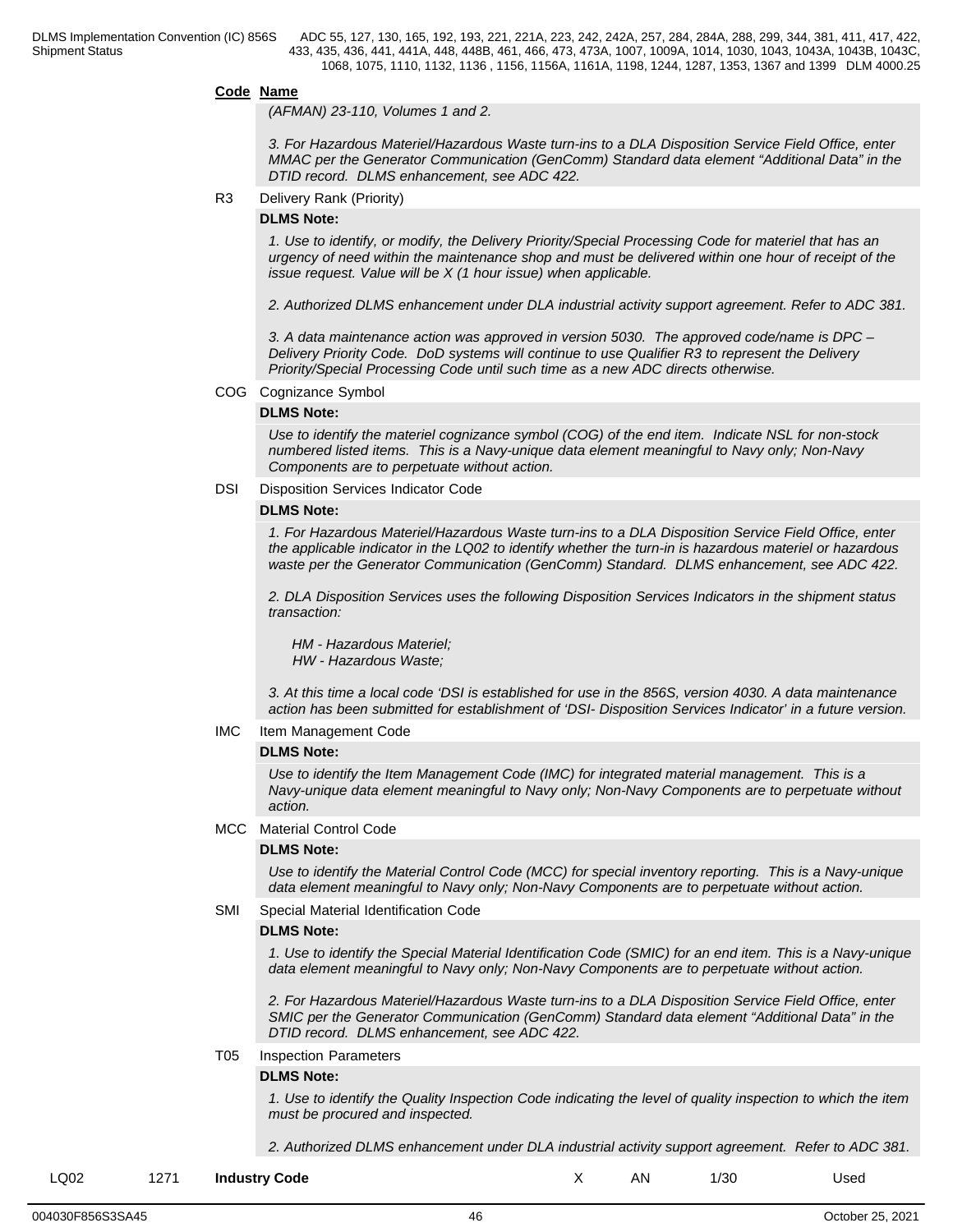DLMS Implementation Convention (IC) 856S<br>Shipment Status

DLMS Implementation Convention (IC) 856S ADC 55, 127, 130, 165, 192, 193, 221, 221A, 223, 242, 242A, 257, 284, 284A, 288, 299, 344, 381, 411, 417, 422, 433, 435, 436, 441, 441A, 448, 448B, 461, 466, 473, 473A, 1007, 1009A, 1014, 1030, 1043, 1043A, 1043B, 1043C, 1068, 1075, 1110, 1132, 1136 , 1156, 1156A, 1161A, 1198, 1244, 1287, 1353, 1367 and 1399 DLM 4000.25

| Ref                                                        | <u>ia</u> | <b>Element Name</b> | <u>Rec</u> | Tvpe | Min/Max | Usaqe |
|------------------------------------------------------------|-----------|---------------------|------------|------|---------|-------|
| <b>Description:</b> Code indicating a code from a specific |           |                     |            |      |         |       |

industry code list